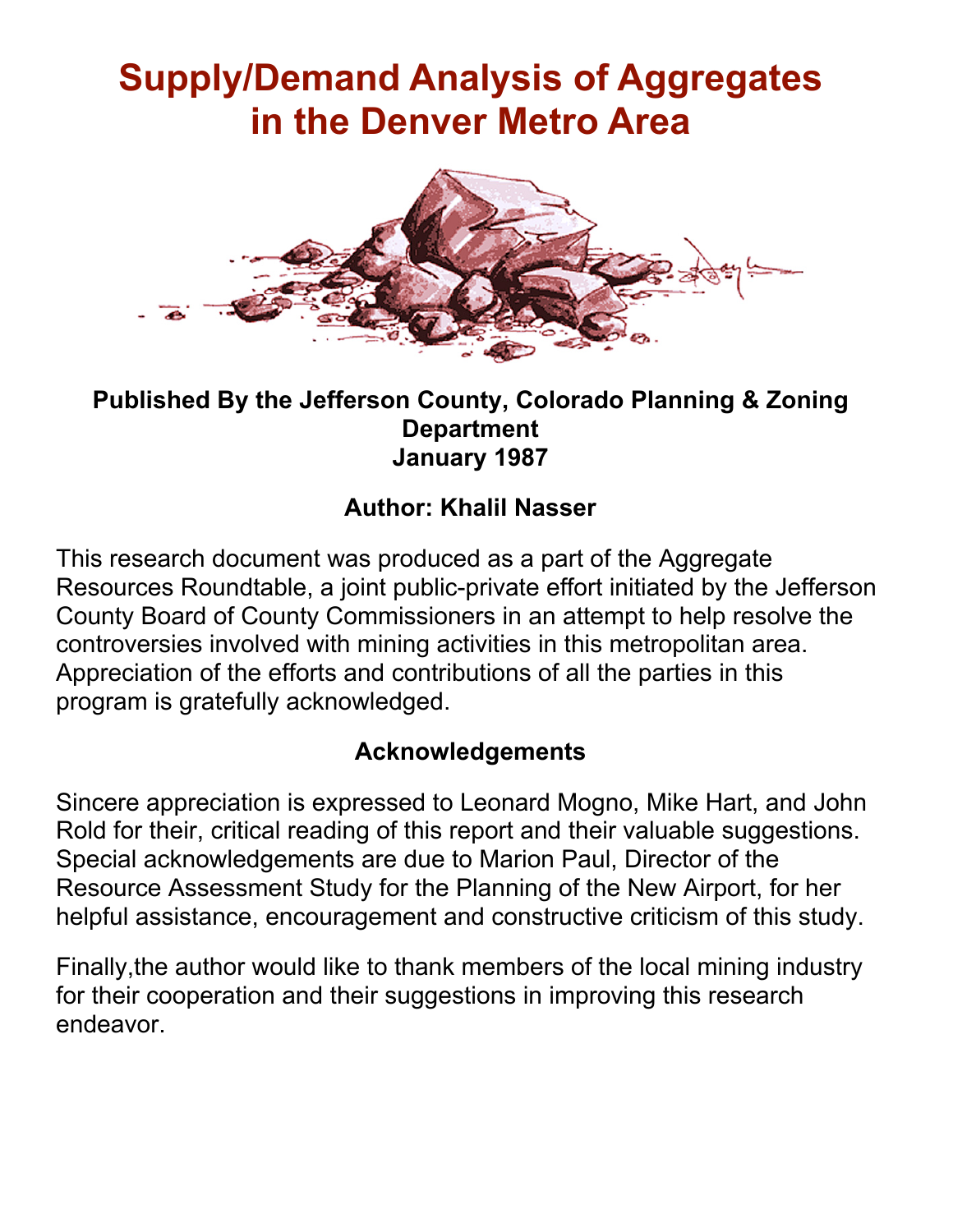# **Introduction**

Mineral construction aggregates, including bedrock derived from crushed stone as well as naturally formed sand and gravel, are an essential commodity for an industrial society. They constitute the major raw material in the road building and construction industries. They are usually relatively cheap and tend to be considered inexhaustible. However, aggregates are a resource for which we often identify a continuing demand and diminishing availability trends in many growing metropolitan areas; and, in many cases, the reserves available for future extraction may not be sufficient to meet the demand of the market areas.

For reasonable construction and maintenance costs, aggregates should be available in large quantities and at a reasonable cost in any metropolitan area. The economic value of a given deposit is a function of its proximity to the market area as well as its quality and size. Oftentimes, as more and more land in a region becomes urbanized, closely located deposits tend to be either depleted by mining or lost to extremely competing land uses. As a result, more and more distant sources must be used to supply the region's needs. Increase in haulage distance brings increase in the cost of aggregates to consumers.

Over the last 30 years, a scenario has developed in the Denver Metropolitan Area reflecting similar situations in many other growing areas. Unchecked growth, coupled with rapid exploitation of available deposits and a general disregard for mineral conservation, has resulted in the depletion of much of the high quality alluvial resources along major drainages in the Denver region.

Local producers have developed pits and quarries on the less populated fringes of the market area for many years. With the rapid expansion in the Denver area, producers found themselves surrounded by new development, and production in some areas close to the urban centers reached levels which impacted the quality of life of the municipality. Furthermore, this expansion made many valuable resource lands inaccessible to extraction. Ironically, such growth increases the demands for aggregates and operators had to increase their production to satisfy consumers needs, more rapidly depleting their reserves. Concurrent with the increased demand for rock products, has been the growing concern by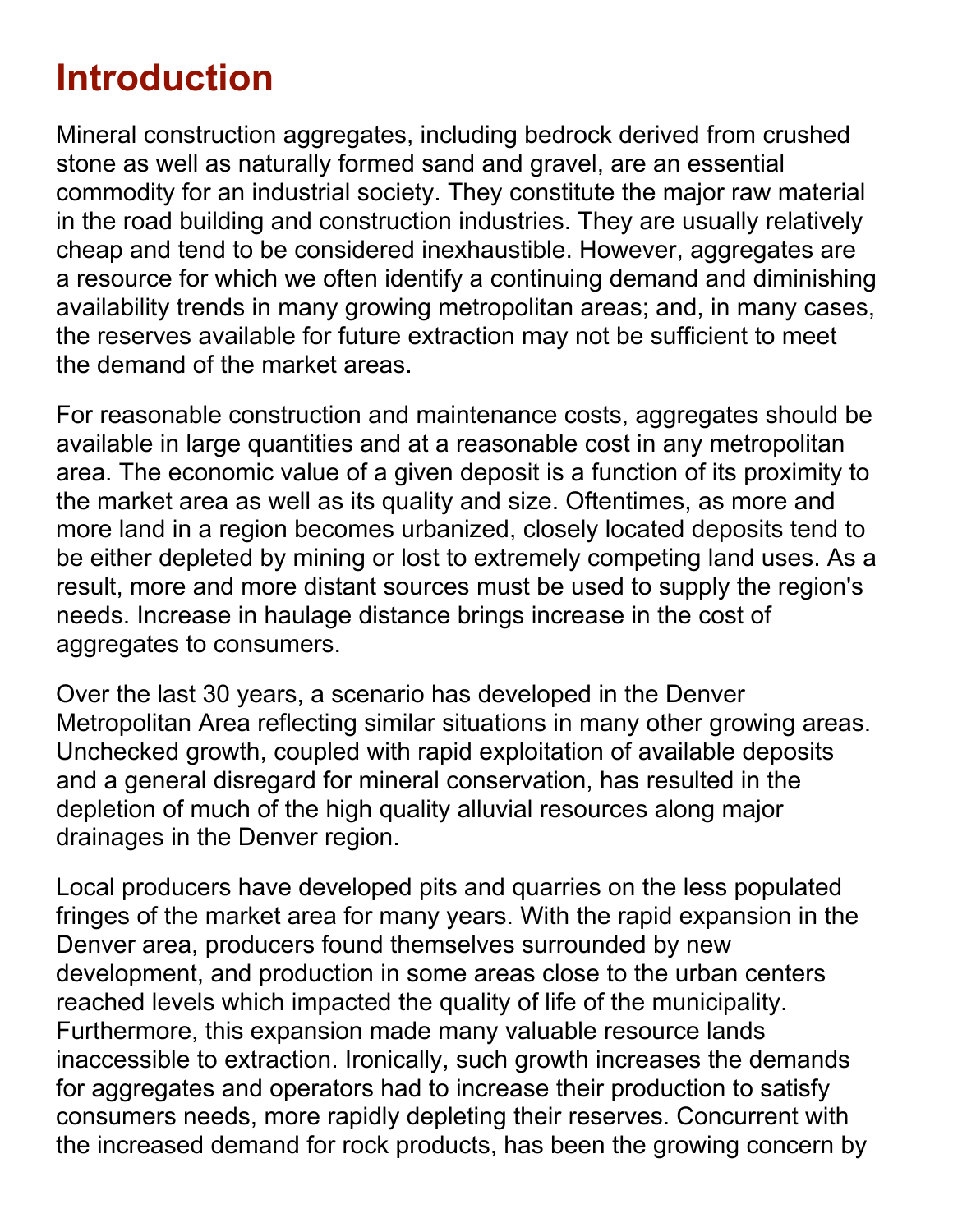members of the public that we maintain and improve our unique natural environment and the quality of life.

In an attempt to help minimize the emerging conflicts between the citizens and the mining industry, an analysis of the regional aspects of this issue is essential. This study documents the findings regarding the extent of the current, potential and identified reserves in the area, and analyzes the need of aggregates to support future economic development in the Denver Metropolitan Area. An econometric supply/demand model for the Denver region is presented to assist in making policy and regulatory recommendations, to balance the needs of mining versus quality of life and environmental factors.

The assessment of sand, gravel and crushed stone supply and demand trends in this study are based upon the most recent information collected. As new information is made available, revisions of the enclosed data may become necessary.

# **Previous Work**

In the mid 1950's, the problem of a possible shortage of high quality construction aggregates was first recognized by the local producers in the Denver Metropolitan Area. They determined that continued depletion of the alluvial resources closest to the market, without any sort of management, might lead to shortages in the near future.

The Colorado Sand and Gravel Producers Association pointed out, in their 1957 study, that significant deposits were lost to development. They forecasted that, without any serious conservation effort, the alluvial deposits within a 10-mile radius of downtown Denver would be depleted by 1977. These figures assumed no accelerated growth and a constant annual production level of 3.5 million tons. In comparison, Denver Metro's annual production was about 14 million tons in the mid 1970's due to the rapid expansion at this time. The association recommended the creation of temporary sand and gravel districts in which mining would require performance bonds to regulate extraction procedures.

The Inter-County Regional Planning Commission (ICRPC), now the Denver Regional Council Of Governments (DRCOG), initiated a two-year drainage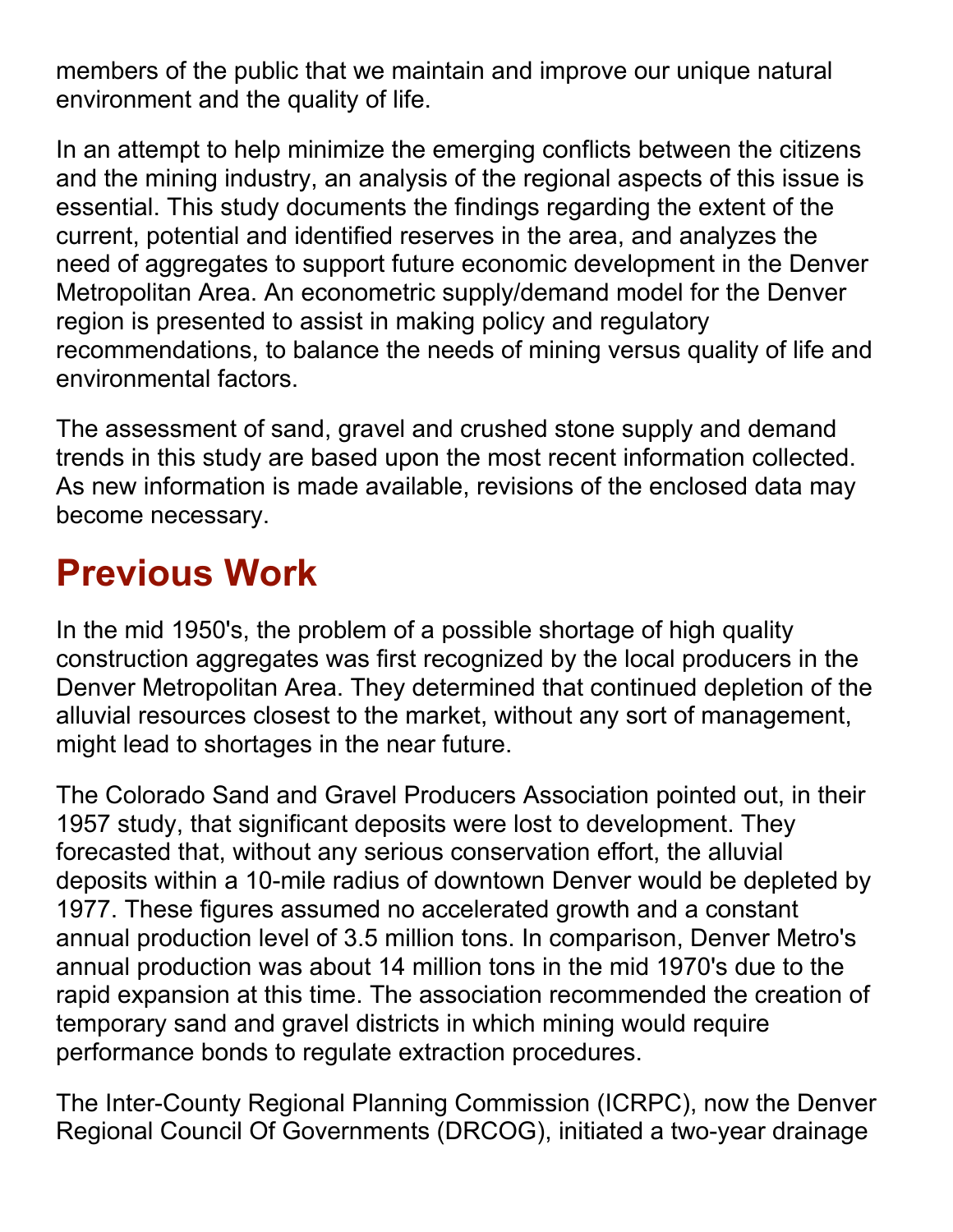course study in 1961. This study was the first attempt to include sand and gravel resources in a comprehensive land use plan. Among its multiple objectives, the study evaluated the developed pits and analyzed the best alternatives for a more efficient mineral conservation plan. The ICRPC study estimated that as of 1960, 26% of the original resources are still available within a 15-mile radius of downtown Denver. A shortfall between the supply and demand for aggregate was predicted to occur by 1984.

In 1967, the U.S. Bureau of Mines published an overview of the history of aggregates production and consumption in the Denver area. Sheridan, in his study, evaluated the effects of urbanization on the area's aggregate resources. The emphasis was on deposits along Clear Creek and the South Platte River that, due to the spread of development, became unavailable for extraction through the years. Sheridan recommended a multiple-use concept for conversion of mined lands to other beneficial uses.

Through the prompting of the local aggregate industry, the Colorado Legislature passed House Bill 1529, in 1973. The Bill recognized the importance of construction aggregates in the populated areas of the state. It mandated the Colorado Geological Survey to conduct a one year study to map aggregate resources in the front-range counties. Using those maps, planning commissions would devise master plans of ex traction that preserve access to the commercial mineral deposits. The Colorado Geological Survey completed its mapping program within the allocated time, and a report and atlas were published in 1974 (Special Publication 5- A and 5-B, Schowchow and others, 1974a, 1974b). Within the subsequent years, the required "Master Plan" for each county had been completed. However, several inherent problems with HB 1529 limited its success in conserving mineral zones.

Trimble and Fitch, 1974, published a map showing the potential gravel and crushed rock resources in the Greater Denver Area. The map classified the deposits in terms of their geological nature and quality. It provided thickness and sieve analysis data at various locations, collected from the Colorado Division of Highways and the United States Geological Survey. The map also showed petrographic data at certain locations. Similar maps were published by Colton and Fitch in 1974 for the Boulder-Fort Collins and Greely area, and by Maberry, for Arapahoe and Douglas counties.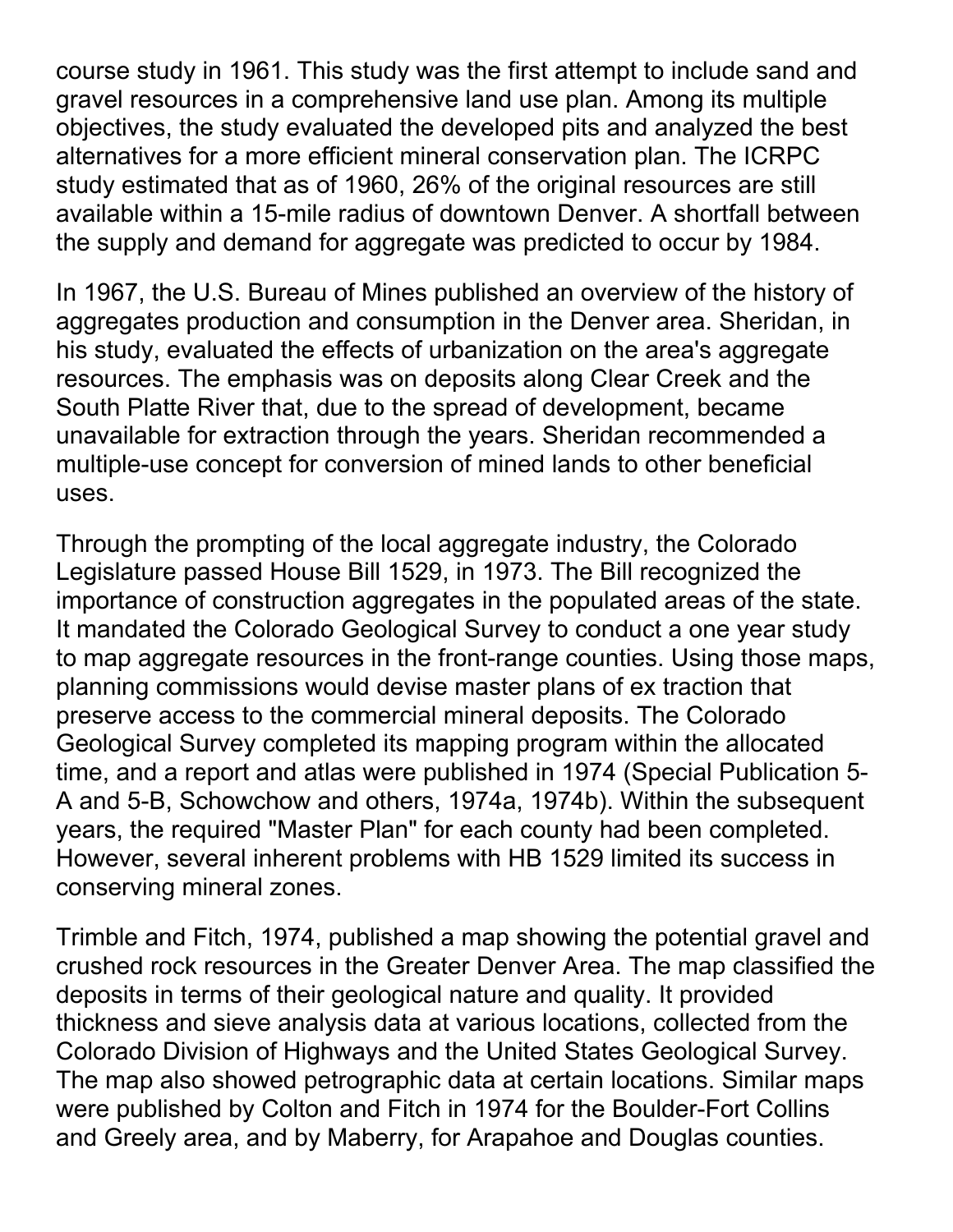The local producers frequently evaluate the changes in the trends of supply and demand for aggregates in the Denver Market Area. However, those studies are not available for public review and are essentially used for marketing strategies. This report is the first attempt in the public domain to build a detailed econometric supply/demand model for mineral aggregates in the Denver region. The most recent information was used to achieve the scope of this study, and an update of the data may be necessary in the future.

Similar supply/demand analyses for aggregates were done in many other metropolitan areas. These studies often included an evaluation of the available resource deposits within and/or in the vicinity of the market area. In 1980, the Ministry of Natural Resources in Ontario, Canada, published an "Aggregate Resources Inventory of South Dumfries Township in southern Ontario". The California Division of Mines and Geology published, in 1981, a "Mineral Land Classification of Ventura County" (Special Report 145). This later study forecasted the aggregate demand in the area for the next 50 years and included a detailed evaluation of the potential resource deposits. Similar studies were done for many other metropolitan regions in the United States.

# **Methods For The Determination Of Aggregate Supply**

An analysis of the mineral aggregate supply in the Denver region is presented in this section of the report. It was conducted on the basis of quantitative evaluation of aggregate reserves in each operating mine, using the most recent available data.

To achieve this purpose, it was necessary to determine the boundaries of the Denver Metropolitan Supply Area where the commodity is produced, and those of the demand area where the commodity is consumed.

## **Definition of the Study Area**

Large metropolitan areas usually obtain sand and gravel or crushed stone for construction purposes from several sources within their region. The location of these sources will define the market area of a given region.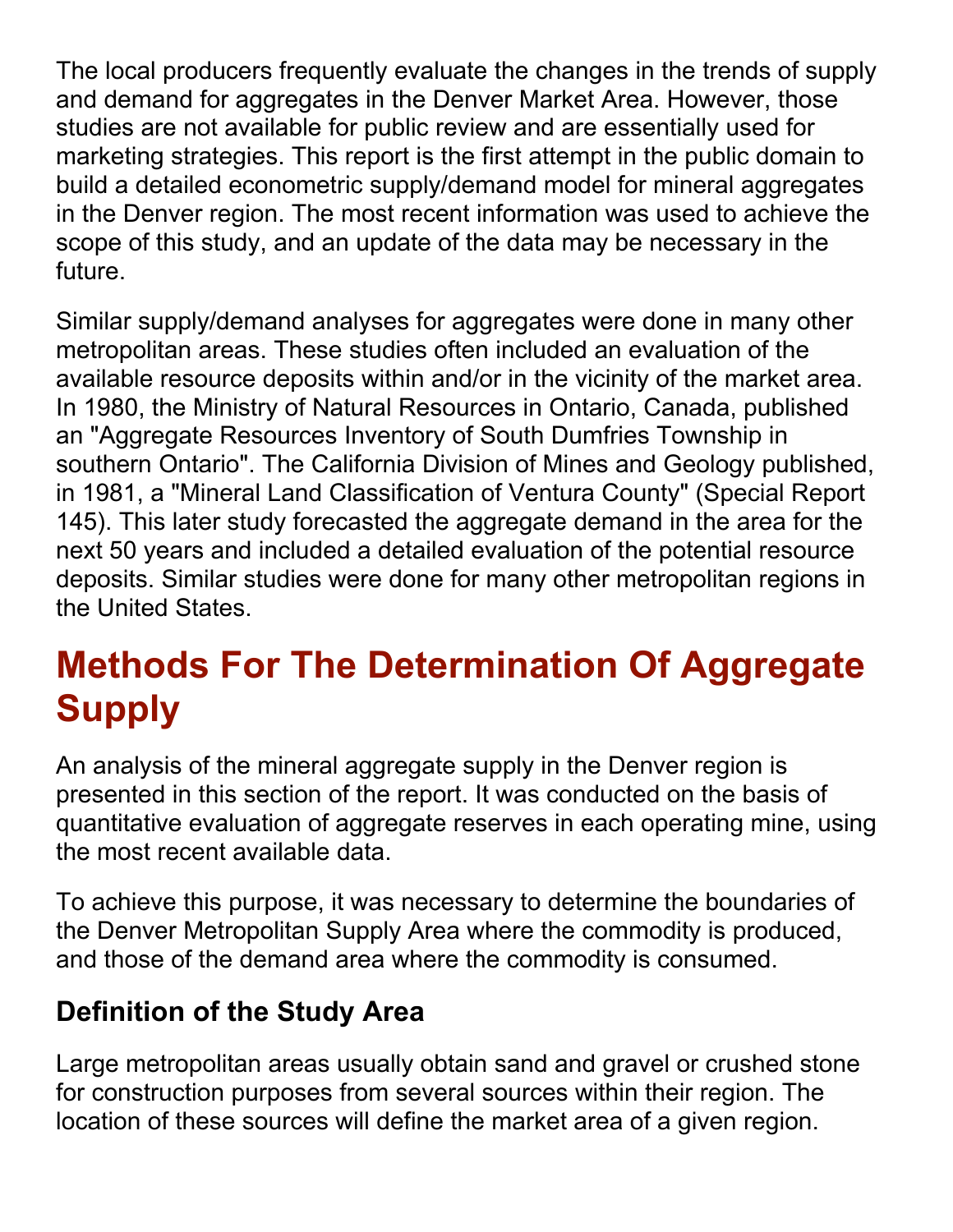The Denver Metropolitan Demand Area includes the City and County of Denver and adjoining Adams, Arapahoe, Boulder, Douglas and Jefferson counties. Based on recent industry activities, current regional aggregate supply, and reasonable projections, the Supply Area was extended to include, in addition to the six counties of the Denver Metro Area, Clear Creek and southwestern Weld counties. Both the Supply and the Demand areas are shown in Figure 1.





# **Definition of the Aggregate Supply**

The two most important aggregate categories considered for estimating the supply in the study area are the current reserves and the potential reserves.

The current reserves include the commercial aggregate quality material that are in place in the currently operating mines within the defined supply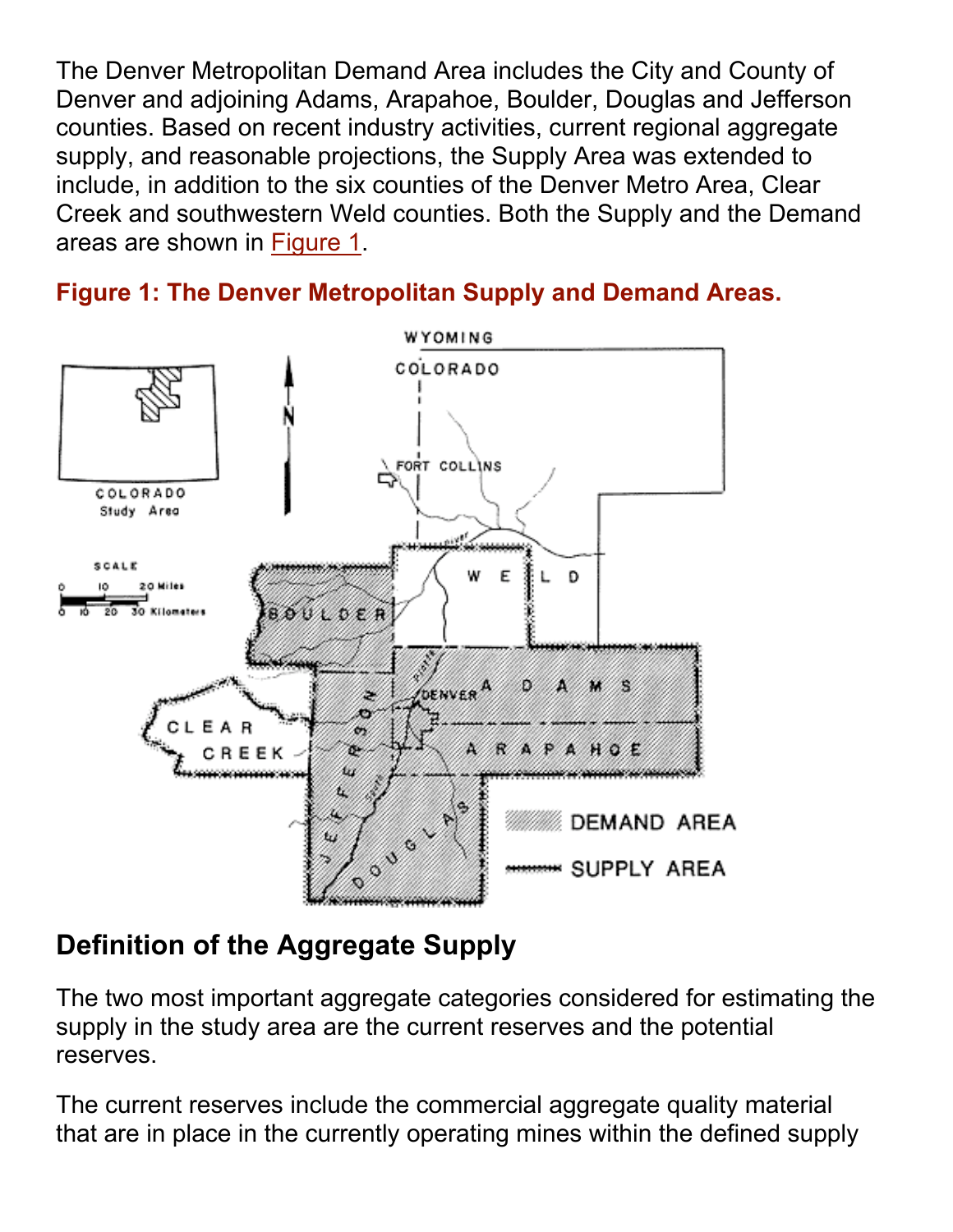area. These have a local government zoning or special use permit and a state permit issued by the Colorado Mined Land Reclamation Board.

The potential reserves do not form part of the current reserves, mainly because they are not yet permitted. These are in-place deposits with local government zoning or special use permits and/or awaiting action by the Colorado Mined Land Reclamation Board. This category ranks after the previous one in terms of feasibility of forming part of the supply.

It is important to note that the categories outlined above cannot simply be added together to obtain an assessment of the supply. In some cases the second category, potential reserves, may contain material with inferior economic or geologic characteristics. The first category, current reserves, is the amount that is available in the short run to meet the market's demand. The potential reserves are aggregate resources, which can be added, to the area's supply only when the permit process is complete. However, for the purposes of material potentially available, the significance of these reserves to metropolitan demand will be estimated.

A third category, identified resources, was also considered. These are sites that have been proposed for rezoning or special use mining permits, but have been denied. There is currently no evidence indicating whether or not these reserves will be part of the future area's supply; these identified resources have no significance in the quantitative evaluation of the current and potential reserves.

A fourth category, potential resources, would fill any projected shortage beyond the supply abilities of the current and potential reserves. These are the geologically available deposits, within or in the vicinity of the market area, for which extraction might be economically feasible. Their evaluation is beyond the scope of this study.

## **Data Collection**

The current and potential reserves in the Denver Metropolitan Supply Area were determined using data collected primarily from the Mined Land Reclamation Division permit files. Data was also obtained from the local county planning departments, as needed. The cooperation of the above named groups in the compilation of the data is gratefully acknowledged.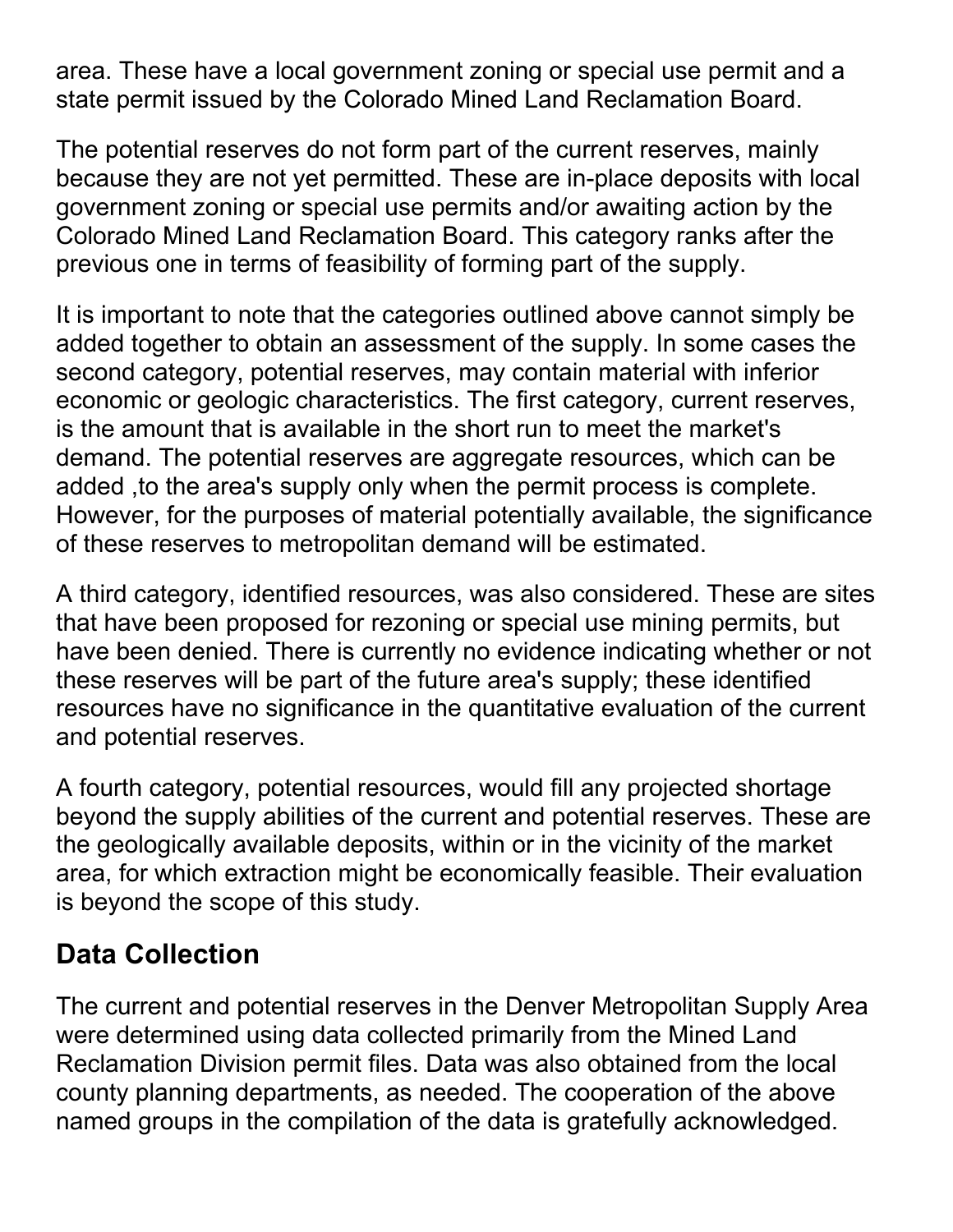A data base available at the Colorado Mined Land Reclamation Division provides a listing for all the operating and terminated mines classified by county or by operator. It also lists pending applications for mining permits. This data base was used to identify all the operating mines and the pending applications for every county in the study area. Subsequently, the file pertaining to each operation was thoroughly researched to collect the data necessary to calculate its reserves using conventional calculation techniques.

The operator and the operation's name were recorded for each mine. The geographic location: County, city, section, township and range were also obtained. The data collected from these files also included the annual production rate, the permitted and mineable acres, and the depth of extraction. The latest available annual report kept in each file, usually the 1986 report, was used to determine by a planimeter, the acreage still available to mine. Comments concerning the development history of each mine were also documented. The data collected was recorded for each separate case on a formatted data sheet, as shown in Appendix A. A data base was constructed to computerize the collected data using the SMART software. This data is kept on file in the Jefferson County Planning Department.

The permitted acres of the operating mines containing the current reserves, and the acres awaiting for a mining permit containing the potential reserves were plotted on 1:100,000 scale maps for the study area. Each mine is indicated on the map by its reference number, as documented in Appendices B and C, for the current and potential reserves, respectively.

## **Calculation Techniques**

## **Alluvial Pits**

Quantitative estimates of the sand and gravel reserves available in a given mine were made using the data collected. The volume of a mineable area can be calculated if its areal extent and average thickness are known or can be estimated. The computation method used is as follows: First, the permitted area of the mine was obtained in acres. An approximation of the deposit thickness, based on the data given in the permit application or from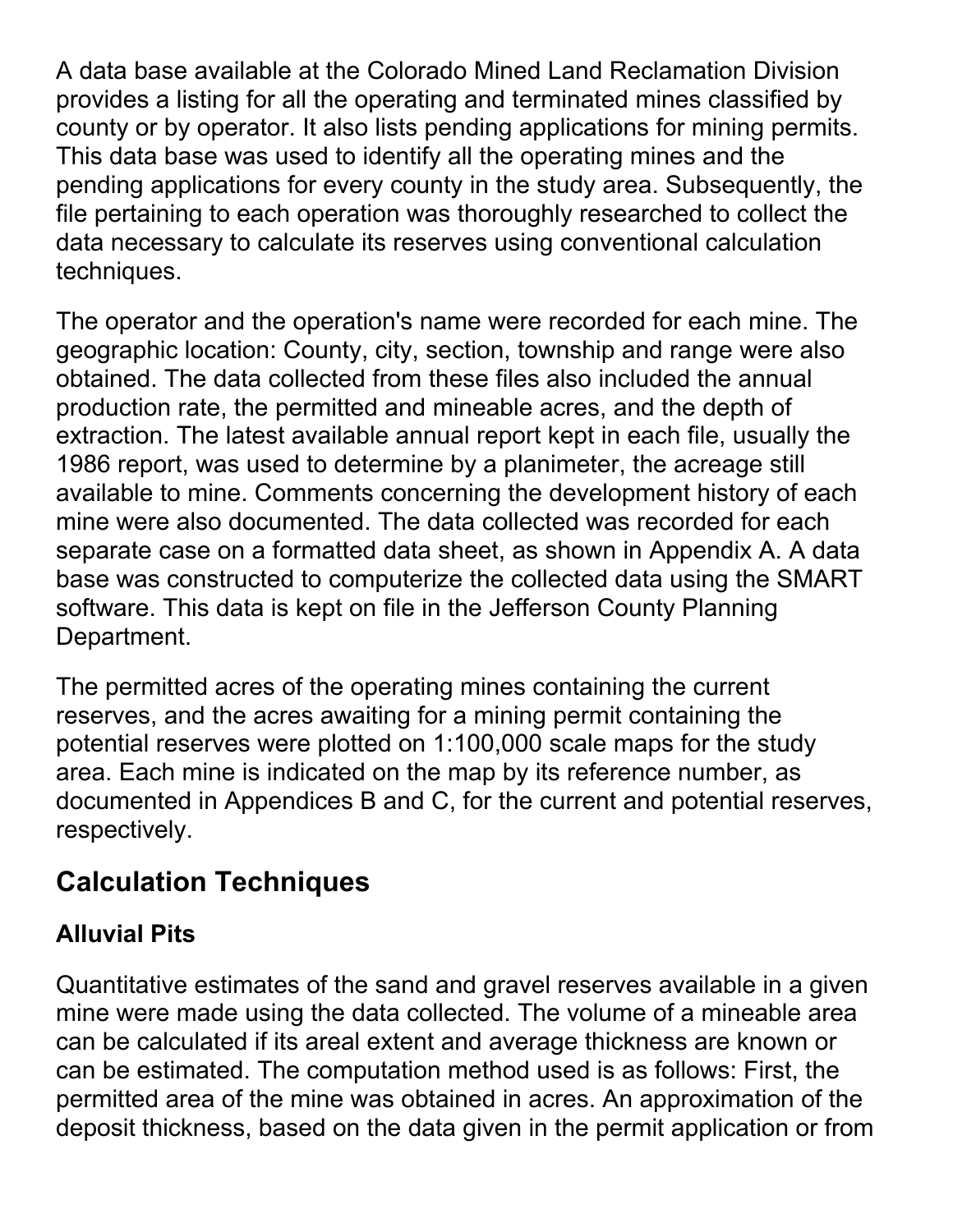published subsurface data, was also used. Original tonnage values were then calculated by multiplying the volume of the mine by 2420 (the density factor). This factor is approximately the number of tons in a one foot thick layer of sand and gravel, one acre in extent, assuming an average density of 0.0556 tons per cubic feet or 1.5 tons per cubic yard.

```
Tonnage = Area (acres) * Thickness (feet) * 2420
```
Given the acreage still available to be mined, as of the date of this study, the same method was used to estimate the remaining reserves. It is important to note that these tonnage figures are only estimates. Furthermore, these values do not take into account the effects of technological constraints (slope requirements, drainage, etc.), and the amount of waste generated. However, to consider the technological constraints whenever they existed, the area of the actual excavation was used in the equation. Also, silt and clay were assumed to be the waste and were calculated using published sieve analysis data. Whenever sieve data was not available from the considered site, it was assumed that 80% of the total material is useable, while the remaining 20% is waste.

## **Bedrock Quarries**

The estimation of the original and remaining reserves is a more complicated process for a quarry site. These vary greatly with the material in question and the design of the mine itself. Whenever the needed figures were not readily available, they were calculated using the graphical method described below.

The mining and final reclamation plan of the quarry were obtained from the permit application at the Mined Land Reclamation Division. Using those plans, the number and the design specifications of the benches to be generated by mining were recorded (thickness and width of each bench). The area to be mined, associated with every bench, was determined by the planimeter. The volume of the mined disk associated with each bench was calculated in cubic yards, by multiplying the area by the thickness of each bench. Assuming a density of 2.2 tons per cubic yard, the tonnage extracted by the creation of each bench was determined. This process was repeated for each bench to be created, and the total amount of the original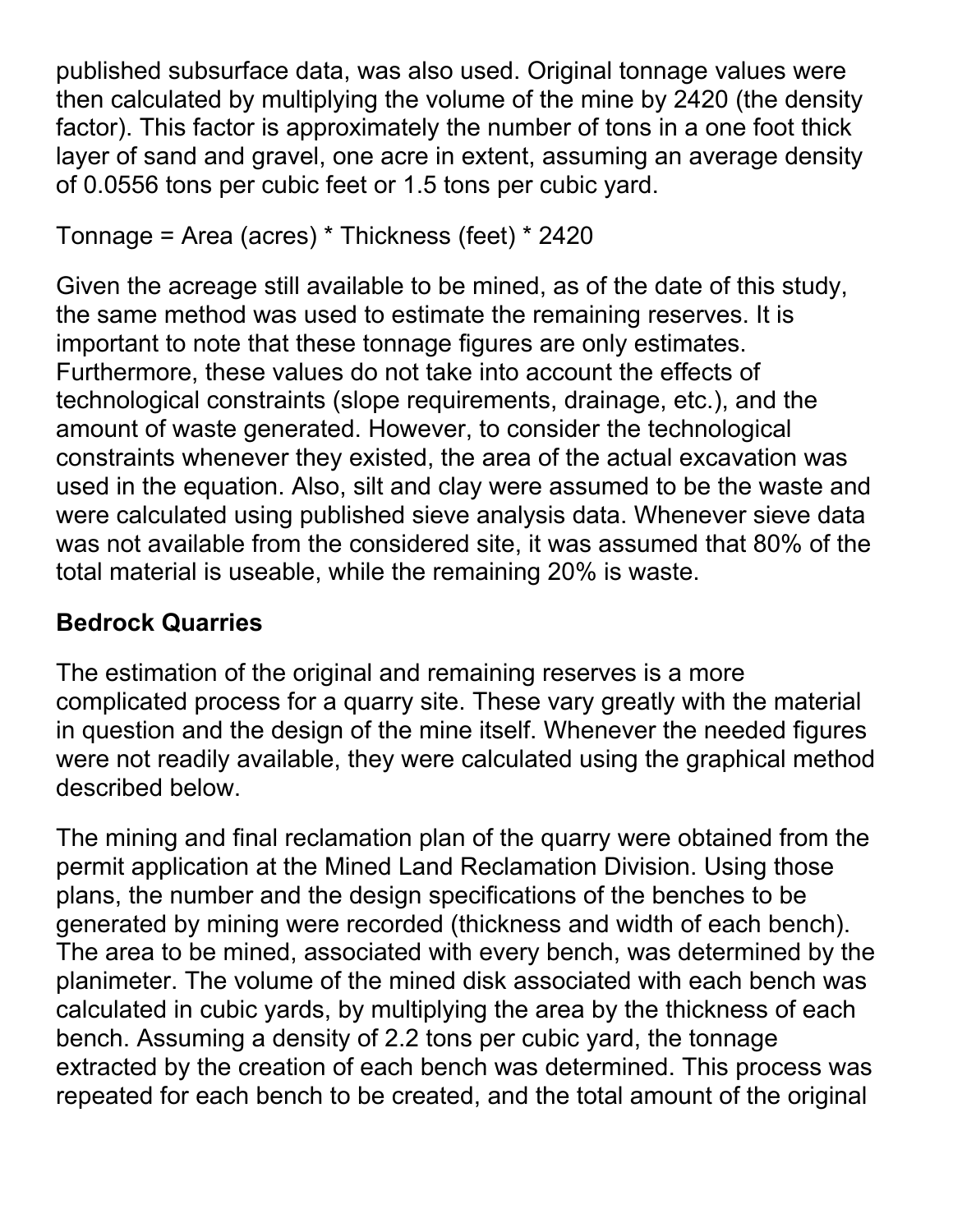reserves was obtained by summing up all the calculated figures. The topography was accounted for whenever necessary.

An estimate of the removed tonnage, as of the current date, was obtained using the rate of annual production and/or the number of operating years. The removed tonnage value was subtracted from the original reserves value to obtain a figure of the remaining reserves. These numbers were then corrected by the producers whenever necessary. Whenever an estimate of the waste material in a quarry was not documented, it was assumed that the percentage of waste generated by quarrying varies between 0% and 25% depending on the physical and chemical characteristics of the material in question. The remaining percentage is useable as crushed stone.

# **Sieve Analysis Data**

For most uses, consumers of rock products prefer either sand and gravel or crushed stone. These preferences stem from differences between the two commodities in their physical properties or in their price. Rigid specifications regarding hardness, particle size gradation, shape, and certain chemical properties are imposed on the rock materials for much concrete construction and road building. Because of these strong preferences by consumers of rock materials, the supply for the two commodities was analyzed separately. It was necessary to evaluate the tonnage attributable to sand, because of the large amount of sand available in the Denver Metro Area, and the supply is much higher than the demand. Separate figures for sand, gravel and crushed stone were therefore generated.

To estimate the tonnage attributable to sand and the amount of waste in an alluvial pit, sieve analysis data collected from the Colorado Division of Highways and the U.S. Geological Survey and published by Trimble and Fitch, 1974, were used. The sand and gravel sieve size distribution is shown in Table 1. (It was assumed that silt and clay sized material passing the #200 U.S. sieve are waste.) The percentage of sand corresponds to that passing the #10 sieve, and the percentage remaining is the gravel fraction in the deposit. Whenever direct data was not available, estimates were obtained from analogies with similar areas.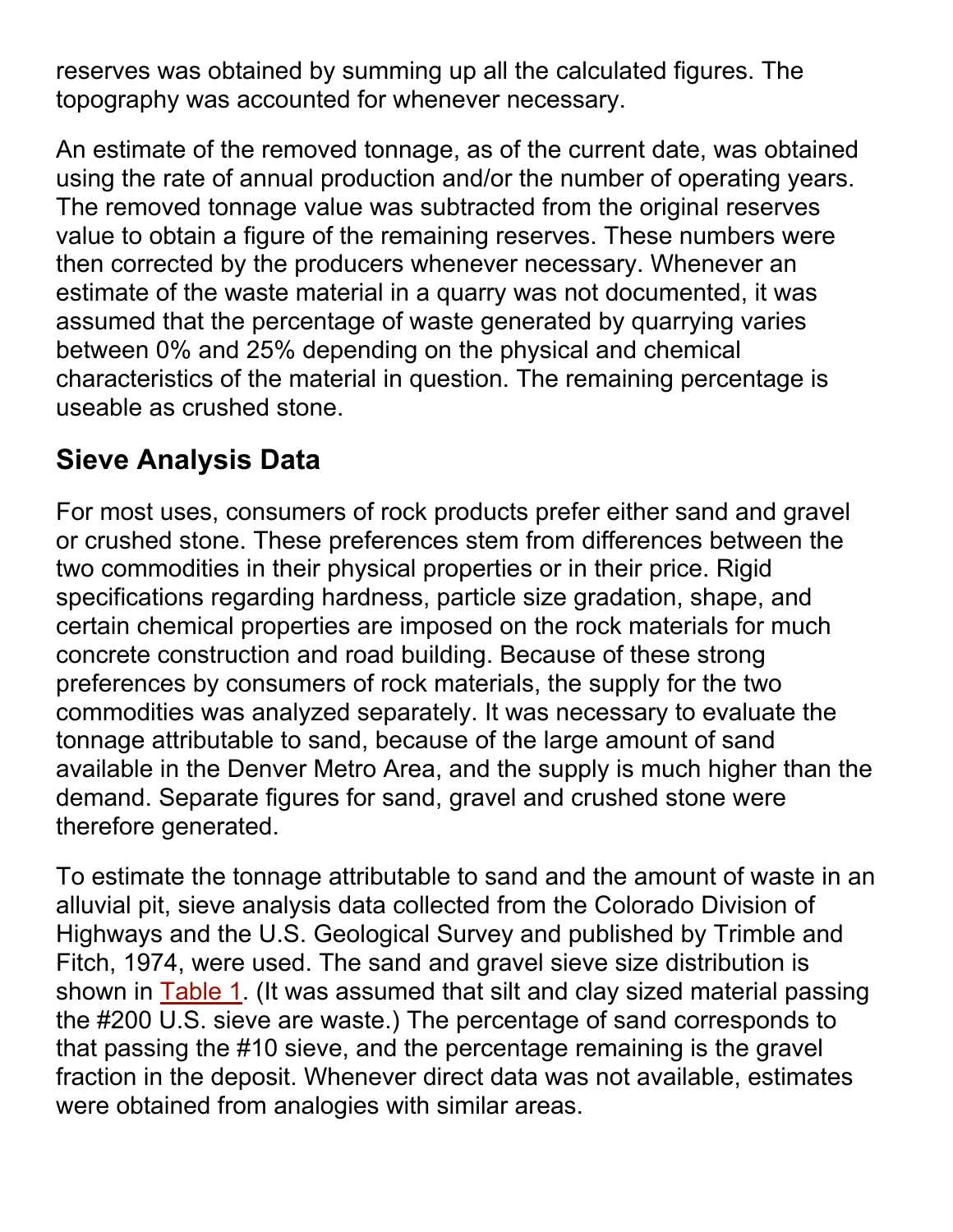### **TABLE 1 - Sand and Gravel Size Distribution**

Figures are percentages by weight which fall into class size classes:



# **Quality Specifications**

Rarely is aggregate raw material at the pit or quarry site, even from the highest grade deposits, physically or chemically suited for every type of aggregate use. Therefore, every potential deposit must be tested to determine how large a tonnage of its various components can meet the specifications for a particular type of use and what processing is required. This requires large quantities of information not readily available, especially within the confines of the study time frame. However, for the scope of this study, aggregate material within a pit or quarry were classified, in terms of their quality, as good or moderate. This classification was adopted from Trimble, Fitch and Maberry, 1974.

### **Gravel Deposits**

According to Trimble and Fitch, the physical and chemical characteristics of gravel are dependent upon the age of the deposit, which also determines their topographic location. The highest quality gravel is the youngest, the least altered (soundest), the least cemented, and contains the least amount of calcium carbonate in the form of interstitial caliche. These are the gravel deposits of the floodplains and the lower terraces of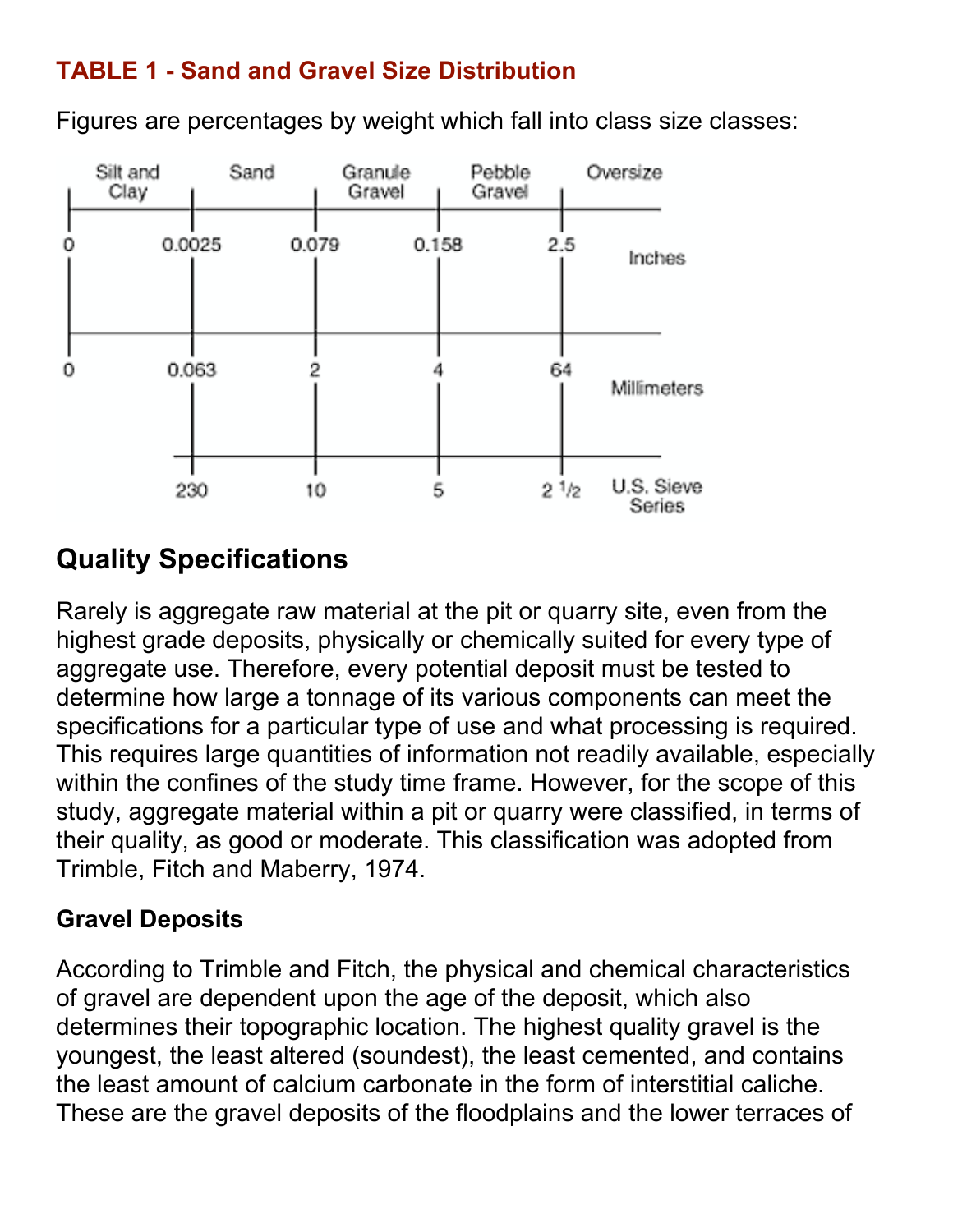the major streams and their tributaries. They are the source of the best quality gravel for concrete aggregate and road material.

The moderate quality gravel deposits, being older and more weathered, contain an abundance of unsound stones and much calcium carbonate. These are the gravel deposits of pediments (mesa tops) and upland tertiary remnants in the mountains. They are generally of poor quality for a concrete aggregate; locally useful as a source of road or subgrade material. They are cobbly and bouldery near the mountains and pebbly to sandy farther east. Cemented gravel or conglomerate were also considered in this category.

### **Bedrock Deposits**

Bedrock-derived crushed stone were also classified, in terms of their quality, as good or moderate according to Trimble and Fitch. Good quality crushed stone may be obtained from fine grained or coarse grained igneous rocks, while moderate quality aggregate is derived from metamorphic rocks or quartzite.

Fine grained igneous rocks: Dikes, flows, sills and ash flow tuffs, occur in a number of localities adjacent to the mountains. This rock is best suited as a source of crushed rock for road material and building stone. Its suitability for concrete aggregate may be diminished by reactive constituents. Coarse grained igneous rocks crop out widely in the mountains and are a potential source of high quality crushed rock aggregate. Moderate quality crushed stone is derived from metamorphic rocks. Foliated metamorphic rocks underlie most of the mountainous area from Jarre Creek north. These are not generally as good a source of crushed rock aggregate as the igneous rocks, but some of the more gneissic rocks have been so utilized. These have highly variable suitability for crushing. Quartzite was also classified as a potential source of high quality crushed-rock aggregate.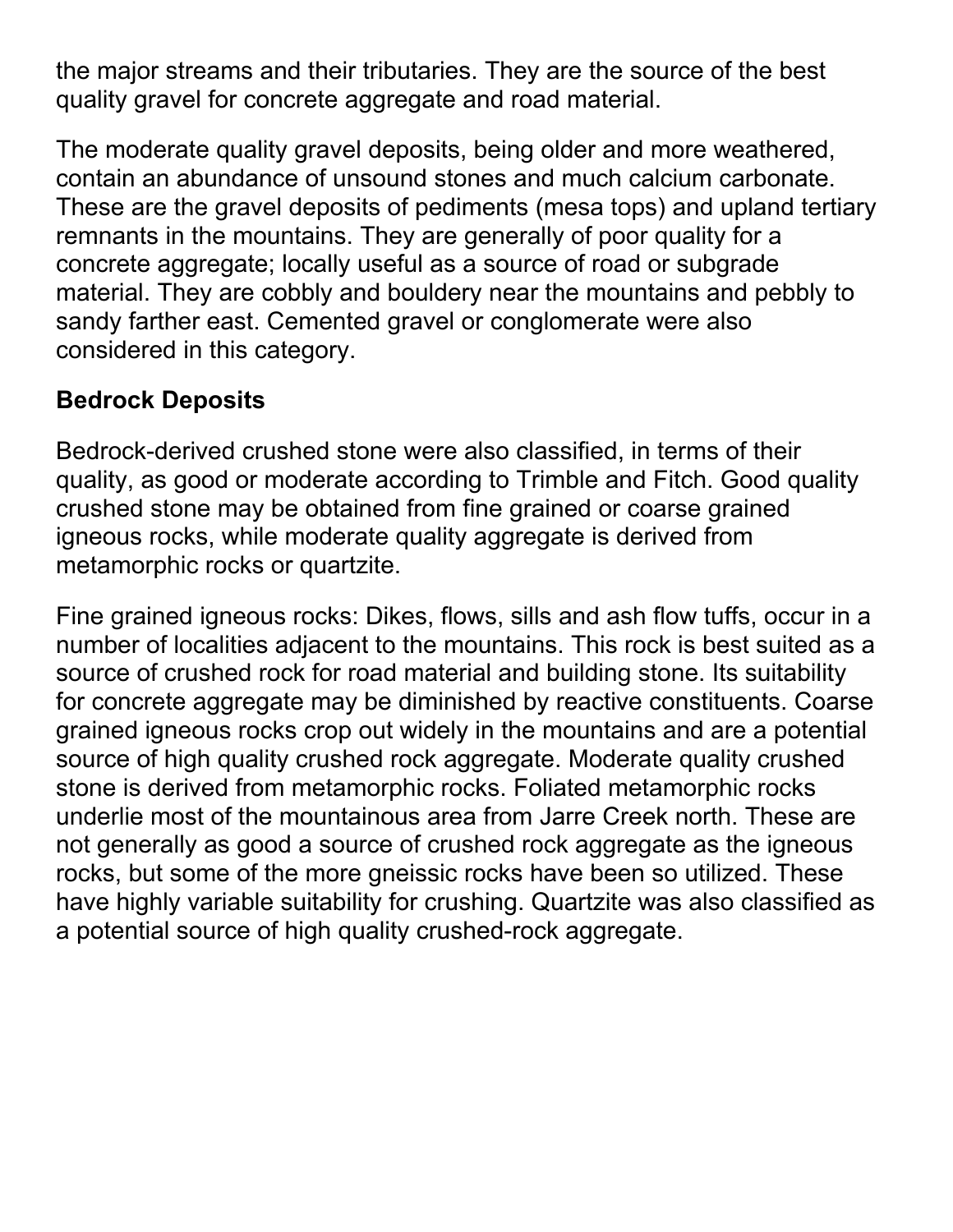# **Aggregate Supply In the Denver Metropolitan Area**

The methods described above were used to determine the aggregate supply in the Denver Metro Supply Area. An estimation of the total supply requires the determination of both the current and potential reserves, as described earlier in this report.

The calculated reserves are only the best estimates possible, although reliable conventional methods of calculations were employed. This is due to the nature of the information in the files and the variable nature of the aggregate deposits themselves. However, to improve our accuracy, we corroborated the estimated reserves of most of the operations with their respective producers, and adjusted our estimates if indicated.

## **Current Reserves**

The current aggregate reserves in the Denver Supply area are those in place in the currently operating pits and quarries, as described earlier in this report. Appendix B lists all the currently operating mines in the study area.

To estimate the current reserves in the Denver area, a list of all the operating aggregate mines in the study area was prepared for each county. This list includes the permitted acreage for each mine, the remaining acreage to be mined as of the current date of this study, and the original and remaining tons of reserves available for extraction. This data is kept on file in the Jefferson County Planning Department for public review. The remaining or current reserves in each of the operating mines were summed up for each county and subsequently, for the total Denver Metropolitan Supply Area, as shown in Table 2.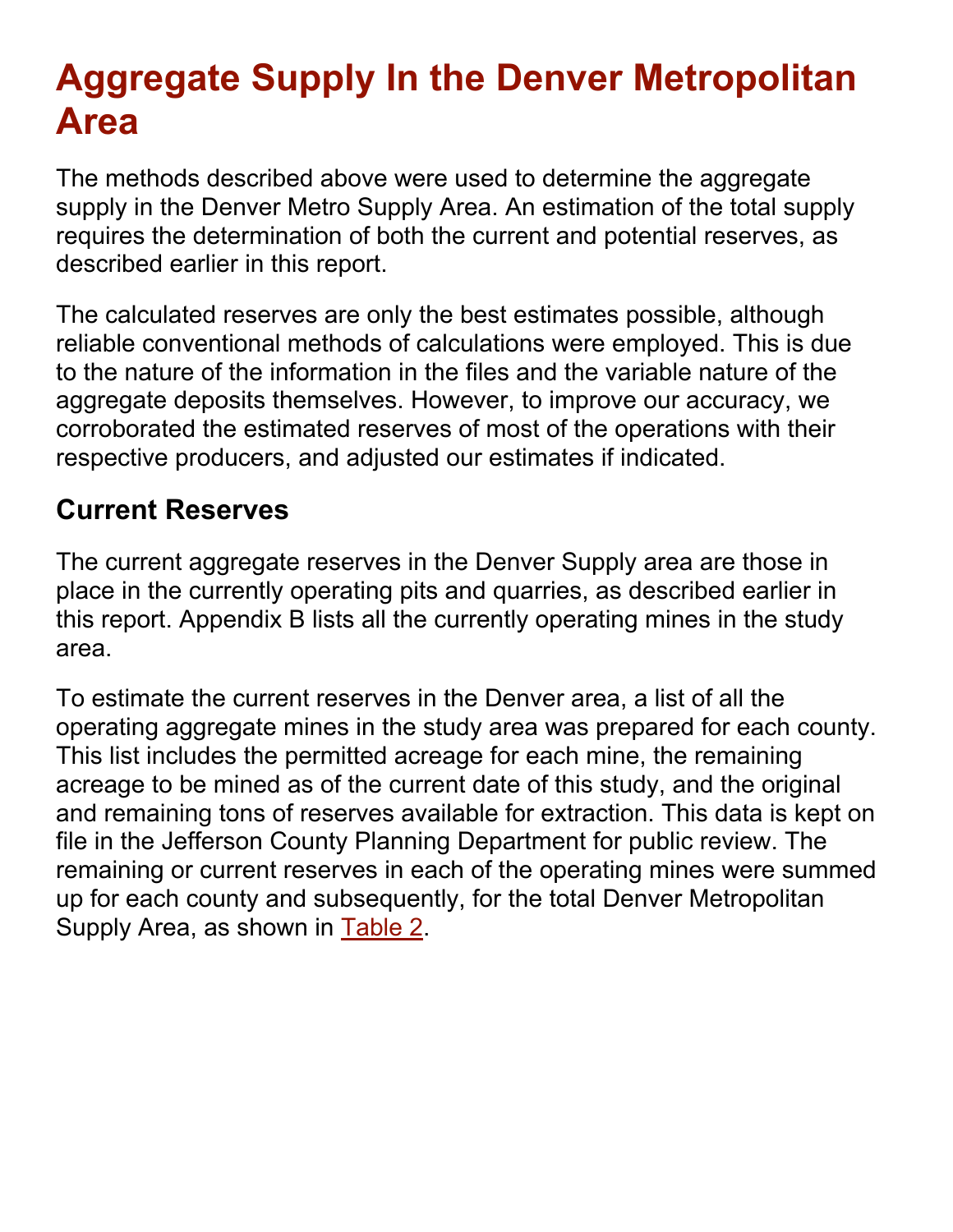## **TABLE 2 - Current Reserves in the Denver Metropolitan Supply Area**

| County         | Commodity | Acreage<br>Permitted | Acreage<br>to be<br>Mined | Original<br>Reserves | Remaining<br>Reserves | Remaining<br>% of Original |
|----------------|-----------|----------------------|---------------------------|----------------------|-----------------------|----------------------------|
| Adams          | Stone     |                      |                           |                      |                       |                            |
|                | Gravel    | 3098.45              | 2507.15                   | 56 079 579           | 39 347 819            | 68 38                      |
|                | Sand      |                      |                           | 80 547 835           | 44 930 573            | 55 78                      |
| Arapahoe       | Stone     |                      |                           |                      |                       |                            |
|                | Gravel    | 866.82               | 563.15                    | 11,487,839           | 5,943,621             | 51.70                      |
|                | Sand      |                      |                           | 17,921,706           | 12.825.579            | 71.50                      |
| Boulder        | Stone     | 54.00                | 54.00                     | 2                    | 5,000,000             | 5                          |
|                | Gravel    | 1703.08              | 1281.37                   | 21,608,469           | 14,701,264            | 67.95                      |
|                | Sand      |                      |                           | 10,182,542           | 7,235,232             | 71.03                      |
| Clear          | Stone     | 130.00               | 65.00                     | 20,724,795           | 19,130,580            | 92.30                      |
| Creek          | Gravel    | 150.00               | 114.00                    | 4.939.424            | 4,113,593             | 83.20                      |
|                | Sand      |                      |                           | 2,116,896            | 1,762.969             | 83.20                      |
| Douglas        | Stone     |                      |                           |                      |                       |                            |
|                | Gravel    | 596.63               | 437.99                    | 8.862.923            | 6.144.002             | 69.30                      |
|                | Sand      |                      |                           | 16,398,518           | 12,816,719            | 78.20                      |
| Jefferson      | Stone     | 789.25               | 448.41                    | 141,550,00<br>0      | 115,000,00<br>0       | 81.24                      |
|                | Gravel    | 923.52               | 652.51                    | 13.727,930           | 7,114,536             | 57.00                      |
|                | Sand      |                      |                           | 6.018,374            | 3,060.012             | 54.00                      |
| Weld           | Stone     |                      |                           |                      |                       |                            |
|                | Gravel    | 2616.03              | 1653.04                   | 40,524,343           | 26,515,989            | 65.00                      |
|                | Sand      |                      |                           | 27,796,212           | 18,934,479            | 68.11                      |
| Total D M<br>Α | Stone     | 973.25               | 567.41                    | 162.274,00<br>0      | 139,130.00<br>0       | 85.73                      |
|                | Gravel    | 9804.26              | 7995.22                   | 157,230,00<br>0      | 102,880.00<br>0       | 65.43                      |
|                | Sand      |                      |                           | 160,982,00<br>n      | 101,565.00<br>0       | 63.09                      |
| Total          |           |                      |                           | 480,486,00<br>0      | 343,575,00<br>0       | 71.50                      |

The current aggregate reserves in the Denver Supply Area are 343 million tons. This includes the tonnage attributable to crushed stone, gravel and sand. Of the total current reserves, 40.49% are crushed stone, located primarily in 4 operating stone quarries in Jefferson county. The remaining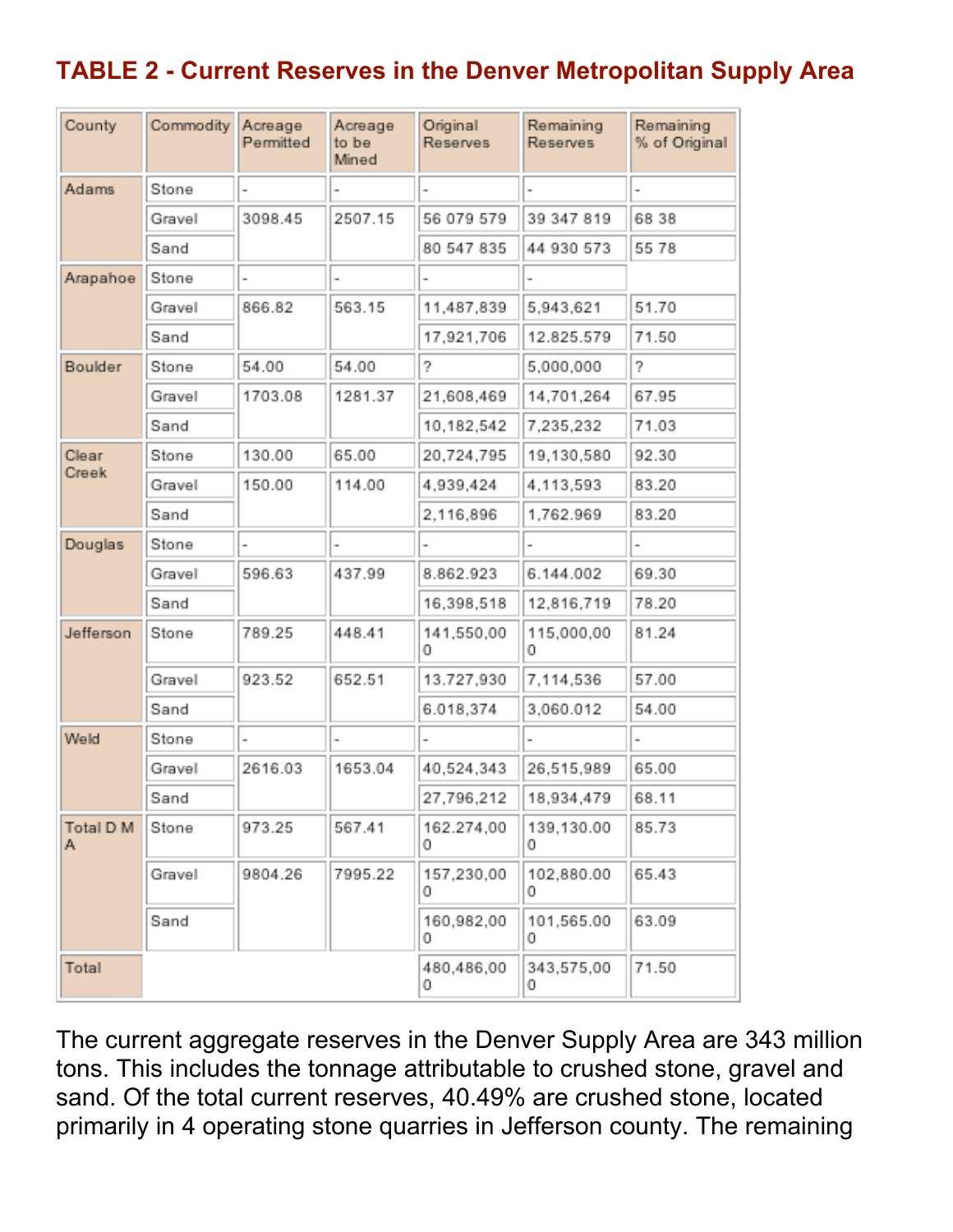percentage of the current reserves is sand and gravel from alluvial pits. Gravel is 29.9% of the current reserves, and sand is 29.6%. The current reserves, in terms of crushed stone, gravel, and sand, are detailed for each county in Table 3.

| <b>TABLE 3 - Current Reserves in Each County of the Denver Supply</b> |  |
|-----------------------------------------------------------------------|--|
| <b>Area</b>                                                           |  |

| County         | <b>Current Reserves</b><br>Stone, Gravel, Sand | ŵ<br>Stone<br>℅ | ŵ<br>Gravel<br>% | ŵ<br>Sand<br>℅ | % of DMA<br>Total<br>Reserves |
|----------------|------------------------------------------------|-----------------|------------------|----------------|-------------------------------|
| Jefferson      | 125, 174, 00 0                                 | 91.87           | 5.68             | 2.44           | 36.43                         |
| Adams          | 83,278,392                                     | 0.00            | 46.04            | 53,95          | 24.23                         |
| SW Weld        | 45,450,468                                     | 0.00            | 58.34            | 41.65          | 13.22                         |
| Boulder        | 26,936,496                                     | 18.56           | 26.86            | 54.57          | 7.84                          |
| Clear<br>Creek | 25.007.142                                     | 76.50           | 16.44            | 7.04           | 7.27                          |
| Douglas        | 18.960,121                                     | 0.00            | 32.40            | 67.59          | 5.51                          |
| Arapahoe       | 18,769,200                                     | 0.00            | 31.66            | 68.33          | 5.46                          |
| Denver         | 0                                              | 0.00            | 0.00             | 0.00           | 0.00                          |
| Total          | 343,576,000                                    | 40.49           | 29.90            | 29.56          | 100.00                        |

\* % of each commodity represented in total County average

| County      |               | Stone and Gravel (Tons) % of Total Stone and Gravel |
|-------------|---------------|-----------------------------------------------------|
| Jefferson   | 122, 114, 000 | 50.2                                                |
| Adams       | 38,347,819    | 15.8                                                |
| SW Weld     | 26,515,989    | 10.9                                                |
| Boulder     | 19,701,264    | 8.2                                                 |
| Clear Creek | 23,244,173    | 9.6                                                 |
| Douglas     | 6,144,002     | 2.5                                                 |
| Arapahoe    | 5,943,621     | 2.4                                                 |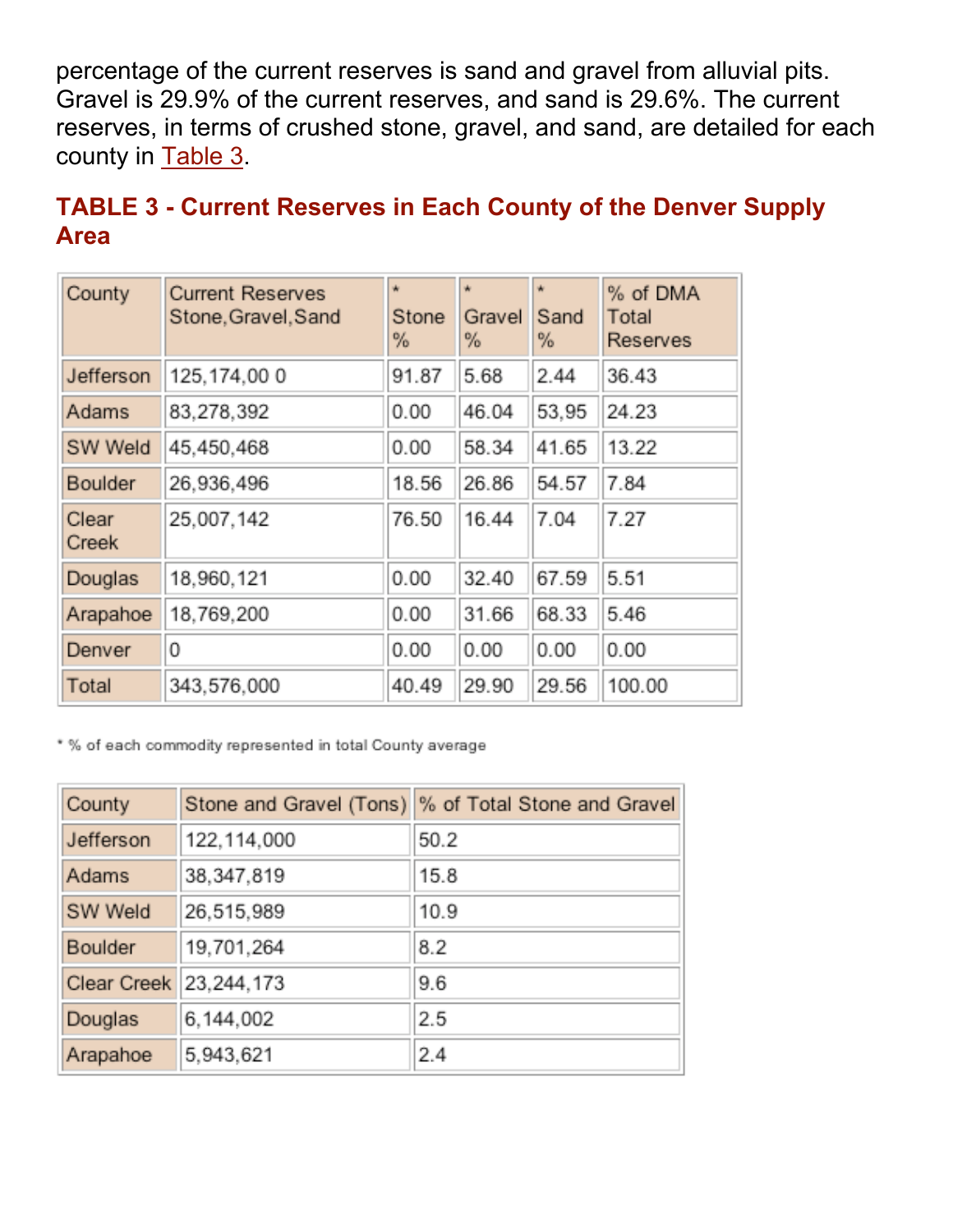Jefferson County provides 36.43%, the highest percentage of these reserves. This is due to the large reserves located in four major Stone quarries in the County. These quarries contain 115 million tons of crushed stone, or 33.5% of the total area's reserves. Adams County contains 24.23% of the current reserves of the area. Aggregate is produced from the mining of alluvial deposits along the South Platte river drainage course. 13.22% of the reserves are located in South-western Weld County and 7.84% are In Boulder County. Clear Creek County contains 7.27% of the reserves, most of which being located in a single stone quarry. Both Arapahoe and Douglas Counties contribute 11% of the total current reserves. A summary of the current reserves, by County, is shown separately in Table 3.

## **Potential Reserves**

The potential reserves, as defined earlier, are those located in areas that are zoned and/or await a permitting action by the Mined Land Reclamation Board. This category of reserves will meet the demand, should it be projected to exceed the supply from the current reserves. Table 4 lists the potential reserves in the area.

### **TABLE 4 - Potential Reserves in the Denver Metropolitan Supply Area**

| Adam    | Ready Mixed Concrete Co.            | Ready Mixed Concrete pit #1 |
|---------|-------------------------------------|-----------------------------|
| Boulder | <b>Frontiers Materials</b>          | Hygiene Pit                 |
|         | Golden Gravel Co.                   | Dickens Farms               |
| Douglas | Cooley Gravel Co.                   | Cherokee Ranch              |
|         | Jefferson Brannan Sand & Gravel Co. | Church/McKay pit #22        |
|         | Church Ranch                        | Rocky Flats/Church Pit      |
|         | Cooley Gravel Co.                   | Old Woman Mine              |
|         | L.G. Everist                        | Mt. Olivet Development      |

The potential aggregate reserves in the Denver Supply Area are 57 million tons. 78.75% of the potential reserves are located in Jefferson county. Douglas County contains 12.27% of these reserves, while both Adams and Boulder Counties provide 8.97% of the potential reserves. Weld and Arapahoe Counties do not contain any potential reserves. A summary of the potential reserves in every county is shown in Table 5.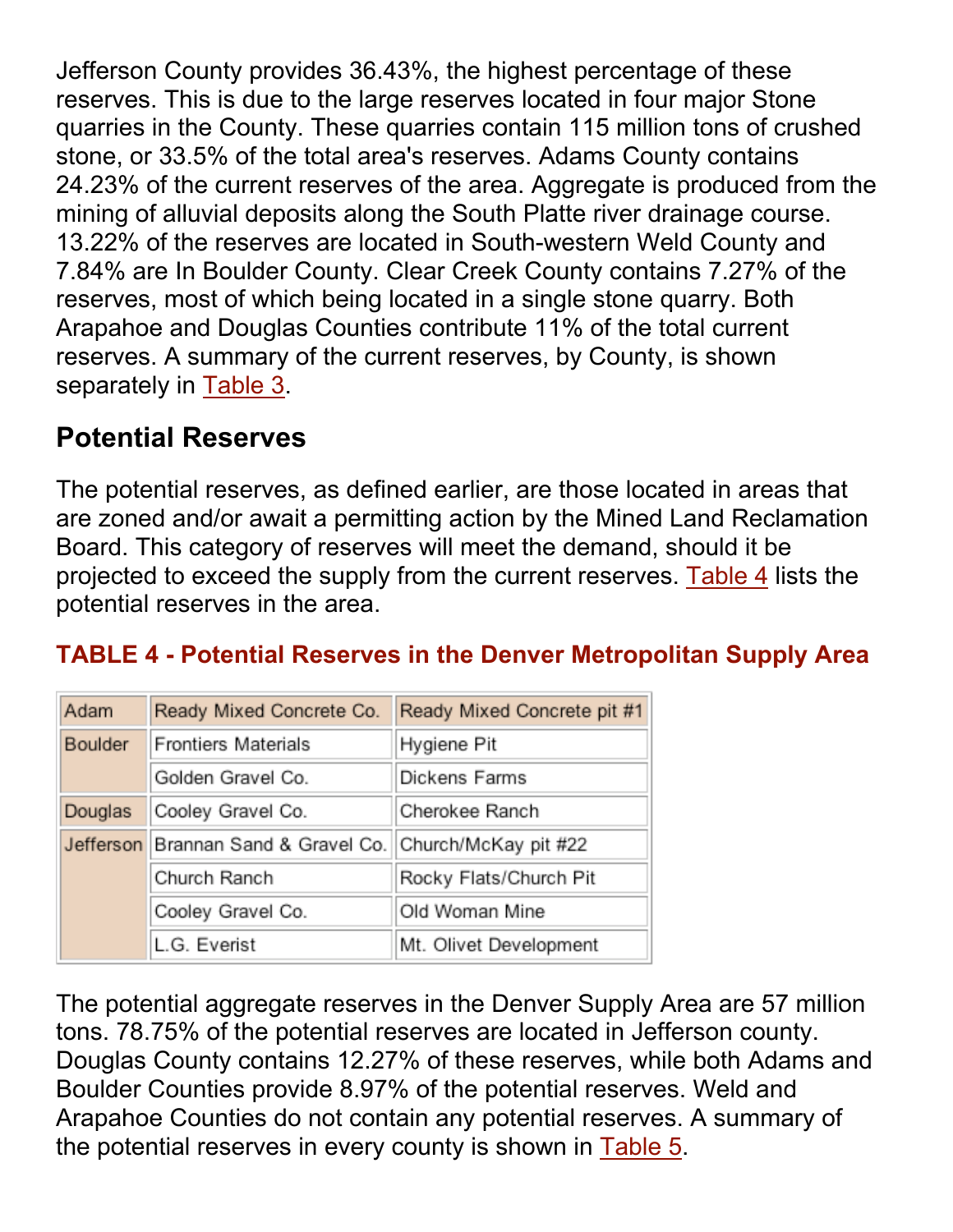### **TABLE 5 - Potential Reserves in Each County of the Denver Supply Area**

| County    | Potential Reserves Percent of Total |        |
|-----------|-------------------------------------|--------|
| Jefferson | 44,917,625                          | 78.74  |
| Douglas   | 7,000,000                           | 12.27  |
| Adams     | 3,329,920                           | 5.83   |
| Boulder   | 1,792,833                           | 3.14   |
| Arapahoe  | 0                                   | 0.00   |
| S.W. Weld | ١o                                  | 0.00   |
| Total     | 57,040,378                          | 100.00 |

All potential reserves are Alluvial Sand & Gravel pits.

# **Identified Resources**

For various reasons, many applications for mining permits in the Denver area were denied The reserves located in these deposits were classified as "Identified resources . There is no evidence, as of the date of this study, that these reserves will be available for development in the future. Therefore, these resources cannot be added to the area's total supply. However, they represent identified resources of commercial size and quality. Some of the most interesting cases are shown in Table 6.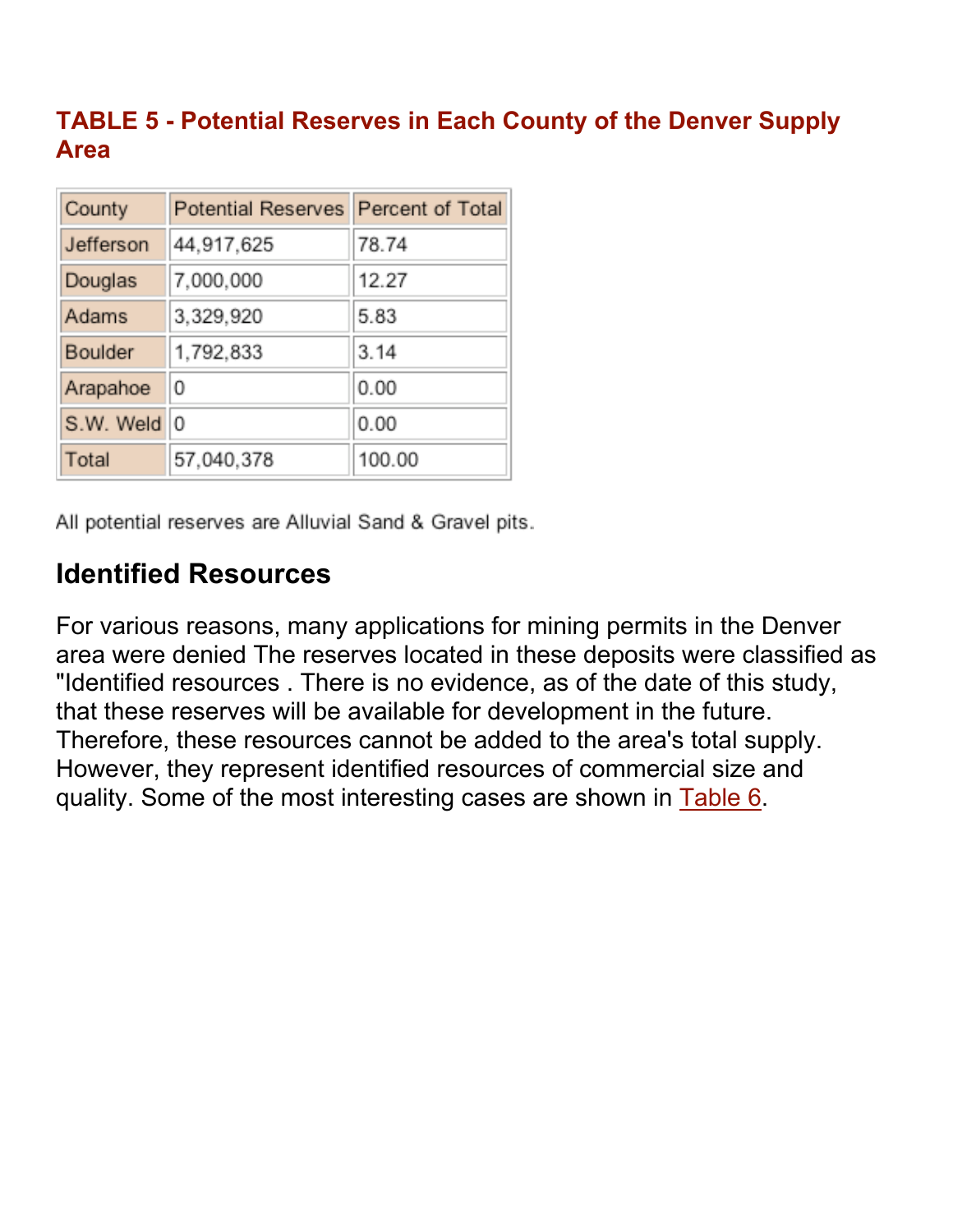## **TABLE 6 - Identified Resources in the Study Area**

| County    | Operator                        | Operation                  | Acres to<br>be<br>permitted | Acres<br>to be<br>mined | Tonnage     | Remarks                             |
|-----------|---------------------------------|----------------------------|-----------------------------|-------------------------|-------------|-------------------------------------|
| Boulder   | C & M Sand<br>and Gravel<br>Co. | Heil Quarry                | 195.0                       | 138.0                   | 19,053,000  | Special Use<br>Permit denied        |
|           | Varra<br>Companies<br>Inc.      | Gravel<br>plant #3         | 300.0                       | 290.0                   | 6,534,000   | Special Use<br>Permit denied        |
| Douglas   | Gravel Co.,<br>Inc.             | Gravel pit                 | 9.1                         | 9.1                     | 5,000,000   | Special Use<br>Permit denied        |
|           | Jarre Canyon<br>Gravel Co.      | Jarre<br>Canyon pit        | 94.1                        | 76.2                    |             | Special Use<br>Permit denied        |
|           | Siegrist<br>Construction<br>Co. | Badger<br>Gulch<br>Gravel  | 44.0                        | 44.0                    | 2,000,000   | Application<br>withdrawn in<br>1982 |
| Gilpin    | Siegrist<br>Construction<br>Co. | Gilpin<br>Quarry           | 210.0                       | 96.0                    | 40,000,000  | Denied for<br>rezoning              |
| Jefferson | Brannan<br>Sand &<br>Gravel Co. | Pit # 24                   | 327.5                       | 168.9                   |             | Denied for<br>zoning                |
|           | Cooley<br>Gravel Co.            | Rattle<br>Snake<br>Gulch   | 350.0                       | 58.0                    |             | Denied for<br>zoning                |
|           | Colorado<br>Rock Co.            | South<br>Draw<br>Quarry    | 322.6                       | 159.0                   | 100,000,000 | Denied for<br>zoning                |
|           | Mobile Premix<br>Co.            | South<br>Table<br>Mountain | 815.3                       | 328.0                   | 150,000,000 | Denied for<br>zoning                |

# **Forecasting Aggregate Demand in the DMA**

An estimate of the total quantity of aggregate required to supply the needs of the Denver Metropolitan Demand Area, up to the year 2010, will be presented in this part of the report.

Twenty-five year forecasts of the aggregate demand are made on the basis of aggregate that was historically consumed during the years 1960-1985. For the purpose of these calculations, it is assumed that all the aggregate produced in a particular region was also consumed within that region.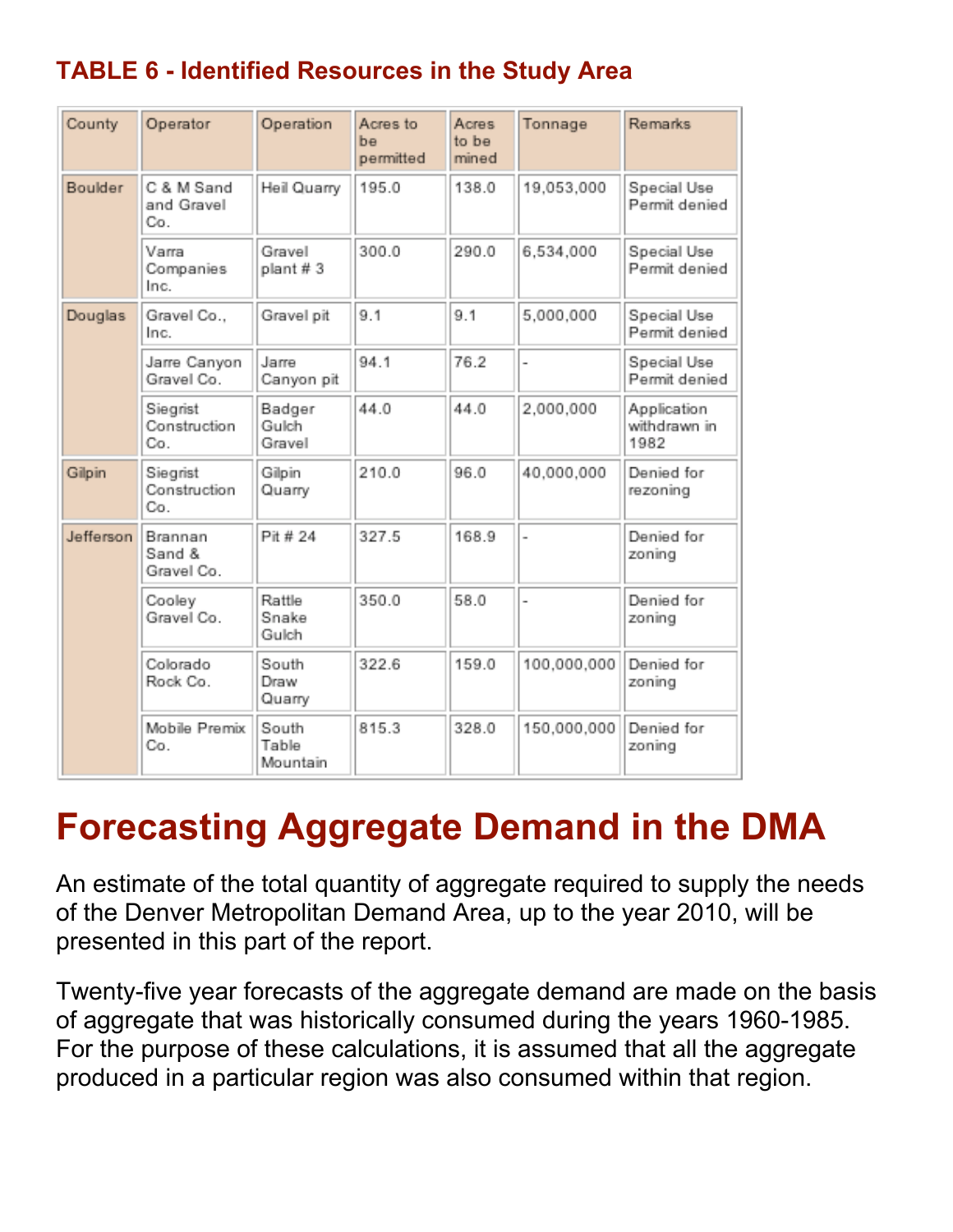## **Factors Affecting the Per Capita Consumption of Aggregate**

In general, changes in the level of demand for rock materials occur because of previous or present changes in the characteristics of the overall economy. Thus, it would be expected that a relationship exists between trends in the level of rock production and various indicators of the general economic activity. Factors such as the number of new residential and nonresidential building permits issued, miles of new highway constructed, and population data were compared with aggregate production records for various metropolitan areas to determine whether or not they bore a direct relationship to the aggregate consumed. However, simple linear regression analysis showed that population is the factor that most closely correlated with the amount of aggregate consumed in a given area.

Per capita consumption rates vary greatly, depending upon the degree of urban maturity reached within a region. High per capita consumption rates are generally characteristic of regions where the overall population density is relatively low and the rate of urban development is high. High consumption rates will probably be maintained in such regions until growth rates decline with the onset of urban maturity. Per capita consumption then usually decreases, eventually leveling off to a general maintenance level.

However, per capita consumption levels vary erratically over time without correlating to urban growth. This unpredictability arises from the fact that many projects using aggregates are so large that they create anomalies in the demand for rocks. Consequently, quantities jump during the project and fall upon its completion. Second, some of the demand for aggregates comes primarily from governmental construction projects. These occur for reasons bearing little or no relationship to the local economic conditions. Instead, the scheduling of these projects depends on less predictable political factors at local, state and national level.

Per capita consumption rates for any metropolitan region can then be interpreted in light of the above-listed factors to determine average trends of supply and demand of rock materials in the area.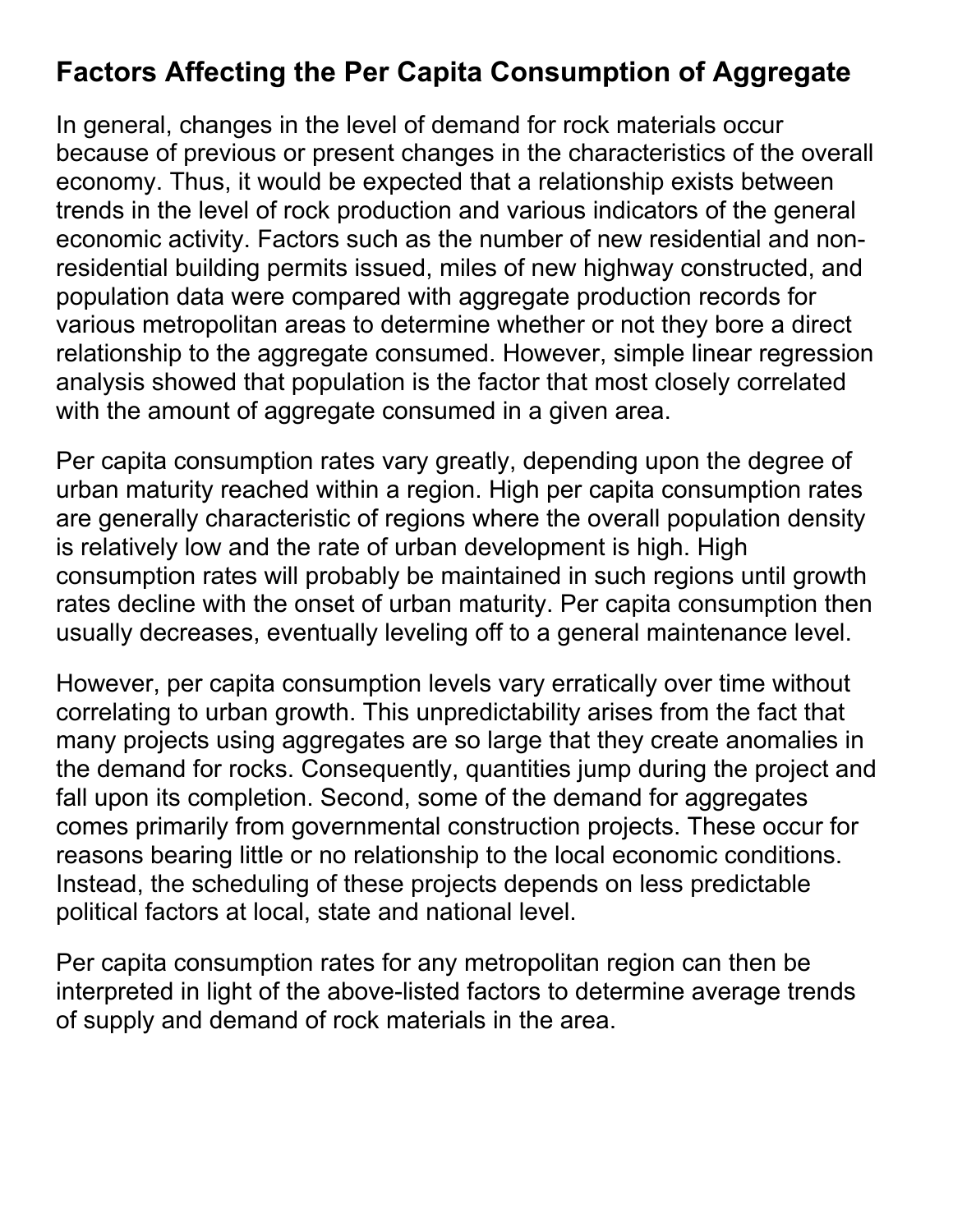# **Basis for the 24 Years Forecast**

The most accurate method of predicting aggregate consumption is to use sophisticated computer models which analyze such factors as the overall health of the economy, proposed highway construction, housing development, and the commercial construction outlook. However, a wealth of information is required by the models, and the use of this method to predict the needs of the Denver Area for the next 24 years was beyond the scope of this study.

Instead, simple linear regression analysis of historical data for the Denver Metro Area were made to identify basic trends in the per capita consumption rates. The projected per capita consumption rates were then correlated with the population projections for the study area, on a yearly basis, in order to estimate the total aggregate consumption needs for the region for the year 2010.

# **Historical Consumption of Aggregate in the DMA**

A 25 year old population record (1960-1985) was compiled for the region of the project area. The historical population data for this period was obtained from statistical bulletins that have been published by the counties on a quarterly or annual basis, and from the Denver Regional Council of Governments.

Historical annual aggregate production data for these years was obtained from the U. S. Bureau of Mines and from the local rock producers, whenever possible.

# **Data Interpretation**

Historically, the demand for aggregate in the Denver Metro Area has been determined using the rates of production. This is because there is no accurate source of information in the public sector to compile the quantities of aggregates actually delivered to consumers. The assumption made, in order to substitute production rates for consumption rates, is that the market adjusts its production rate within a relatively short period of time to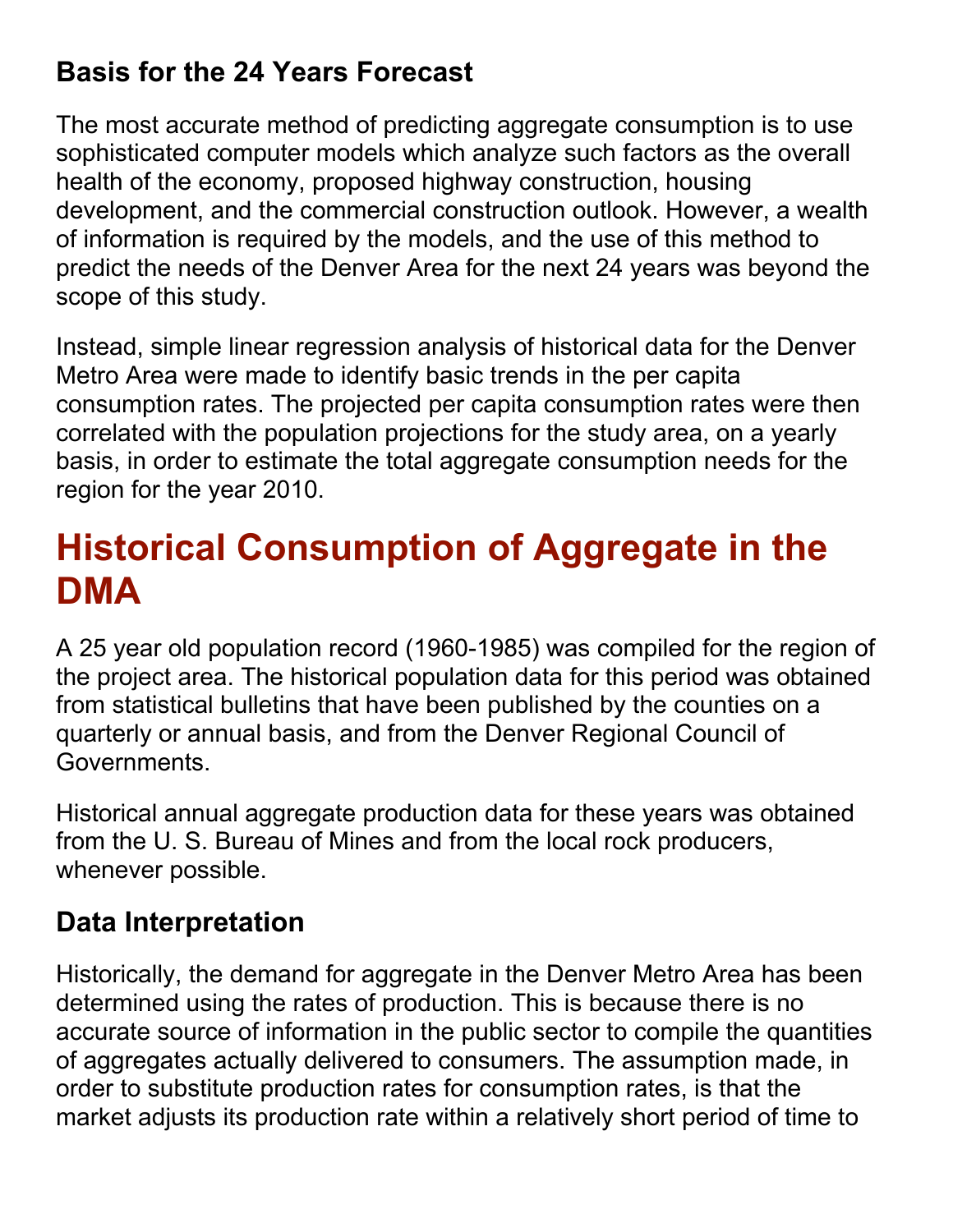meet the consumption. Both the Bureau of Mines and the Colorado Rock Product Association indicate that these assumptions are valid in our area.

The best source of data in the public domain on the production quantity, the value of production, and the uses of aggregate, is the " Mineral Industry of Colorado " published by the U. S. Bureau of Mines. These records are compiled by the voluntary reporting of some mine operators in the region. Because only major operators report their figures to the Bureau of Mines, the numbers quoted for the Denver region are considered low, and in many cases unreliable, by the aggregate industry. The figures do not account for the fluctuations of the smaller operators in meeting the demands of the area. Using the Bureau of Mines figures as a basis for projecting demand will, therefore, provide a demand estimate which is lower than the actual consumption.

However, the Bureau of Mines figures offer a look at the cycles and the rates of aggregate production for the majority of the large operators serving the area. The production rates, both in gross tonnage and in per capita consumption, and the population and growth rates for the years 1960-1985 are shown in Table 7. The growth rates and the tons per capita rates over the considered historical period were plotted and shown in Figure 2.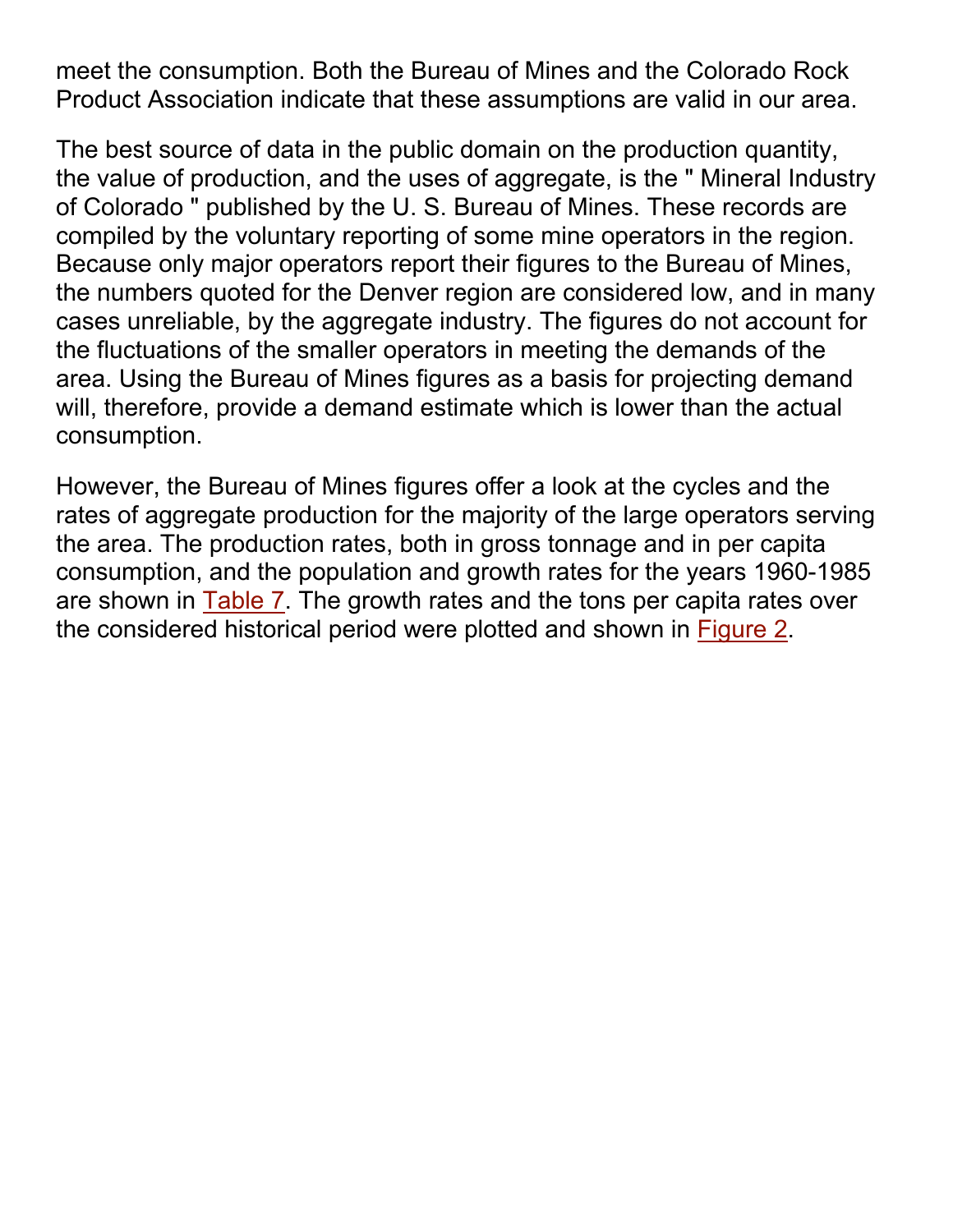### **Figure 2: Historical Per Capita Consumption and Population Growth Rates in the Denver Metropolitan Area**

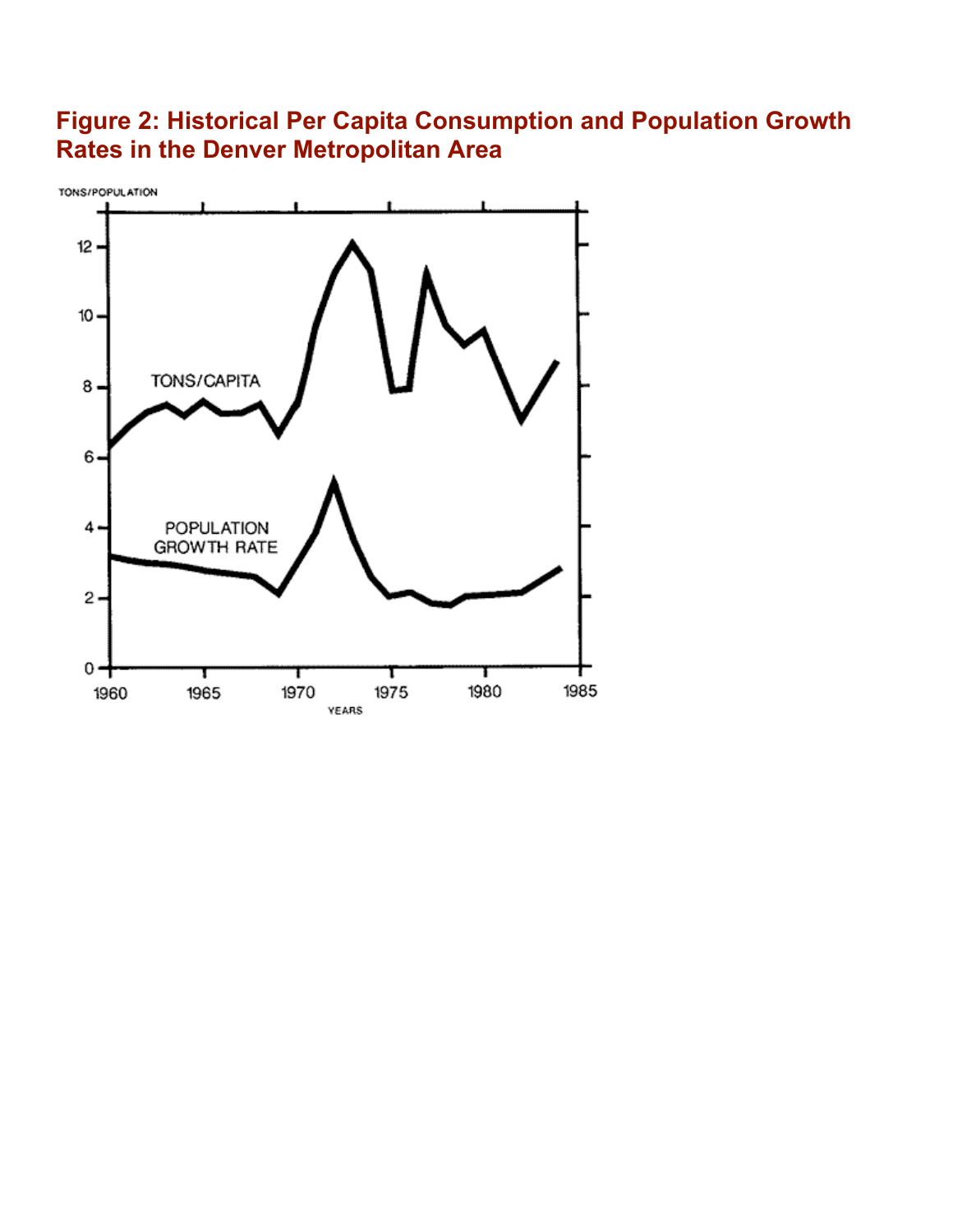#### **TABLE 7 - Historical Per Capita Consumption of Aggregates and Population Growth Rates in the DMA 1960-1985**

| Year | DRCOG Population USBM Tonnage |              |       | Tons/Capita Growth rate (%) |
|------|-------------------------------|--------------|-------|-----------------------------|
| 1960 | 934,199                       | 5,997,397    | 6.41  | 3.2                         |
| 1961 | 964,600                       | 6,695,335    | 6.94  | 3.1                         |
| 1962 | 995,000                       | 7,252,213    | 7.29  | 3.0                         |
| 1963 | 1,025,401                     | 7,717,388    | 7.53  | 3.0                         |
| 1964 | 1,055,801                     | 7,564,445    | 7.16  | 2.9                         |
| 1965 | 1,086,202                     | 8,259,475    | 7.60  | 2.8                         |
| 1966 | 1,116,603                     | 8,108,017    | 7.26  | 2.7                         |
| 1967 | 1,147,003                     | 8,372,941    | 7.30  | 2.65                        |
| 1968 | 1,177,404                     | 8,832,827    | 7.50  | 2.58                        |
| 1969 | 1,207,804                     | 7,919,137    | 6.56  | 2.0                         |
| 1970 | 1,231,100                     | 9,218,736    | 7.44  | 3.0                         |
| 1971 | 1,268,500                     | 12,258,393   | 9.66  | 3.8                         |
| 1972 | 1,317,600                     | 14,762,190   | 11.19 | 5.4                         |
| 1973 | 1,380,400                     | 16,619,089   | 12.04 | 3.7                         |
| 1974 | 1,431,600                     | 16,220,276   | 11.33 | 2.5                         |
| 1975 | 1,467,700                     | 11,508,075   | 7,84  | 2.0                         |
| 1976 | 1,498,100                     | 11,831,049   | 7.89  | 2.1                         |
| 1977 | 1,530,100                     | 17, 184, 443 | 11.23 | 1.8                         |
| 1978 | 1,558,900                     | 15, 166, 179 | 9.73  | 1.7                         |
| 1979 | 1,585,500                     | 14,551,716   | 9.18  | 2.0                         |
|      | 1980 1,617,700                | 15,437,000   | 9,54  | 2.0                         |
| 1981 | 1,656,600                     |              |       |                             |
| 1982 | 1,689,950                     | 11,981,000   | 7.08  | 2.1                         |
| 1983 | 1,717,850                     |              |       |                             |
| 1984 | 1,764,250                     | 15,297,000   | 8.67  | 2.8                         |
| 1985 | 1,815,050                     |              |       |                             |

The average Tons per Capita for the years 1960-1984 is 8.45<br>The average Tons per Capita for the years 1975-1985 is 8.89-USBM data is available every other year starting 1980.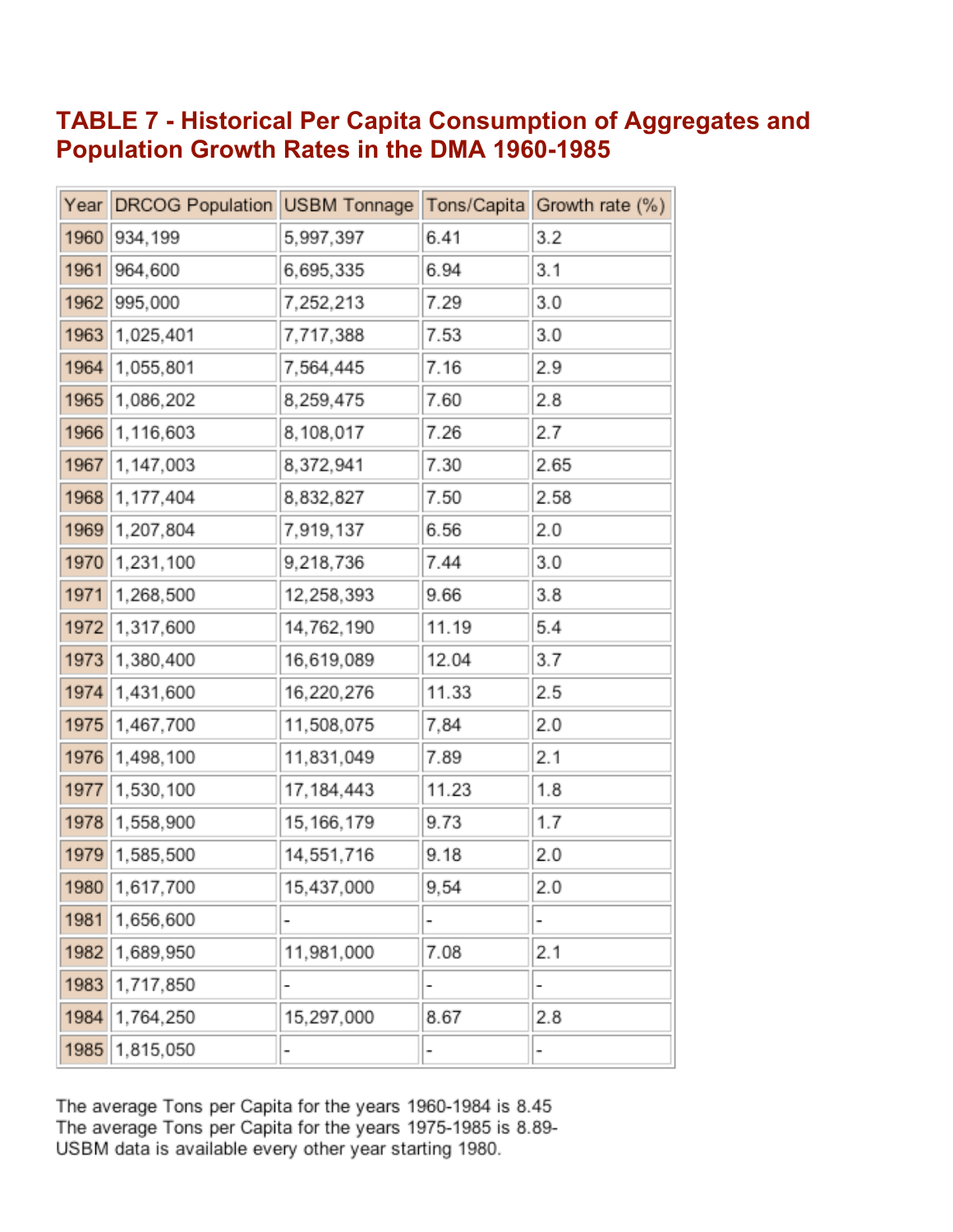The 1960-1985 per capita consumption record for the DMA is marked by several distinguishable trends. A remarkable correlation between the rates of growth and aggregate consumption is observed up to the year 1976. During this period the DMA was characterized by an overall low population density and high rates of urban development. Consequently, high consumption rates were maintained in the region until the onset of urban maturity after 1976, evidenced by a growth rate leveled at an average of 3.2%.

It would be expected that consumption rates will decline after 1976 with increased urban maturity in the area. However, a high consumption trend was observed in the region between 1976 and 1982. This unpredictable high consumption was correlated to the major highway construction projects triggered by large Federal Highway Funds and by the construction boom that occurred in downtown Denver.

To determine the broad scope of the aggregate supply and demand in the DMA for the next 24 years, a reasonable tons per capita consumption multiplier needed to be developed. The average tons per capita since 1960 is 8.49. However, a linear regression analysis of the historical data, shown in Figure 3, indicated that the historical tons per capita consumption of aggregates in the Denver Metro area increased over time, from 7 tons per capita in the 60's up to 10 tons per capita in 1985.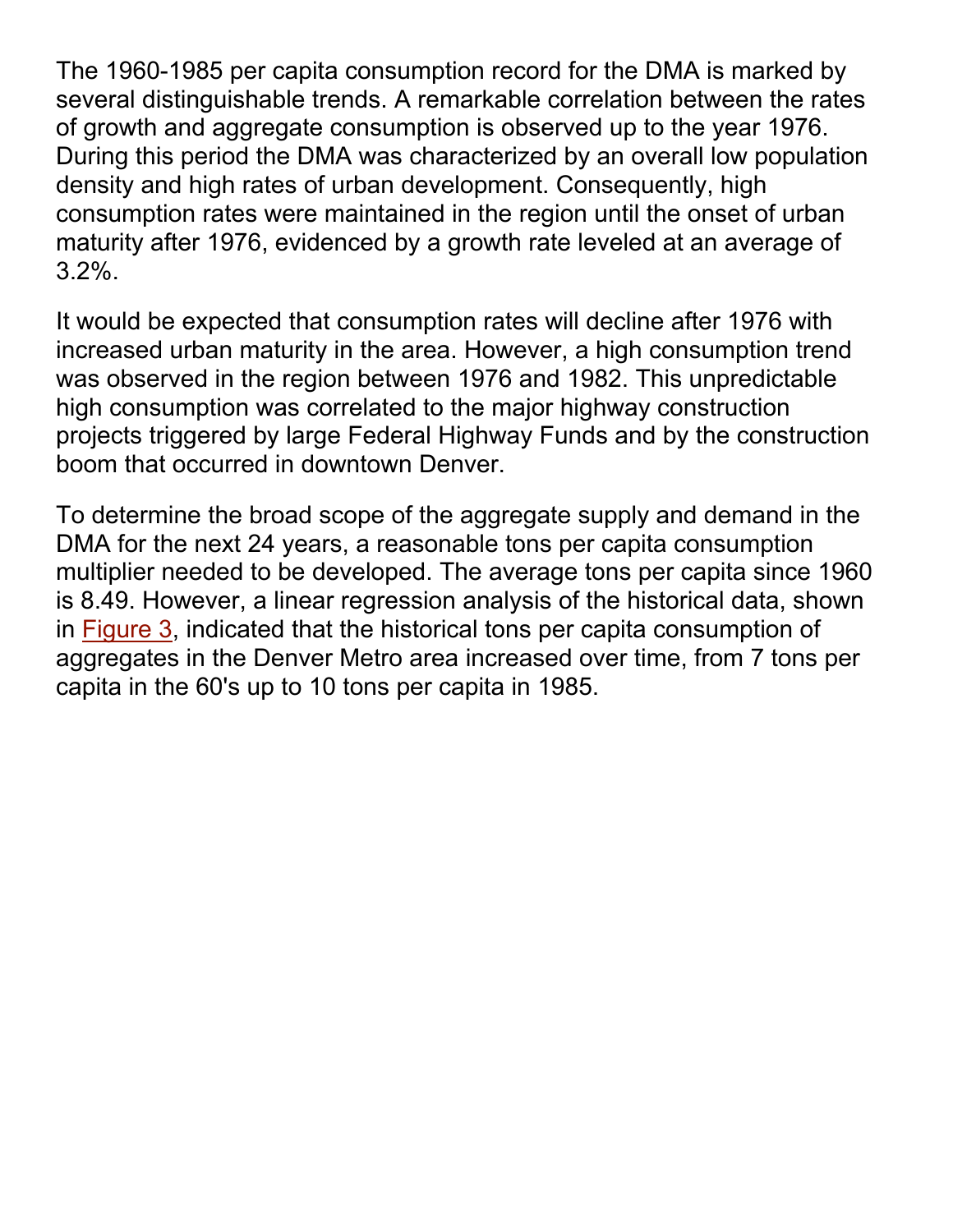#### **Figure 3: Linear Regression Analysis of the Historical Tons Per Capita Ranges in the Denver Metropolitan Area**



Because the linear regression analysis of the historical data showed that aggregate consumption rates tend to increase with time, and due to the cyclical nature of the construction industry and the Colorado economy, it was decided that a range of demand would provide the most useful information for long-term forecasting. Accordingly, models for the future needs of aggregates in the area were examined using 8.5, 9.0, 10.0, and 11.0 tons per capita consumption rates. 8.5, 9.0, and 10.0 tons per capita ranges were derived from the regression analysis of the U.S. Bureau of Mines data. The major local producers also use these consumption rates in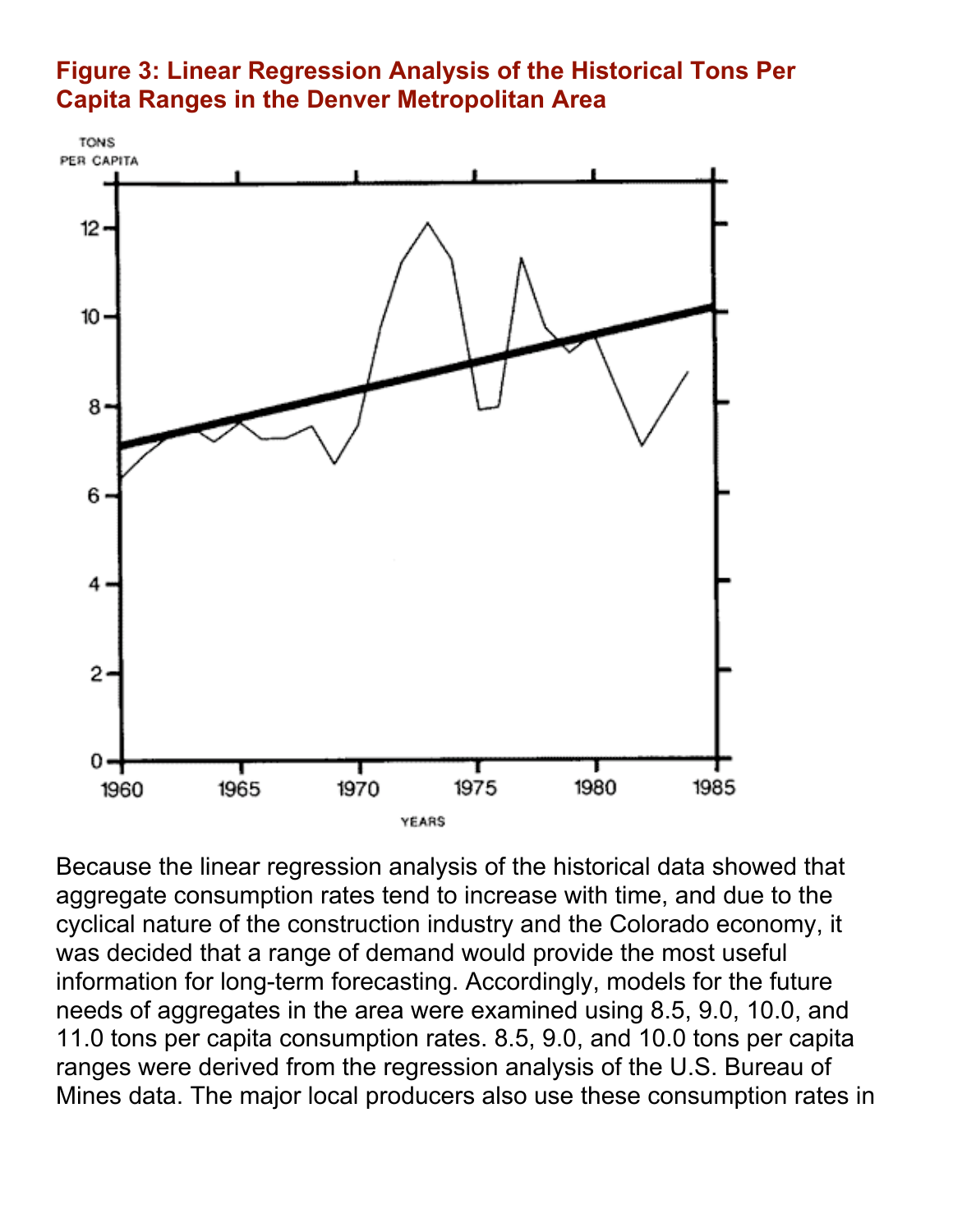their long-term forecasting. The 11.0 tons per capita consumption rate is used by some local producers and was, therefore, considered in this study.

# **Future Demand for Aggregate in the DMA**

The historical aggregate consumption data for the DMA was used to identify basic trends in the per capita consumption rates. The projected per capita consumption rates were then correlated with the population projections for the Denver Metro Area, on a yearly basis, in order to estimate the region's total aggregate consumption needs for the year 2010.

Population projections for the years between 1986-2010 were made using area projections furnished by the Denver Regional Council of Governments. These projections are available on a 5 year interval basis and are listed in Table 8. Data for the intermediate years was determined by extrapolation.

| County    | 1980      | 1985      | 1990      | 2000      | 2010      |
|-----------|-----------|-----------|-----------|-----------|-----------|
| Adams     | 245,944   | 260,250   | 310,700   | 379,600   | 450,400   |
| Arapahoe  | 293,621   | 370,500   | 416,000   | 489,700   | 555.200   |
| Boulder   | 189,625   | 215,775   | 241,600   | 276,100   | 310,600   |
| Denver    | 490,011   | 510,700   | 524,100   | 547,600   | 565,800   |
| Douglas   | 25,153    | 39,750    | 69,400    | 130,600   | 202,000   |
| Jefferson | 374,107   | 418,075   | 467,100   | 517,200   | 545,900   |
| Region    | 1,618,461 | 1,815,050 | 2,028,900 | 2,340,800 | 2,629,900 |

## **TABLE 8 - Population Forecast Distribution DRCOG**

## **Future Per Capita Consumption of Aggregates**

Because the Bureau of Mines figures are inherently conservative and the regression analysis indicates continued growth in tons per capita, it was determined that a demand scenario of 8.5 tons per capita for the next 24 years would be the low range of demand forecasts. In fact, over the last ten years, the Bureau of Mines figures indicate that the DMA has consumed 9 tons per capita.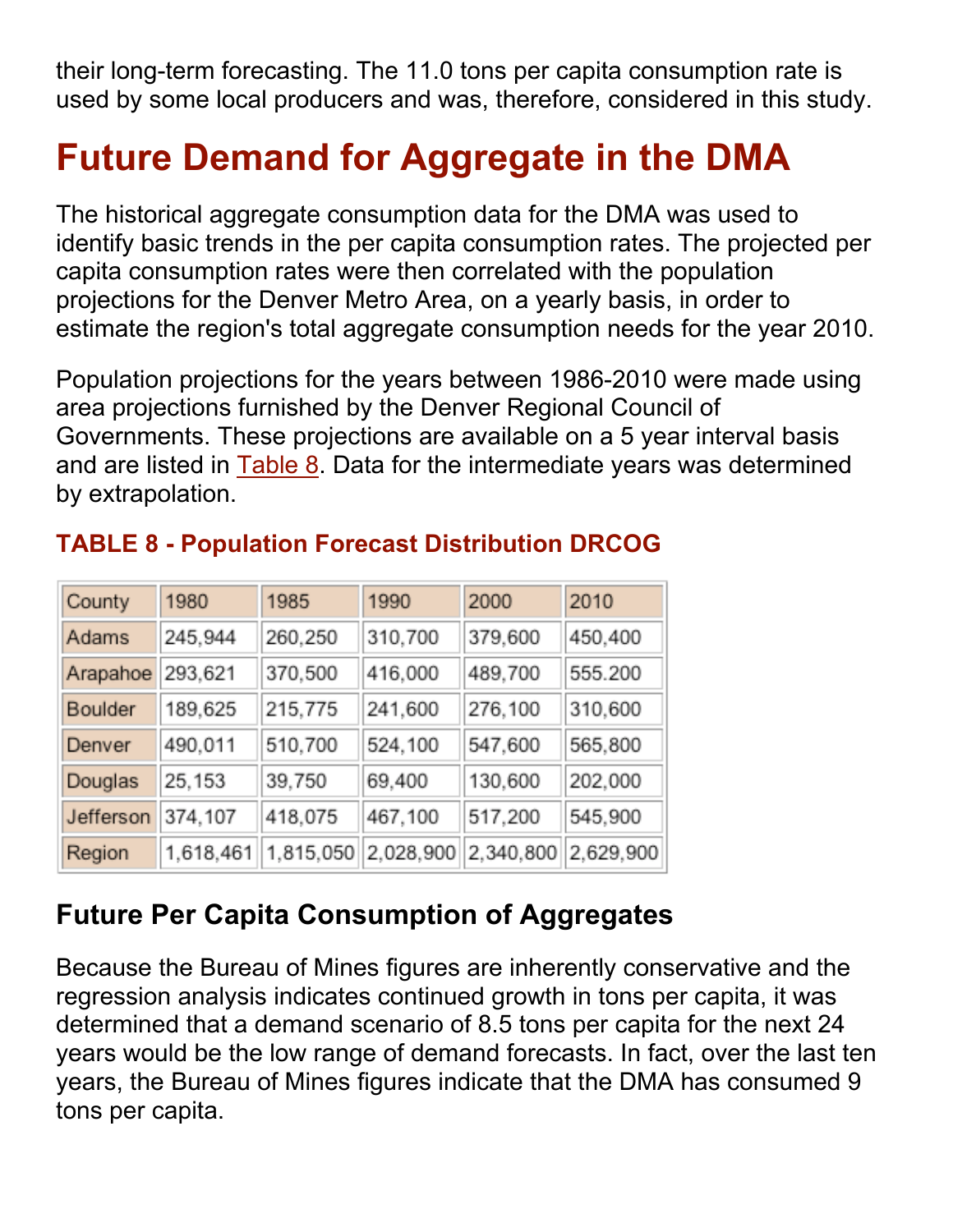A consumption rate of 10 tons per capita is generally thought to provide an average rate of consumption for the area in the future. Currently, several major producers in the area are using 10 tons per capita for their longrange planning. In addition, the Colorado Geological Survey has been using 10 tons per capita since the mid-70's as a method of predicting aggregate demand in their long-range planning.

To complete the scenarios for the aggregate demand, a consumption rate of 11 tons per capita was chosen for the high end of our range. This was chosen because some of the producers tend to believe that the aggregate consumption rate might increase further in the future, to reach a level of 11.0 tons per capita consumption rate.

# **Models for Future Aggregate Demand in the DMA**

Models for rock materials demand in the Denver Metropolitan Demand Area were built for the established future tons per capita consumption rates. For each considered tons per capita value, the model was considered both with and without the large projects planned for the area in the near future.

To show the effects of population growth, a non growth or baseline scenario is also shown.

### **The Large Projects**

Two major projects, the construction of a new airport and the completion of the beltway system (E-470), are planned for the Denver region in the next 24 years. Both projects will consume large volumes of aggregates, and were considered in the demand forecasts. The combined aggregates requirement by the large projects in the critical construction years is 11,342,000 tons. A summary of the total and annual aggregate needs for these projects is shown in Tables 9 and 10.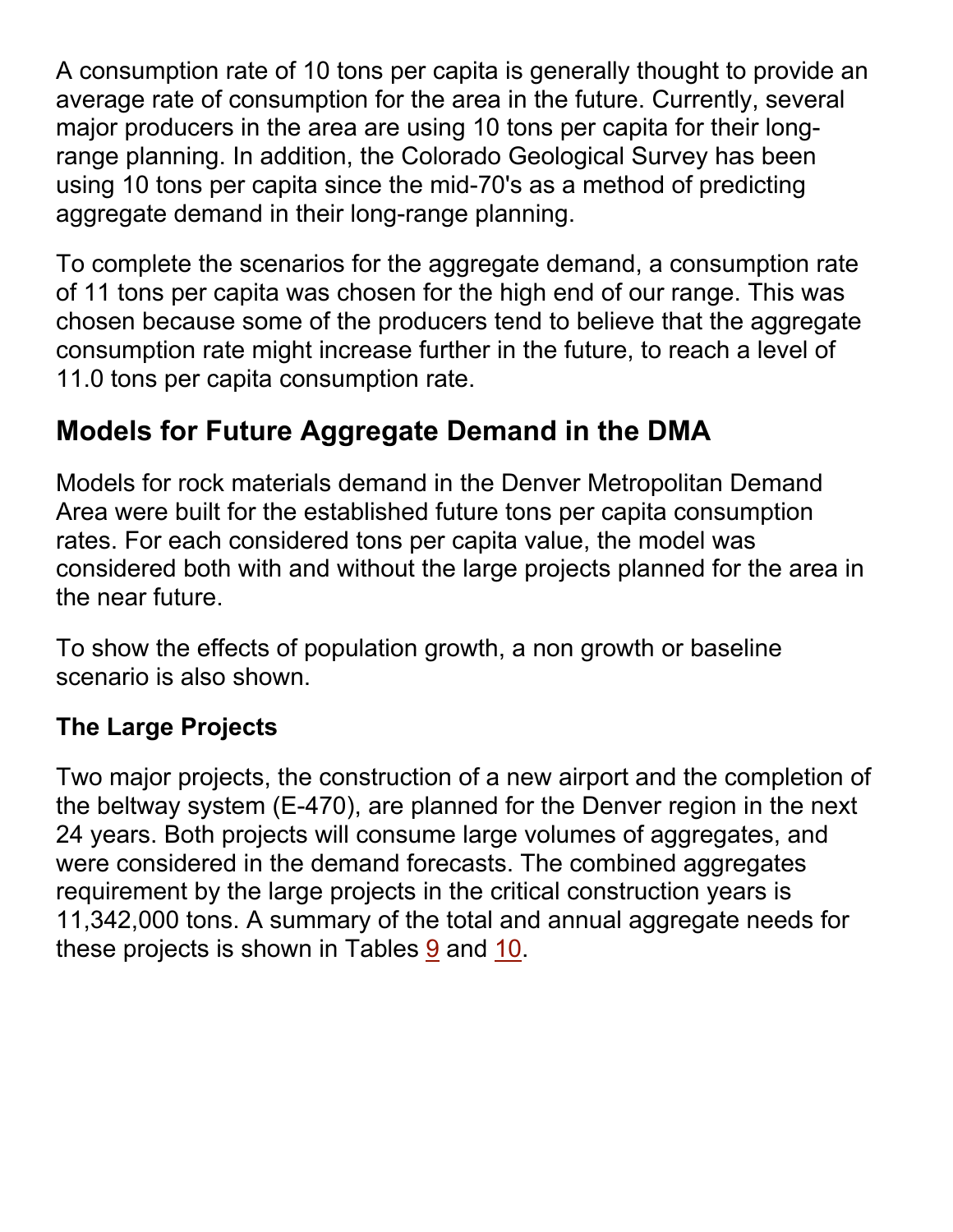#### **TABLE 9 - Total Estimated Aggregate Needs for Large Projects During Construction Years 1989 - 1994**

|                                           | Sand                        | Gravel                          | Crushed Stone Total |            |
|-------------------------------------------|-----------------------------|---------------------------------|---------------------|------------|
| New Airport 1,700,000 3,820,000 1,680,000 |                             |                                 |                     | 7,200,000  |
| E-470                                     | 1,114,000 2,800,000 228,000 |                                 |                     | 4,142.000  |
| Subtotals                                 |                             | $2,814,000$ 6,620,000 1,908,000 |                     | 11,342,000 |

### **TABLE 10 - Total Estimated Annual Aggregate Consumption Of Large Projects (Tons)**

|      | Year New Airport | E-470     | Total     |
|------|------------------|-----------|-----------|
| 1989 |                  | 416,000   | 416,000   |
| 1990 | 1,800,000        | 624,000   | 2,424,000 |
| 1991 | 1,800,000        | 832,000   | 2,632,000 |
|      | 1992 1,800,000   | 1,040,000 | 2,840,000 |
| 1993 | 1,800,000        | 814,000   | 2,614,000 |
| 1994 |                  | 416,000   | 416,000   |

Where the actual annual data was not available, the total project tonnage was divided by the construction years.

The RTD Busways, the clean-up of the Rocky Mountain Arsenal, and the construction of Two Forks Dam are also among the large construction projects in the area. However, they are not expected to impact the local aggregate industry. The Arsenal clean-up and the RTD busways are not large consumers of aggregate, and the aggregate for Two Forks Dam will be excavated and crushed on-site to meet the required specifications.

The new airport, being constructed for 1995, will require 7.2 million tons of aggregates between the years 1990 and 1993. The 6 runways of the new airport require 1,680,000 tons of high grade crushed stone capable of meeting the specifications of the Federal Aviation Administration. Each of the 6 runways will be 16,000 feet long and 150 feet wide, and will require 15" of concrete over a 15" cement treated subbase.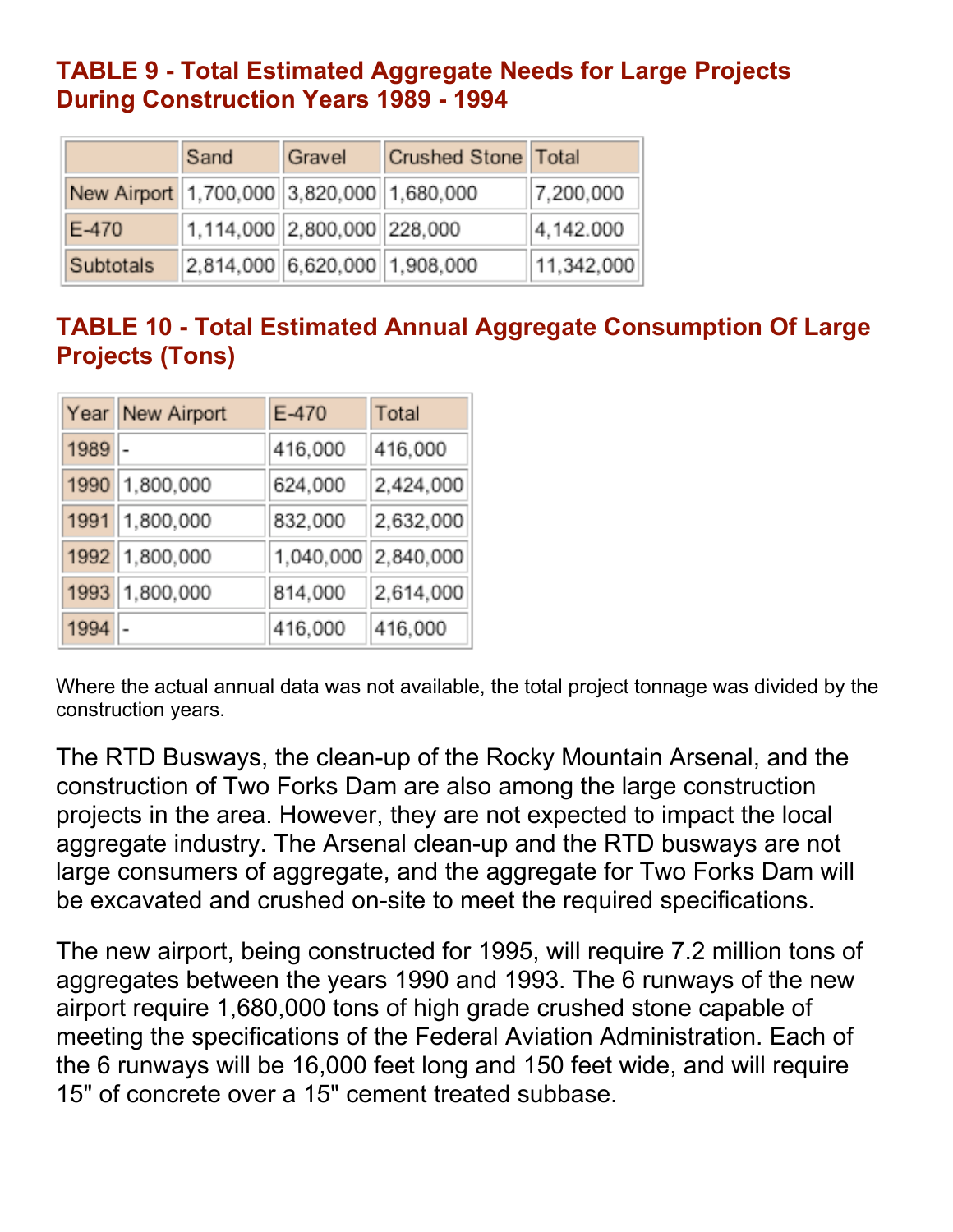E-470 will be an asphaltic concrete highway. It was estimated by the State Highway Department that this section of the beltway system will consume 4.14 million tons of aggregate between the years 1989-1994. Road base and asphalt will comprise the project's highest aggregate consumption at 3.8 million tons or 91.7%; the remaining percentage required will be crushed stone.

Figure 4 shows the total annual aggregate consumption by the large projects.



**Figure 4: Annual Aggregate Consumption Large Projects**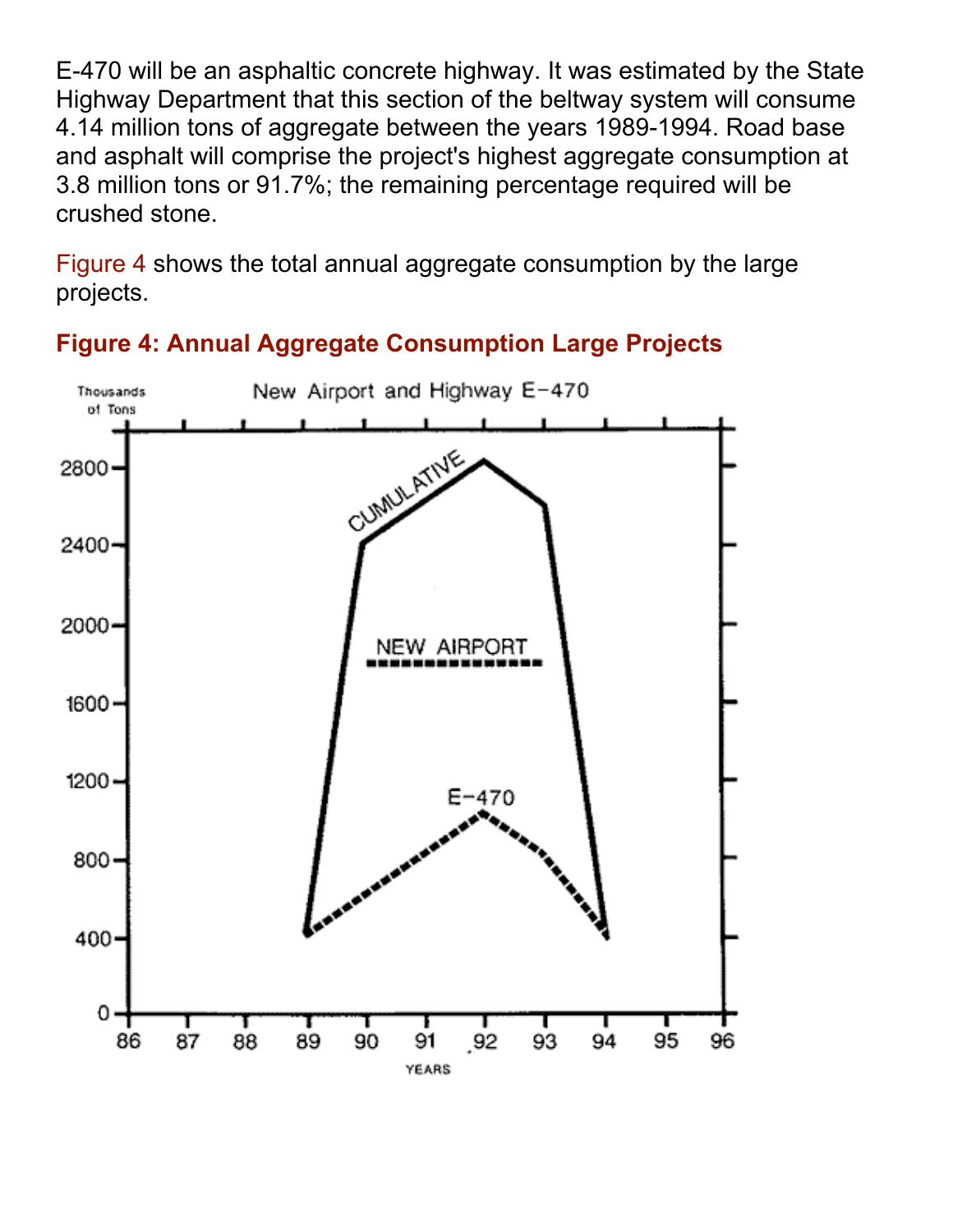# **Models for Cumulative Consumption of Aggregate**

A model for the cumulative consumption of aggregate was constructed for the 4 considered tons per capita consumption rates (8.5, 9.0, 10.0, and 11.0). Each range was considered with and without the large projects. The region's need for aggregate for all the ranges, with and without the large projects up to the year 2010, are shown in Appendix D.

As mentioned earlier in this report, the current reserves available in the Denver region from the currently operating mines, are 343 million tons. As shown in Figure 5, The Denver Demand Area will consume what is equivalent to the current available reserves between the years 2000 and 2004, at consumption rates varying between 8.5 and 11.0 tons per capita. This represents a 14-18 year supply. If the potential reserves are added, it would represent an additional 3 year supply at 8.5 tons per capita and a 2 year supply at 11.0 tons per capita, for a possible total supply of 16-21 years.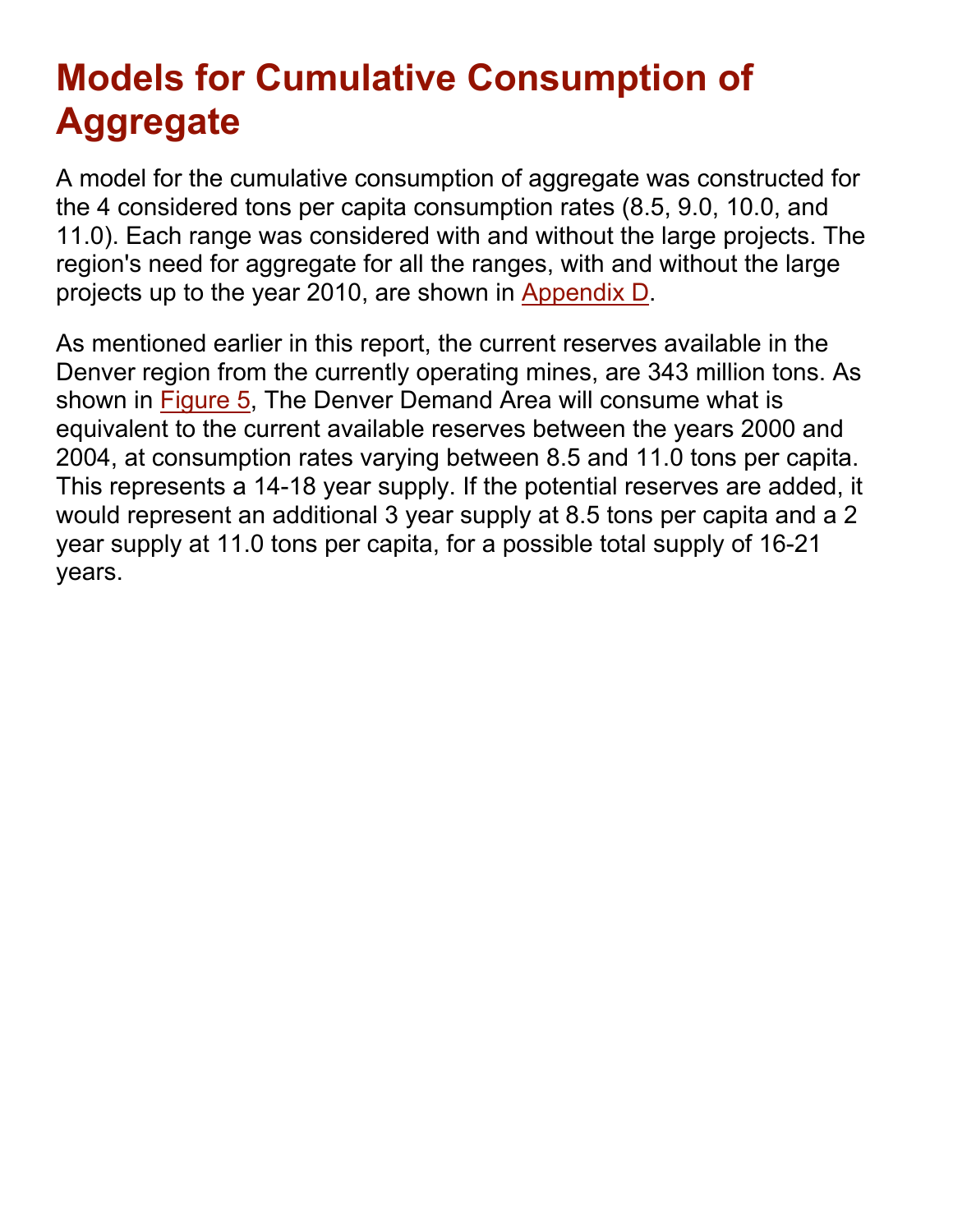#### **Figure 5: Cumulative Aggregate Consumption in the Denver Metropolitan Area.**



This analysis is predicated on the population growth shown on Table 8 as projected by the Denver Regional Council Of Governments. Should the population growth rate be slower or faster, the rate of consumption will be proportionally changed. To illustrate the extreme case, no population growth, the historical average consumption ratio (8.5 tons per capita) is shown without change. This would represent an average annual consumption of 15.5 in tons, which would result in 22 years of supply for the current reserves and an additional 3.7 years if the potential reserves were consumed.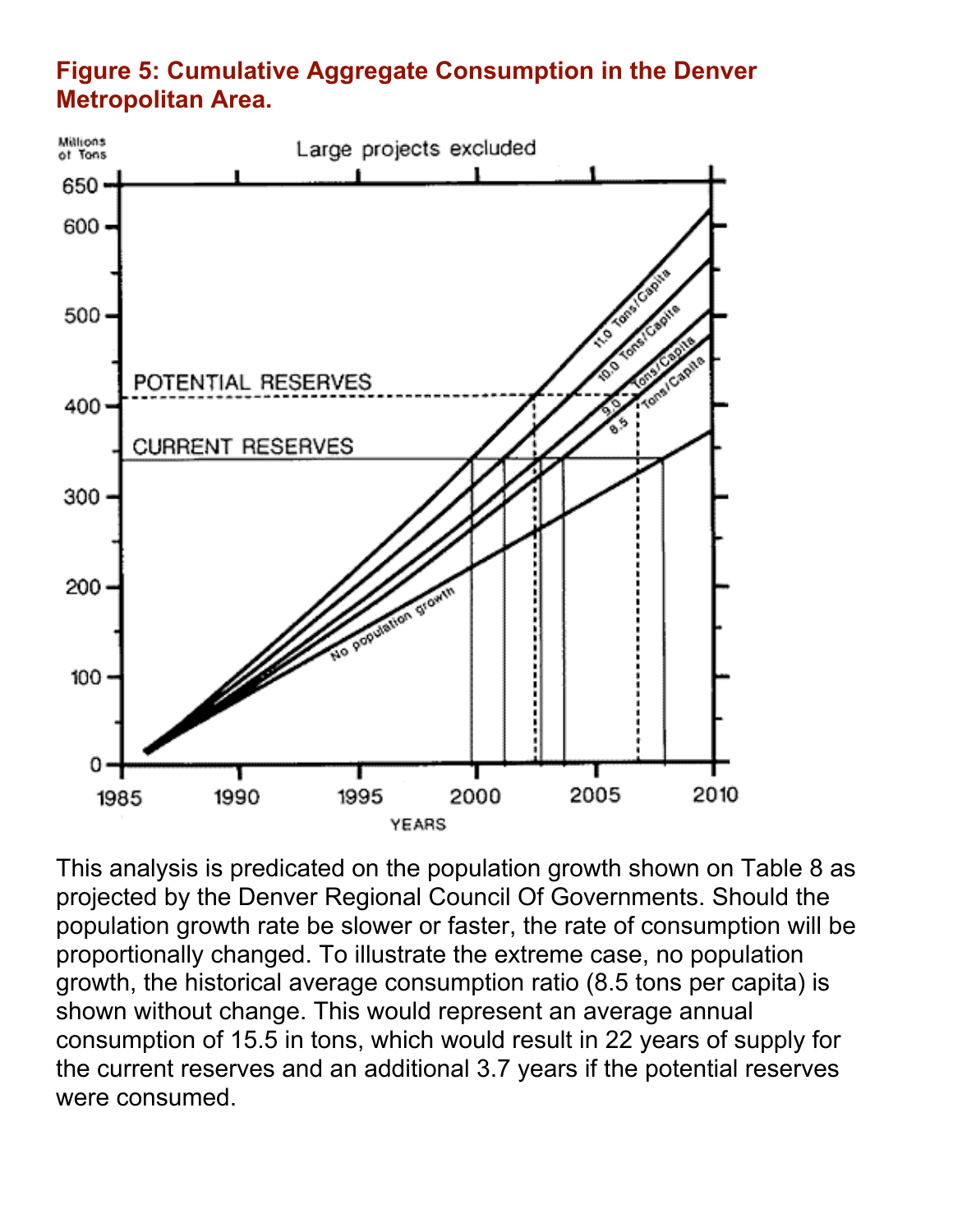A model for the cumulative consumption of aggregates, taking into consideration the large projects, was also considered. This model is shown in Figure 6. Although the large projects did not seem to significantly affect the cumulative future consumption of aggregates, it is believed that the construction of these projects will affect the market during the critical construction years. A possible strain in the aggregate market might cause a significant increase in the commodity's price. To evaluate this effect, models for the yearly consumption of aggregates in the next 24 years were also considered.

#### **Figure 6: Cumulative Aggregate Consumption in the Denver Metropolitan Area.**

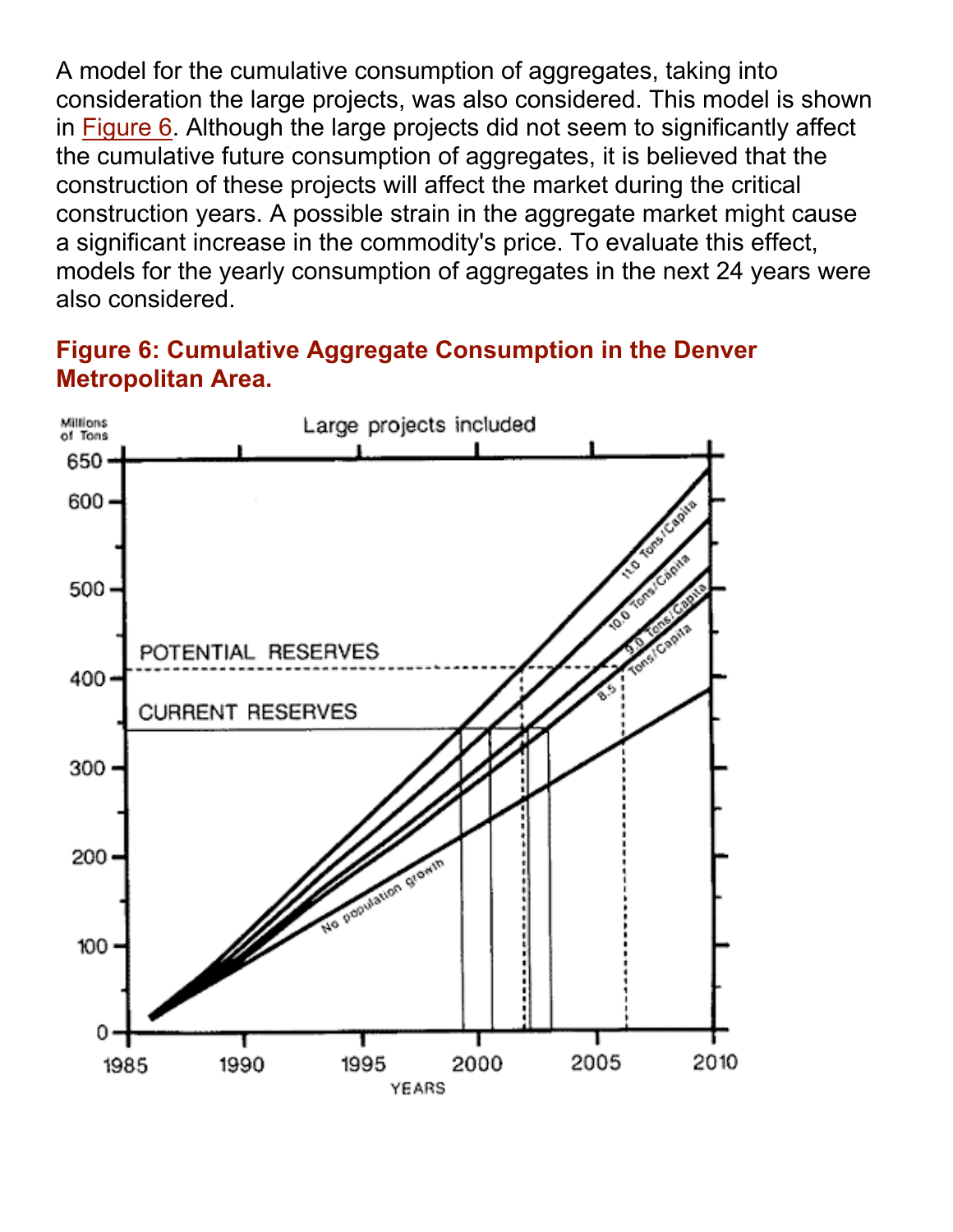# **Models for Yearly Consumption of Aggregate**

A historical average value of yearly production of aggregate in the Denver Metro Area is 16 million tons, as determined by many large local producers. However, it is predicted that the yearly demand of aggregate will be increased dramatically in the region during the construction of the new airport and E-470. Local producers believe that their production capacity will adjust quickly to the increased demand.

The yearly consumption of aggregate for the years 1987-2010, for all four ranges of consumption rates, was determined. These are listed in Appendix E, and shown in Figure 7.

#### **Figure 7: Yearly Consumption of Aggregates in the Denver Metropolitan Area.**

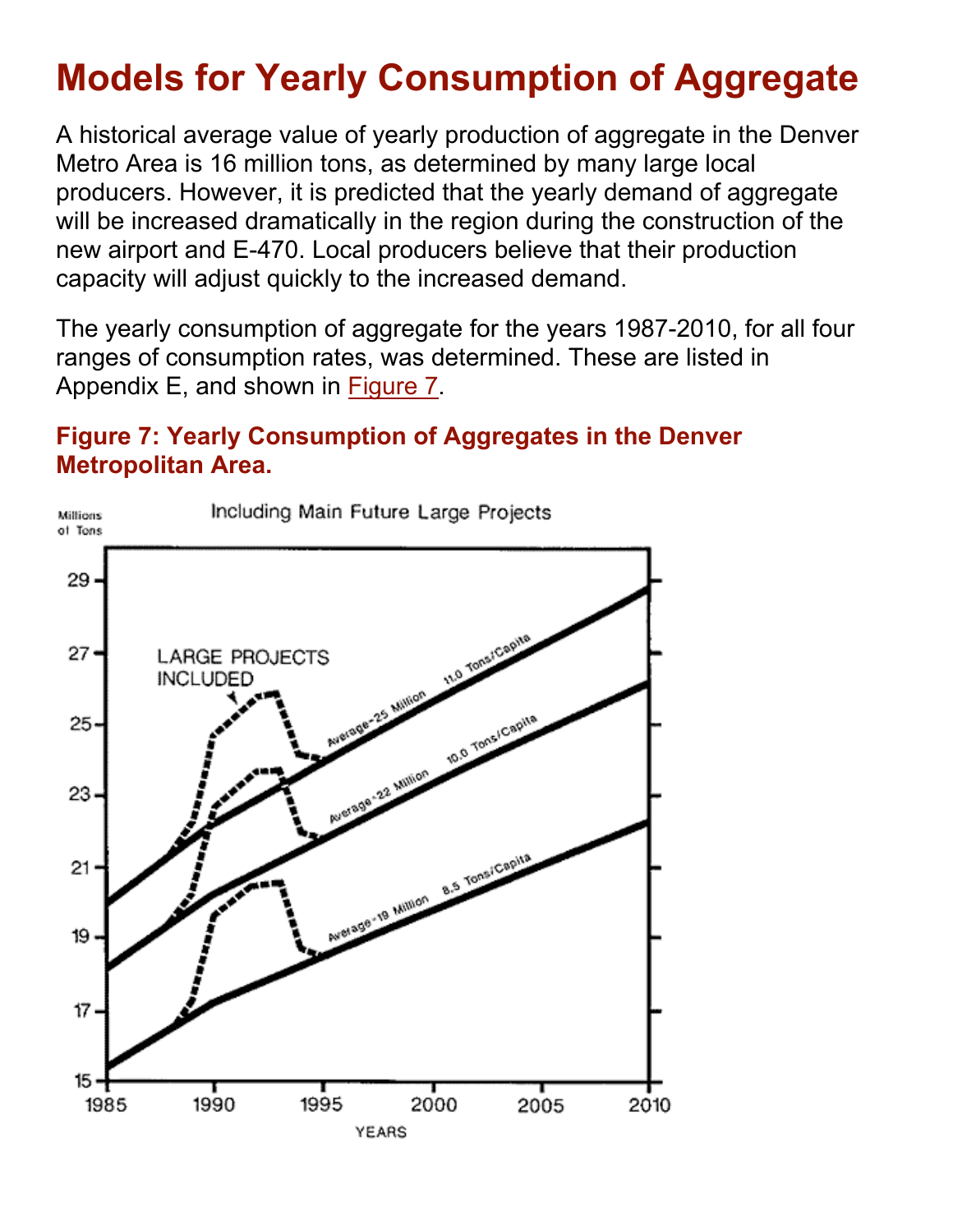At the lower scenario, 8.5 tons per capita, the annual consumption of aggregate, will vary from 15 to 22 million tons with an average of 19 million tons. A maximum of 20 million tons might be required during the critical construction years of the large projects.

The intermediate scenario of 10.0 tons per capita consumption rate indicates an average annual consumption rate from 18 million tons to about 26 million tons in the 2000's. Up to 24 million tons per year might be required between the years 1992-1993 if the large projects were built simultaneously, as scheduled.

At the highest perceived aggregate consumption rate, 11.0 tons per capita, the annual consumption ranged from 20 million tons a year to about 29 million tons. The average yearly consumption rate at this scenario is 25 million tons. At this consumption rate, up to 26 million tons a year might be required during the large projects' construction time frame.

In summary, the future average annual consumption rate in the Denver region is projected to range between 19 and 25 million tons a year. While the capacity of the local industry will probably handle these levels of demand, a strain in the local rock products market might be foreseen in the future, especially during the construction years of the new airport and E-470.

# **Overview of Aggregate Usage**

The economic significance of aggregates arises from its use as a basic construction material. Sand, gravel and crushed stone, collectively referred to as aggregates, provide bulk and strength to portland cement concrete and asphaltic concrete. Aggregates are also used as road base, subbase and fill. Aggregates normally provide from 80% to 100% of the material by volume, in the above uses.

Aggregates are used primarily for road base and asphalt in the Denver Metro area. Road base consists of sand and gravel of sizes up to 1 1/2 inches, and provides the level surface over which asphalt can be laid. Asphalt is a mixture of uniform size gravel (usually 1/2 to 3/4 inch) and 6% bitumen, an oil refinery residue. This mixture is compacted over the road base to make asphalt roads. Historically, about 66% of the aggregates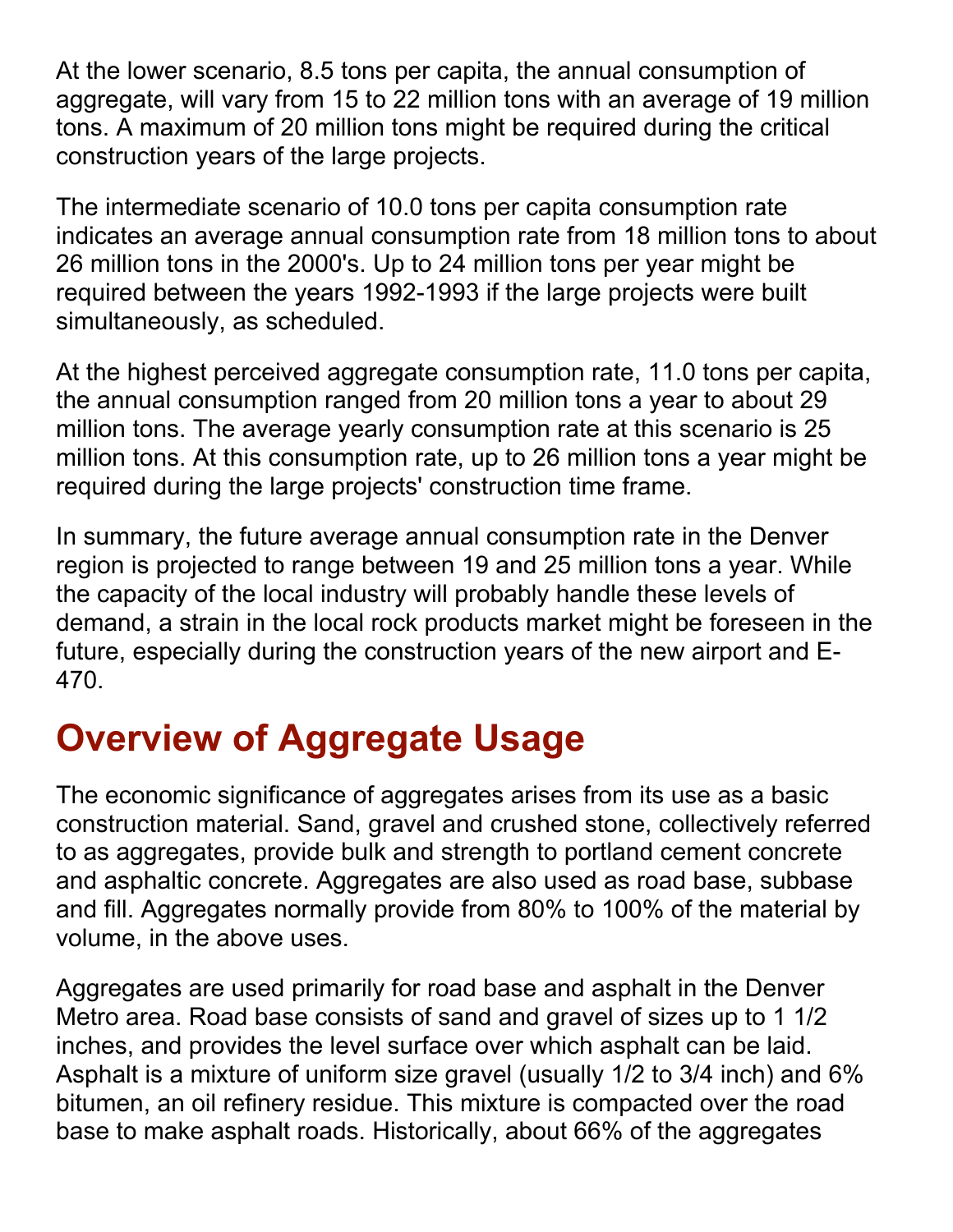used in the Denver area is for road base and asphalt. However, the percentage of aggregate used for road base and asphalt has probably increased due to the present downturn in the construction industry.

An additional 30% of the market in the Denver area is for coarse and fine concrete aggregate use. Sizes for coarse concrete aggregate range from 3/4 inch to 1 1/2 inches, with differing qualities depending on the contract specifications.

Other uses for aggregate include pipe drainage, leach fields, rip-rap, landscaping and street sanding. These uses require varying sizes and specifications, and comprise the remainder of the Denver area's aggregate use.

## **Specifications for Aggregate Usage**

Rarely is aggregate raw material at the pit or quarry site, physically or chemically suited for every type of aggregate use discussed above. Therefore, every potential deposit must be tested to determine how large a tonnage of its various components can meet specifications for a particular type of use and what processing is required.

Specifications for various uses of aggregate material have been established by several agencies to ensure that aggregate is satisfactory for particular uses. These agencies, as well as other major consumers of concrete, evaluate aggregate for acceptance by using standard test procedures outlined by such organizations as the American Society for Testing Materials and the American Association of State Highways Officials.

Specifications also call for various grain size ranges and particle size distributions in the various uses of aggregates. For some uses such as asphalt paving, particle shape is specified. Specification standards, set by the California Department of Transportation in 1975, require that at least 25% by weight of coarse aggregate (3/4 inch material retained on the # 4 sieve) used as a class 2 aggregate base material shall be crushed particles. Furthermore, aggregate material used with bituminous binders to form sealing coats on road surfaces shall consist of at least 90% by weight of crushed particles. Crushed stone is preferable to natural gravel in asphaltic concrete because broken surfaces adhere to asphalt better than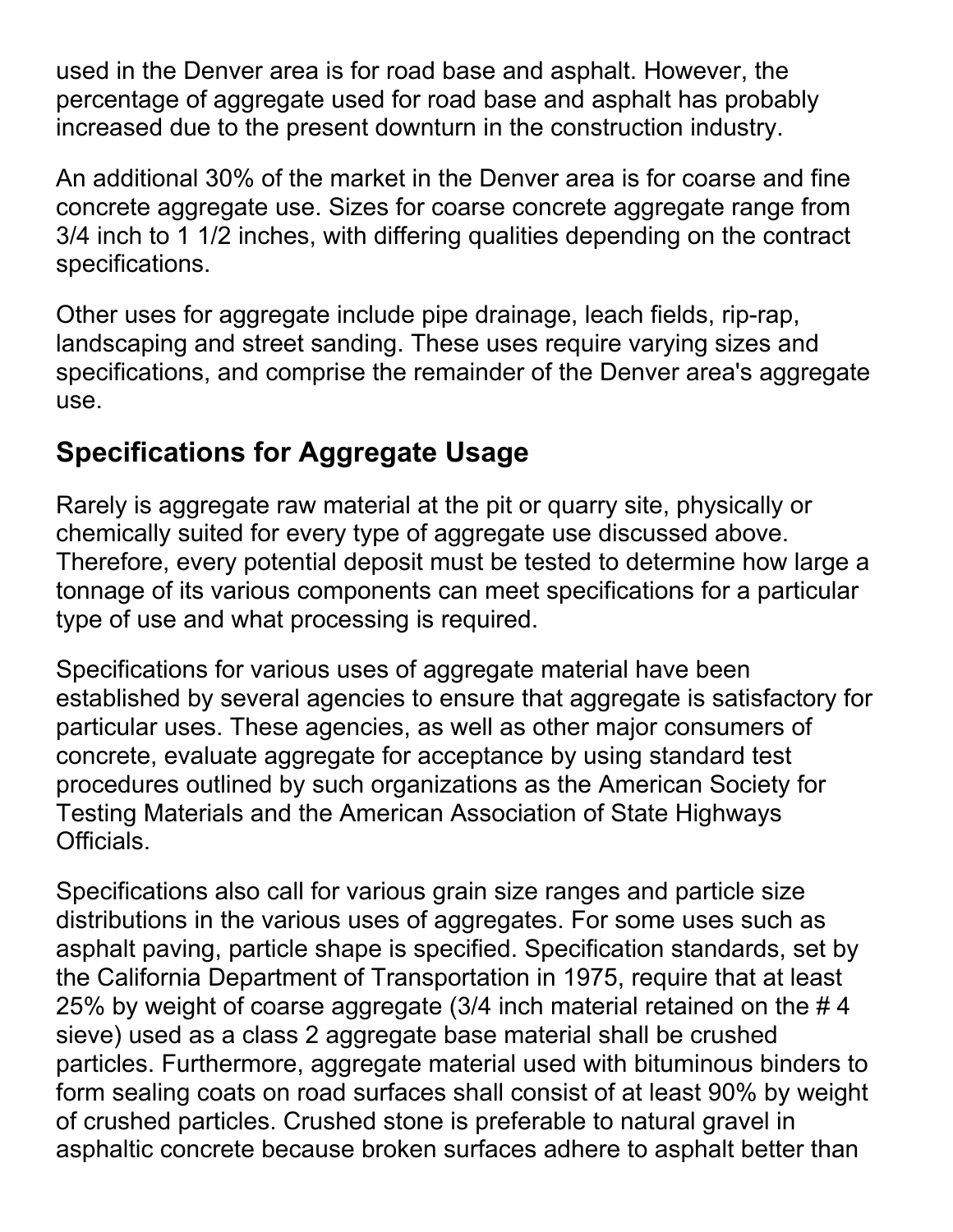rounded surfaces and the interlocking of angular particles strengthens the asphaltic concrete.

Most aggregate specifications have been established to ensure the manufacture of strong, durable concrete. However, these specifications often require additional processing of the material that translates in the generation of more wastes and a significant shortening in the life of the deposit, for example. The State Highway Department recently changed its specifications for asphaltic rock concrete. More fractured rock faces are now required, causing additional processing and crushing operations. This is expected to generate at least an additional 10% of waste within a deposit.

# **Economics of Aggregate Usage**

The preferred use of one aggregate material over another in construction practices depends not only on specification standards but also on economics. The cost of delivered aggregate includes the plant-site cost plus charges for handling, haulage and mixing. The charge for haulage is the most influential factor in determining the cost of the final product at delivery point. Aggregate generally sells at prices ranging from \$2 to \$5 per ton at the plant site after washing, sizing and stockpiling. The availability of aggregates from local sources is, therefore, essential to the general economic strength of the Denver Metro Area.

Alluvial sand and gravel is preferred to crushed stone for Portland cement concrete aggregate, because the natural material is less expensive and because a wet mix made with rounded particles of alluvial sand and gravel has better workability than one made with angular particles. The workability of a wet mix consisting of portland cement with crushed rock aggregate is improved by adding more sand and water. However, this also requires that more cement be added to the mix in order to maintain concrete durability standards. Normally, the additional cement amounts to about 1/4 sack per yard of concrete, causing an additional cost per yard of mix (1986 prices).

Aggregate for asphaltic concrete and portland cement concrete generally meet the same physical and chemical requirements. In localities where only one type of aggregate is readily available, the type is ordinarily used in both types for concrete; however, all material from the DMA cannot be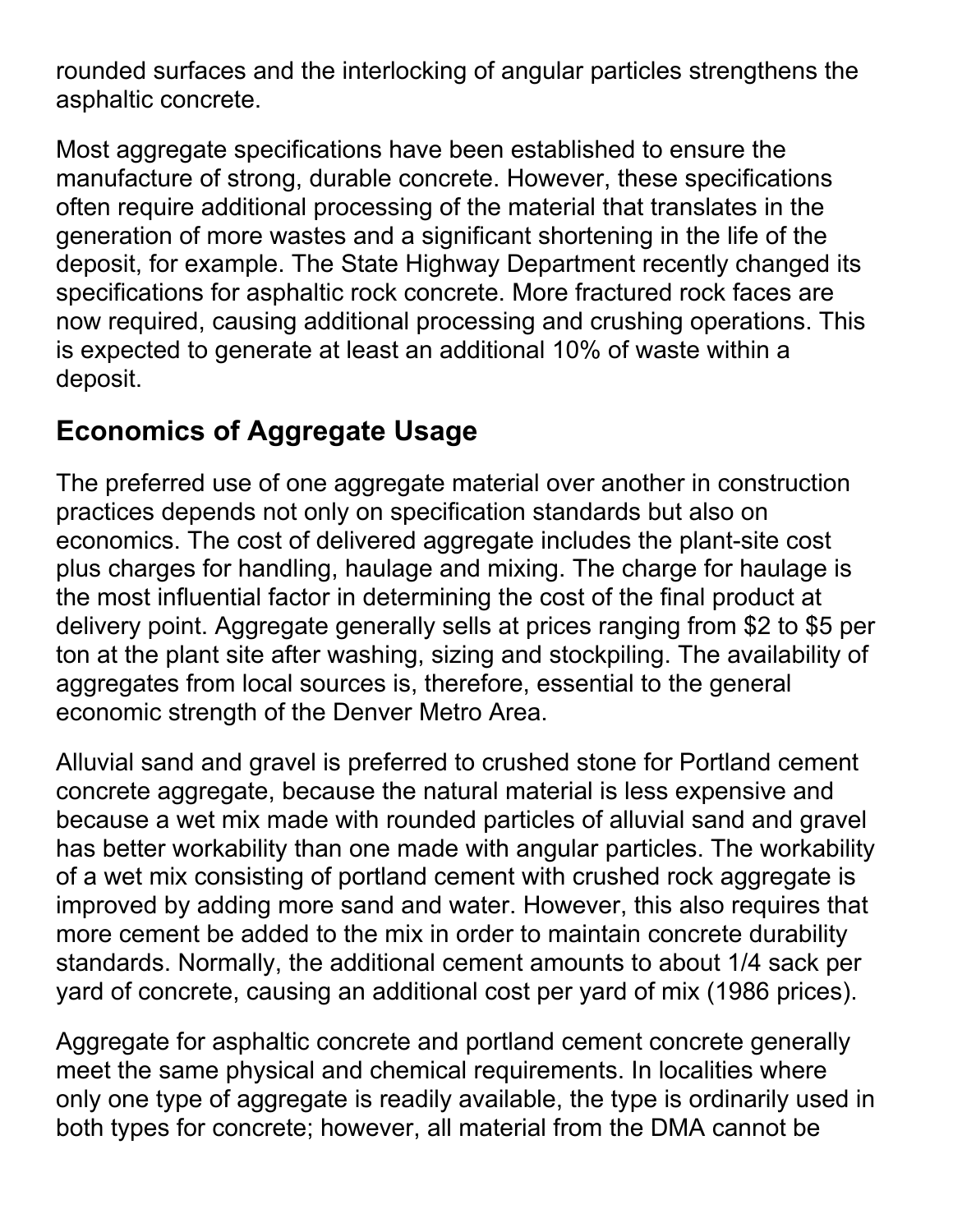used in high use categories such as the Portland cement concrete use. Most crushed stone that is produced in the DMA for use in asphaltic concrete is obtained from alluvial deposits at most of the larger sand and gravel plants. Oversize rock clasts (loose rocks), usually larger than 1 1/2 inch diameter, are screened from the alluvial raw material and crushed for use as crushed stone.

Crushed rock is commonly used for Portland cement concrete aggregate under geologic conditions where shortages of alluvial sand and gravel exist. Although slightly more care is required in pouring and placing a wet mix that contains crushed rock, Portland cement concrete made with this aggregate is as satisfactory as that made with sand and gravel of comparable quality. However, production costs are considerably greater, and the recent tendency to use crushed rock in the Denver region would involve additional haulage costs, truck traffic, and fuel consumption.

## **Emerging Supply Trends and Options Available to the Local Industry**

Since the passage of HB 1529, it appears that significant changes have been and are being affected in the structure and economics of the Denver area construction materials industry. Besides the most visible and audible public opposition, the industry faces serious challenges with respect to aggregate supply, largely as the result of local governmental actions and attitudes toward development and mining. Several major emerging trends are foreseen for the local aggregate industry.

The first, most obvious trend is the search for coarse alluvial aggregate deposits in known resource areas further away from existing metropolitan market areas. All producers know that this means a longer haul either to the plant site, to the job site, or both, which translates into a higher ton mile haulage cost. The economic implications are readily apparent. Assuming for the moment that aggregate unit value and the cost of finished products will increase over the intermediate and long terms to offset increased transportation costs, producers now consider finding, securing and developing more remotely located alluvial deposits. The potential areas seem to be Clear Creek, Gilpin, Larimer, and Weld counties.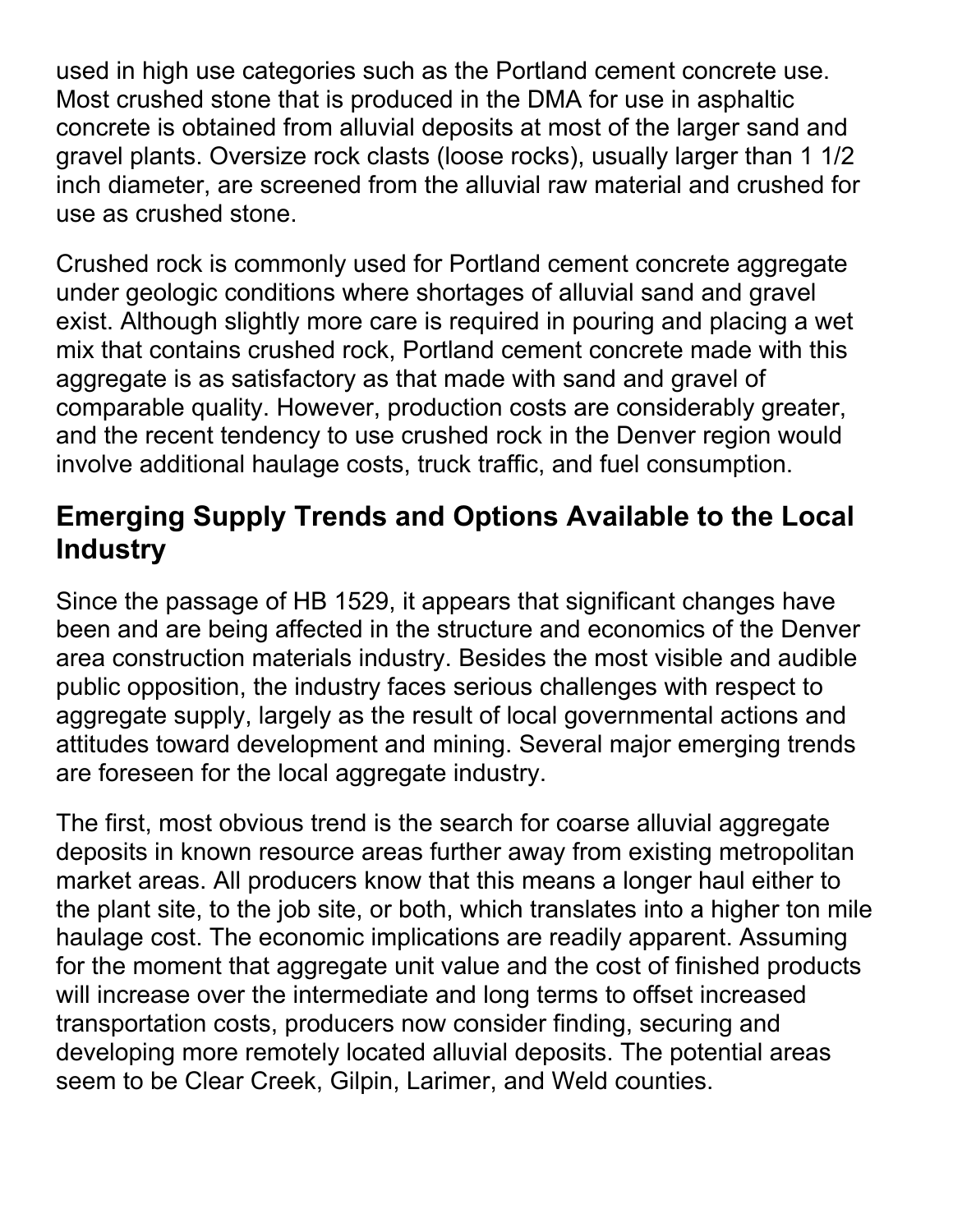The second option is the search for suitable property in the Front-Range area to sustain a long-term high tonnage, crushed rock quarry operation. From the standpoint of haul distance, the mountain front corridor in Boulder, Jefferson, and Douglas counties is the main objective, but the foothills development and the low success rate of operators in this area over the last 10 years is discouraging to the location of new sites.

A newly emerging trend in the region is the recycling of available asphalt and concrete to avoid long haul distances. A pilot plant is currently available in the Denver area just for this purpose. It was estimated that recycled rock products currently constitute up to 5% of the local market. One major problem in the recycling process is the presence of rebar that prevent processing.

Another option is the long range truck haulage, intermediate to long distance unit train, and currently, lowest priority is the possibility of aggregate manufactured from natural and man made materials. In the front range area, this option has been exercised at only two or three locations and was not found to be economically feasible.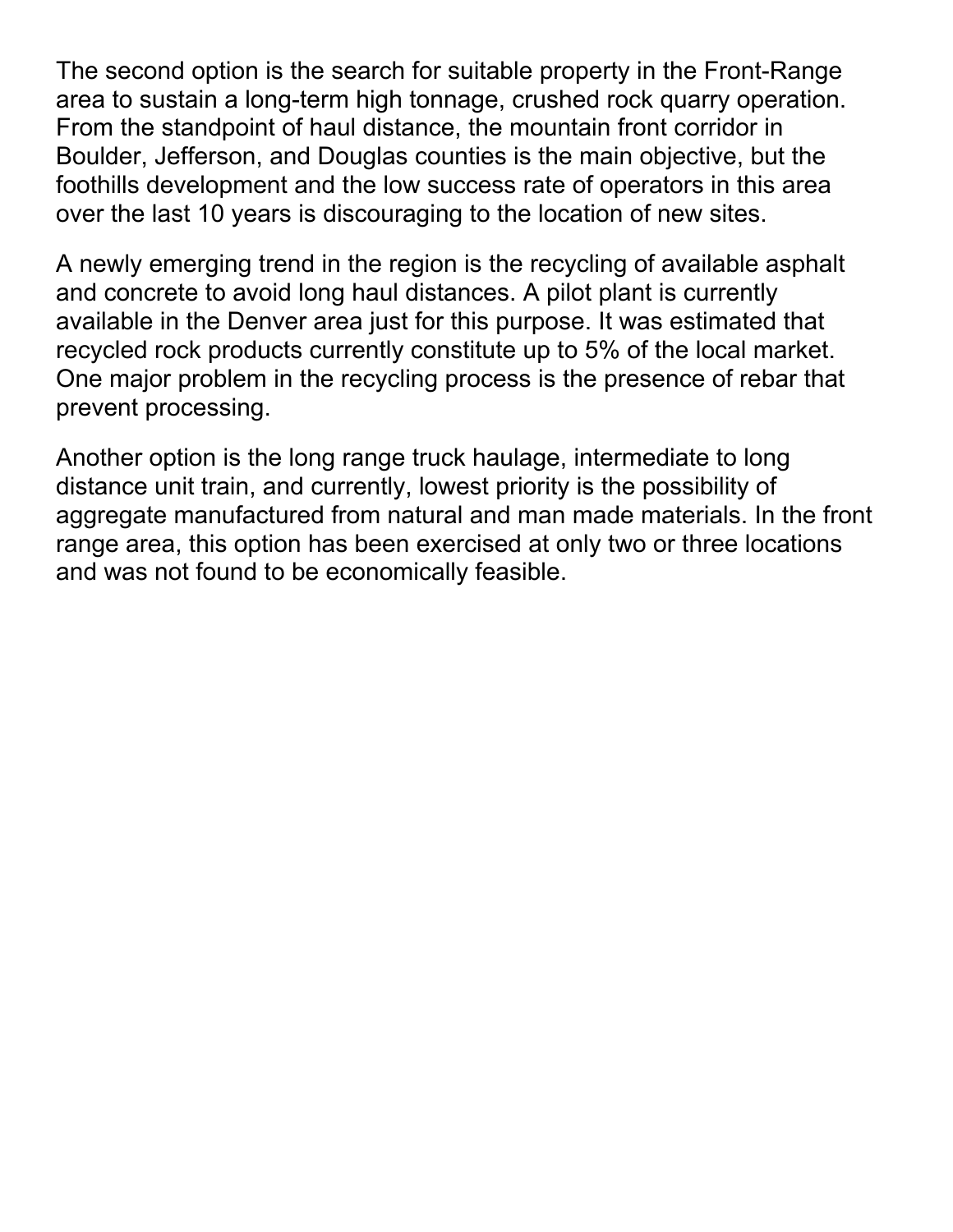# **APPENDIX A: SAMPLE DATA SHEET**

| Investigator: ___________Date: __________                                                                             |
|-----------------------------------------------------------------------------------------------------------------------|
|                                                                                                                       |
|                                                                                                                       |
|                                                                                                                       |
| <u> 1989 - Johann John Stein, markin sanadi masjid a shekara ta 1980 - Ang tanggapang masa na sanadi na sanadi sa</u> |
|                                                                                                                       |
|                                                                                                                       |
|                                                                                                                       |
|                                                                                                                       |
|                                                                                                                       |
| Plotted on: _______________________________                                                                           |
| Commodity                                                                                                             |
| [ ]Alluvial Sand & Gravel Pit                                                                                         |
| [ ]Crushed Rock Quarry                                                                                                |
|                                                                                                                       |
| Acreage:                                                                                                              |
|                                                                                                                       |
|                                                                                                                       |
| Annual Production:                                                                                                    |
| Life of Mine:                                                                                                         |
| []Public []Commercial                                                                                                 |
|                                                                                                                       |
|                                                                                                                       |
| MLRD Permit Issue Date: __________                                                                                    |
|                                                                                                                       |
|                                                                                                                       |
|                                                                                                                       |

 $\mathcal{L}_\text{max}$  , and the contract of the contract of the contract of the contract of the contract of the contract of the contract of the contract of the contract of the contract of the contract of the contract of the contr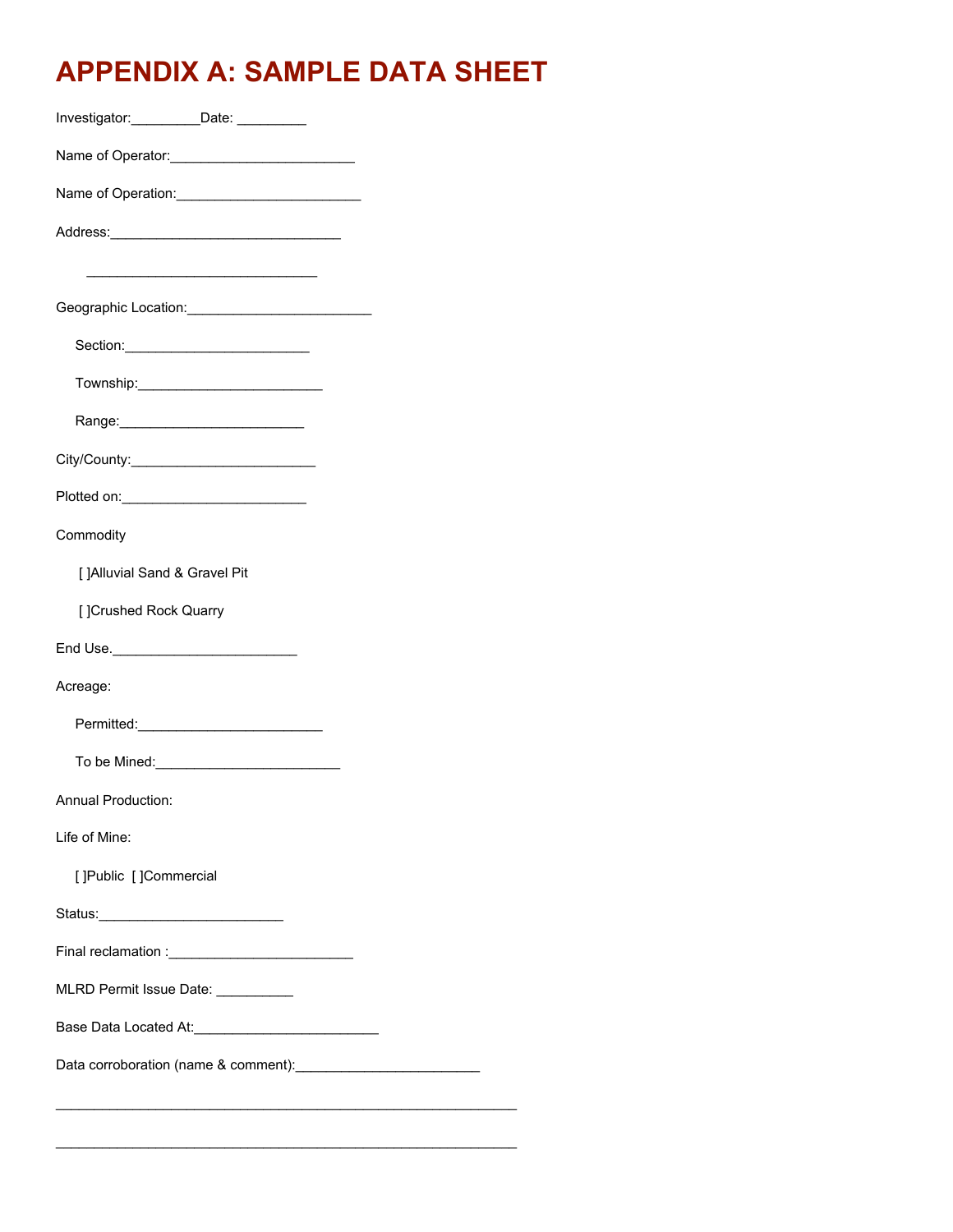## **APPENDIX B: LIST OF THE OPERATING MINES**

A listing of all the currently operating alluvial pits and rock quarries in the study area is presented in this part of the report. The reference number assigned for each operation is used for reference purposes and refers mainly to the county where the deposit occurs.

The areal extent of each operation is plotted on 1:500,000 U.S.G.S. maps of the study area. Each operation was indicated by its corresponding symbol in this present report. A summary sheet, as that shown in Appendix A, was also prepared for each individual operation. Each sheet records the location, quantity and quality of the deposit under consideration. A brief history of the mine development is also included. These summary sheets for the currently operating mines are kept on file at the Jefferson County Planning Department, together with the location maps.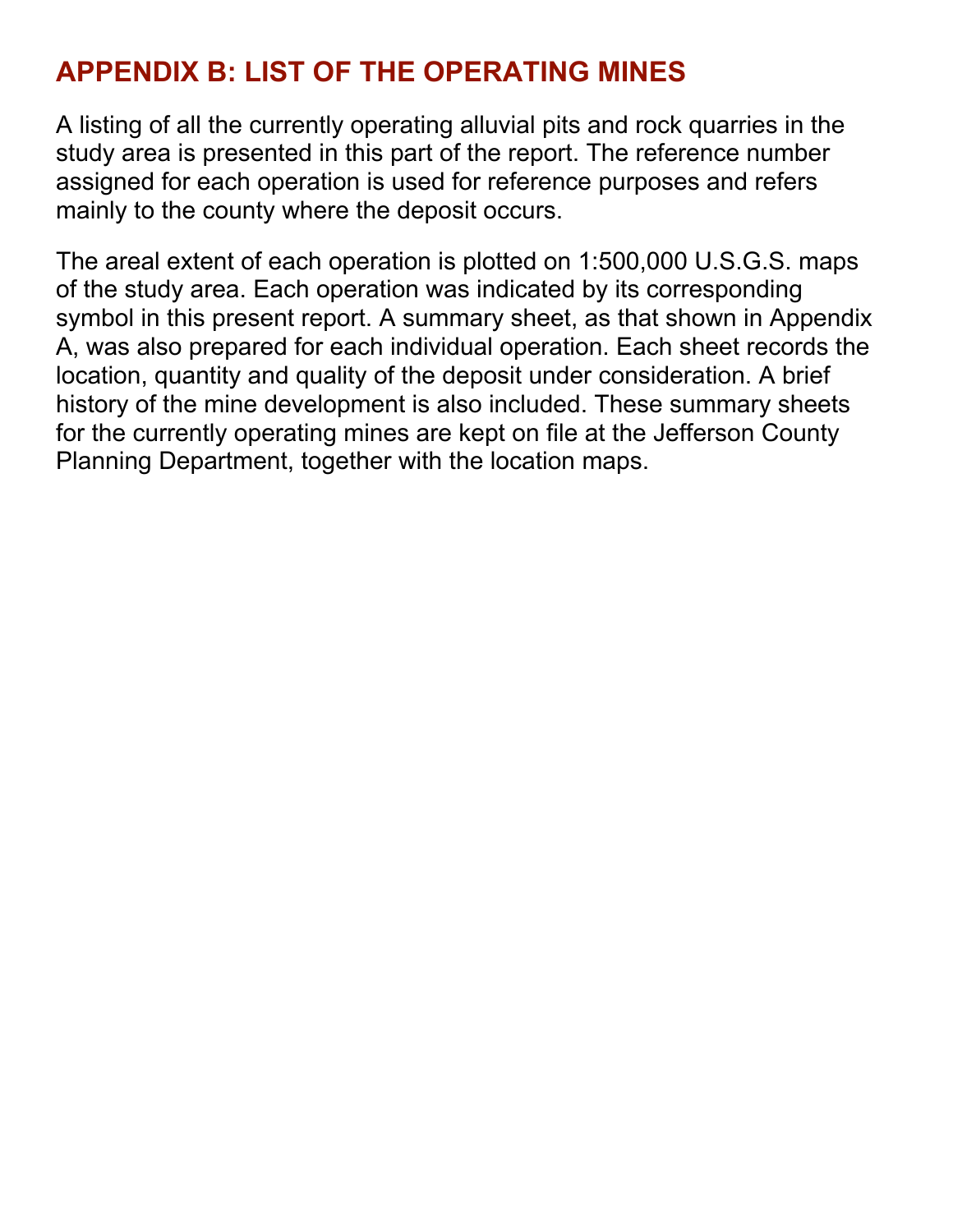| <b>ADAMS COUNTY</b>         |                                |                  |
|-----------------------------|--------------------------------|------------------|
| <b>Alluvial Pits</b>        |                                |                  |
| Operator                    | Operation                      | Reference<br>No. |
| Aggregate Resources         | Aggregate Resources Pit        | AD1              |
| Albert Frei Sons, Inc.      | Worthing Pit                   | AD <sub>2</sub>  |
| Albert Frei Sons, Inc.      | Miller Pit                     | AD3              |
| Barnett companies           | Gran-Pal Pit                   | AD4              |
| Brannan Sand & Gravel Co.   | Pit #29                        | AD5              |
| Brinkmann-Woodward Const.   | Henderson Ind. Park            | AD6              |
| Colorado Sand & Gravel Co.  | Henderson Development          | AD7              |
| Cooley Gravel Co.           | Thornton Pit                   | AD8              |
| Fritz Easterberg            | Brighton Quarry                | AD9              |
| George Speer                | Speer Development              | AD10             |
| Hazeltine Invest. Assoc.    | Reclamation Pit #1             | AD11             |
| Mobile Premix Inc.          | Adams Pit                      | AD <sub>12</sub> |
| Mobile Premix Inc.          | Howe Pit                       | AD <sub>13</sub> |
| Mobile Premix Inc.          | Nyholt Pit                     | AD14             |
| Ready Mix Concrete          | Riverdale Estate #1            | AD15             |
| Riverdale Sand & Gravel Co. | Art Eppinger Farms             | AD16             |
| Robert Vickroy              | Kiowa Nursery Sand &<br>Gravel | AD17             |
| Siegrist Construction Co.   | Clear Creek Concepts           | AD18             |
| Suburban Sand & Gravel      | Road Runner Rest. II           | AD19             |
| Tarco Inc.                  | Swink Pit 1, 2, 3              | AD2O             |
| Ted zigan                   | zigan Pit #2                   | AD21             |
| Western Paving Const. Co.   | Lowell Pit                     | AD22             |
| Western Paving Const. Co.   | Stage Coach Stop Pit           | AD23             |
| Western Paving Const. Co.   | Tani Pit                       | AD24             |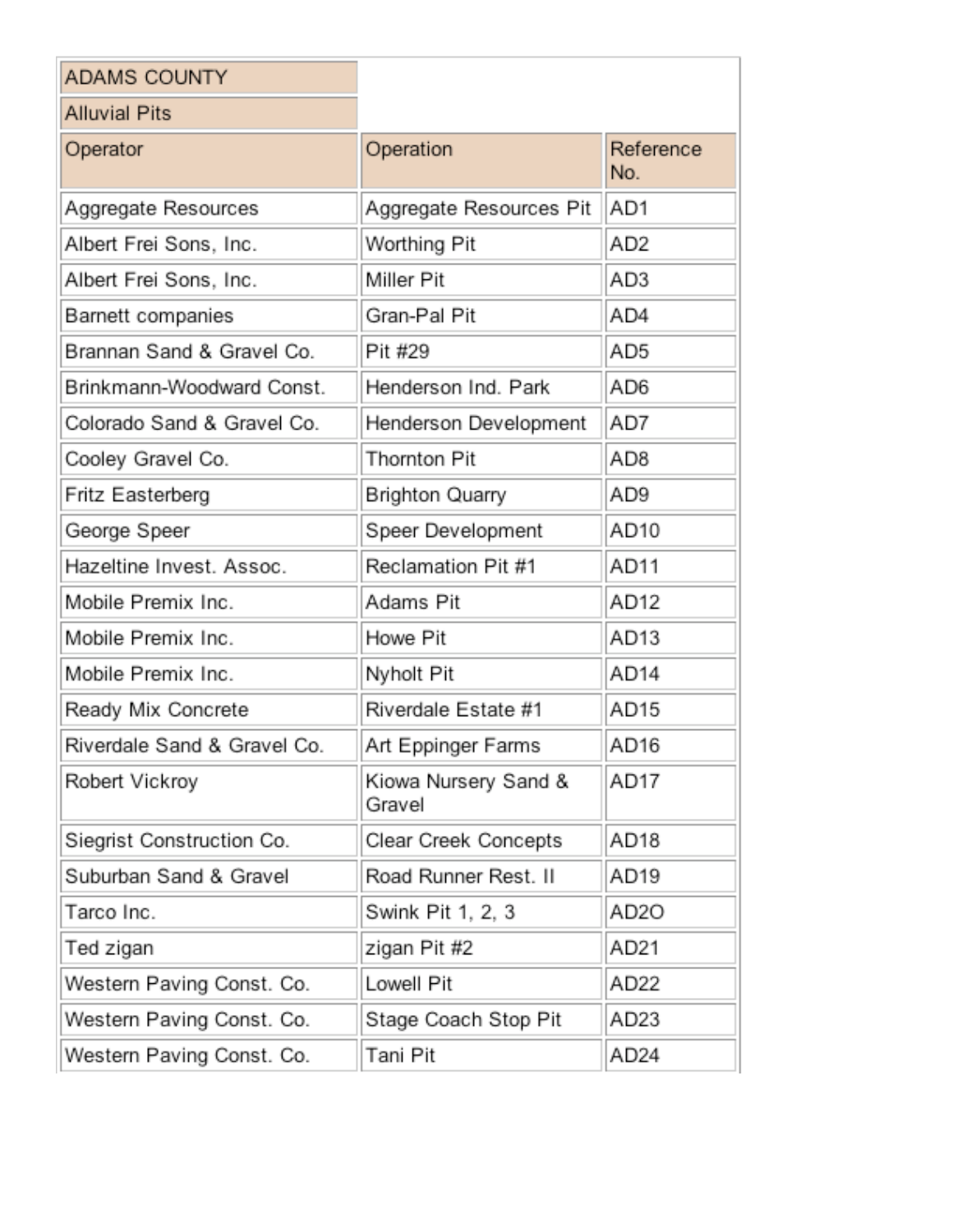| <b>ARAPAHOE COUNTY</b>      |                             |                 |
|-----------------------------|-----------------------------|-----------------|
| <b>Alluvial Pits</b>        |                             |                 |
| Cooley Gravel Co.           | Grant Cenco Bench/NYE       | AR1             |
| Cooley Gravel Co.           | Littleton Pit               | AR2             |
| Posco Inc.                  | Lowry Bombing Range #3      | AR3             |
| Strasburg Sand & Gravel     | Pit #1                      | AR4             |
| Superior Sand & Gravel      | Superior Pit                | AR5             |
| Arapahoe County             | Union Street Pit            | AR6             |
| <b>BOULDER COUNTY</b>       |                             |                 |
| Quarries                    |                             |                 |
| L.G. Everist                | Andesite                    | <b>B01</b>      |
| <b>Alluvial Pits</b>        |                             |                 |
| Boulder Ready Mix           | Walker Pit #2               | BO <sub>2</sub> |
| C & M Companies             | Henderson Mine              | BO <sub>3</sub> |
| C & M Companies             | Zweck Gravel Pit            | BO <sub>4</sub> |
| Flatiron Sand & Gravel Co.  | Boulder Valley Farms        | BO <sub>5</sub> |
| Flatiron nsand & Gravel Co. | Deep Farm Pit               | B06             |
| Flatiron Sand & Gravel Co.  | Stelter/Teets Pit           | BO7             |
| Flatiron Paving Co.         | Valmont/Keeter Pit          | B08             |
| Golden Gravel Co.           | Hygiene Pit                 | BO <sub>9</sub> |
| Golden Gravel Co.           | Marlatt Pit                 | BO10            |
| Golden Gravel Co.           | Neighbors Pit               | BO11            |
| Goose Haven Sand & Gravel   | Goose Haven II              | BO12            |
| Goose Haven Sand & Gravel   | Lafayette Reservoir         | BO13            |
| Landfill Inc.               | Landfill Inc. Pit           | BO14            |
| R. W. Gregory               | Gregory Pit                 | BO15            |
| Western Paving Const. Co.   | Rocking WP Pit/Weng<br>Farm | BO16            |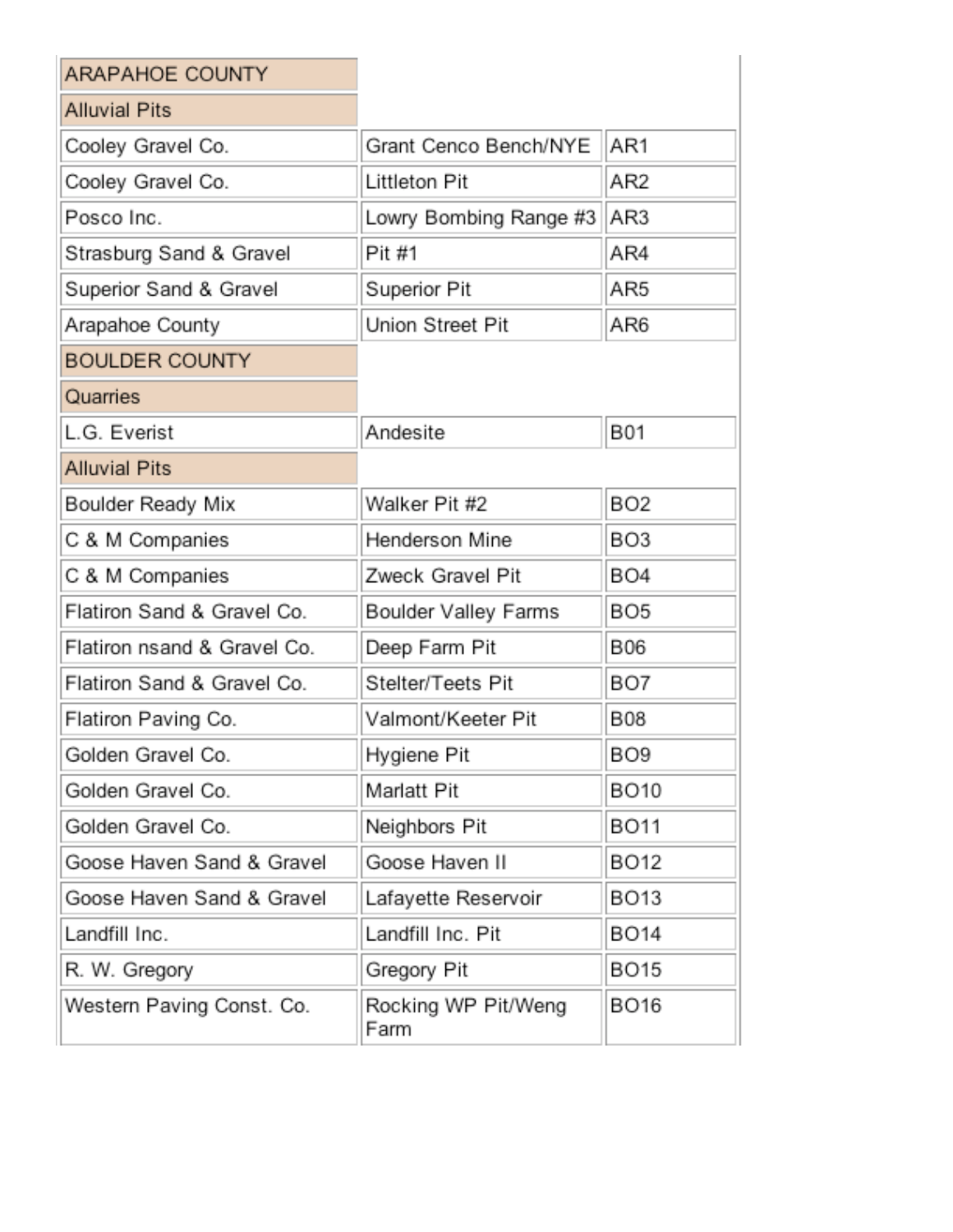| <b>CLEAR CREEK COUNTY</b> |                       |                  |
|---------------------------|-----------------------|------------------|
| Quarries                  |                       |                  |
| Operator                  | Operation             | Reference<br>No. |
| Associated Aggregates     | Waistrum Mine         | CL <sub>1</sub>  |
| <b>Alluvial Pits</b>      |                       |                  |
| Moritz Mining Co., Inc.   | Clear Creek Pit       | CL <sub>2</sub>  |
| Mountain Aggregates       | Empire Pit            | CL3              |
| <b>DOUGLAS COUNTY</b>     |                       |                  |
| <b>Alluvial Pits</b>      |                       |                  |
| Braley Sand & Gravel      | Pit#1                 | DO1              |
| Colorado Clay & Gravel    | Whisenhunt Pit        | DO <sub>2</sub>  |
| Cooley Gravel Co.         | LawrencePit           | D03              |
| Gil-Son Paving Co.        | Larkspur Pit #1       | DO4              |
| Hallett Const. Co.        | Walker Pit            | DOS              |
| John H. Lewis             | Big John Pit          | D06              |
| Mobile Premix Inc.        | Cherokee Pit#1        | DO7              |
| Owens Brothers Co.        | Willow Creek Mine     | D08              |
| Hwy Dept. Douglas County  | Lowell Gravel Pit     | D09              |
| <b>JEFFERSON COUNTY</b>   |                       |                  |
| Quarries                  |                       |                  |
| Asphalt Paving Co.        | Ralston Quarry        | JF1              |
| Cooley Gravel Co.         | Morrison Quarry       | JF2              |
| Jefferson County          | Deer Creek Canyon     | JF3              |
| Mobile Premix Inc.        | Heidelberg Quarry     | JF4              |
| Western Paving Const. Co. | Deer Creek Quarry     | JF5              |
| <b>Alluvial Pits</b>      |                       |                  |
| Asphalt Paving Co.        | Applewood Pit         | JF6              |
| Brannan Sand & Gravel     | Deer Creek Canyon #9  | JF7              |
| C. Ryan & Sons, Inc.      | Leyden Pit            | JF8              |
| Mobile Premix Inc.        | Crane/South Crane Pit | JF9              |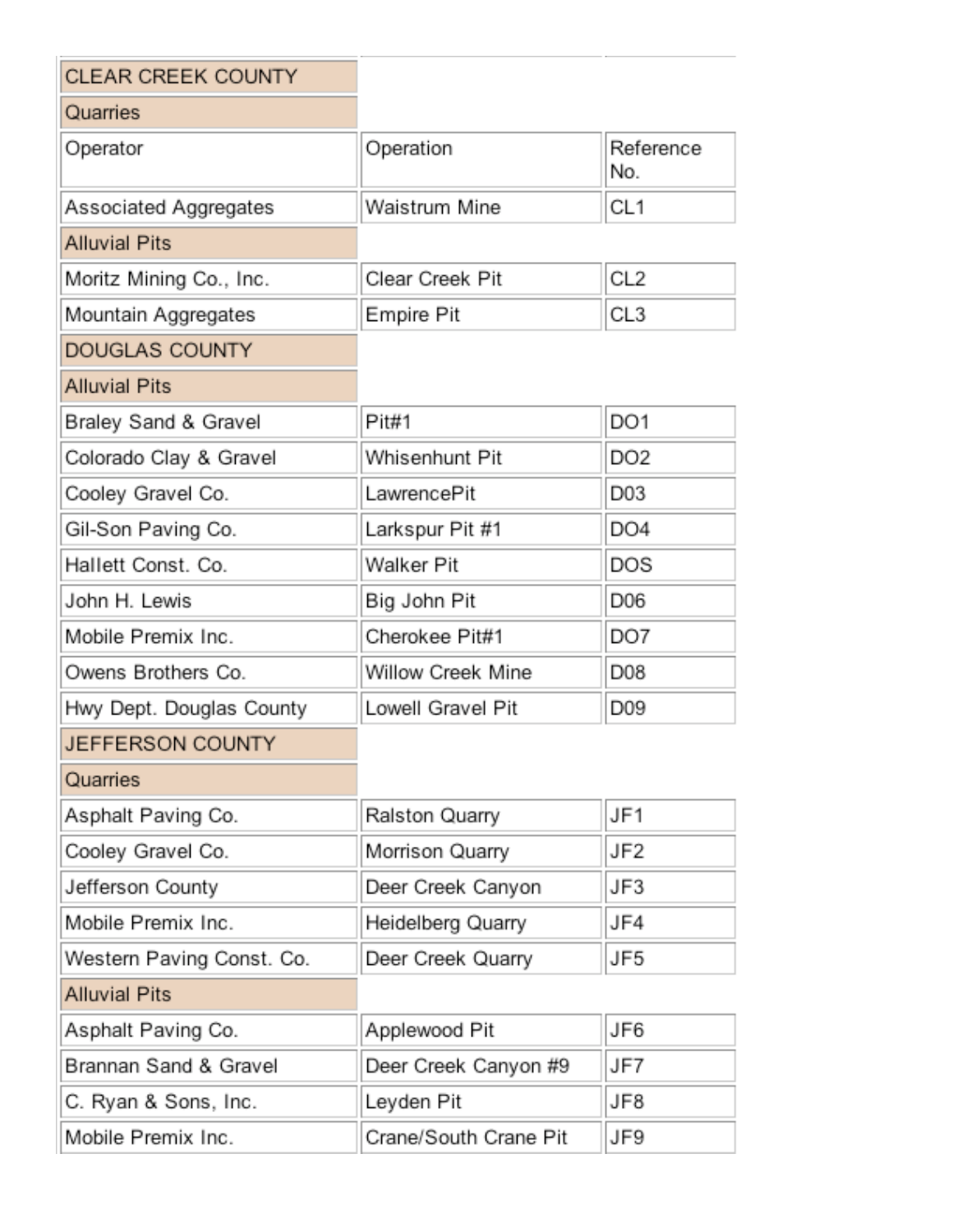| SOUTHWESTERN WELD<br><b>COUNTY</b> |                               |                 |
|------------------------------------|-------------------------------|-----------------|
| <b>Alluvial Pits</b>               |                               |                 |
| Andesite Rock Co.                  | Del Camino Pit                | WD1             |
| Associated Aggregates              | Pit C & M, Brighton East      | WD <sub>2</sub> |
| Dakolios Const. Co.                | Dakolios Pit #1               | WD3             |
| Flatiron Paving Co.                | Nelson Pit                    | WD4             |
| <b>Frontiers Materials</b>         | Frontier-Olson Pit            | WD <sub>5</sub> |
| <b>Frontiers Materials</b>         | Stromquist Pit                | WD6             |
| Jose Chavez                        | Dawn Sand and Gravel          | WD7             |
| Leslie & Martha Williams           | <b>Boulder Pit</b>            | WD8             |
| Siegrist Const. Co,                | Siegrist Pit                  | WD9             |
| South Platte Aggregates            | Brighton Pit                  | WD1O            |
| Tectonic Const. Co.                | <b>Bailey Pit</b>             | <b>WD11</b>     |
| Turnpike Const. Co.                | Gravel Pit                    | <b>WD12</b>     |
| Varra Companies Inc.               | Varra Co. Pit #1              | WD13            |
| Western Paving Const. Co.          | Del Camino, Groom<br>Addition | <b>WD14</b>     |
| Zigan Gravel Inc.                  | Zigan Pit #1                  | <b>WD15</b>     |
| Weld County                        | Armstead Pit                  | WD16            |
| Weld County                        | Hokestra Pit                  | <b>WD17</b>     |
| Weld County                        | Koenig Pit                    | <b>WD18</b>     |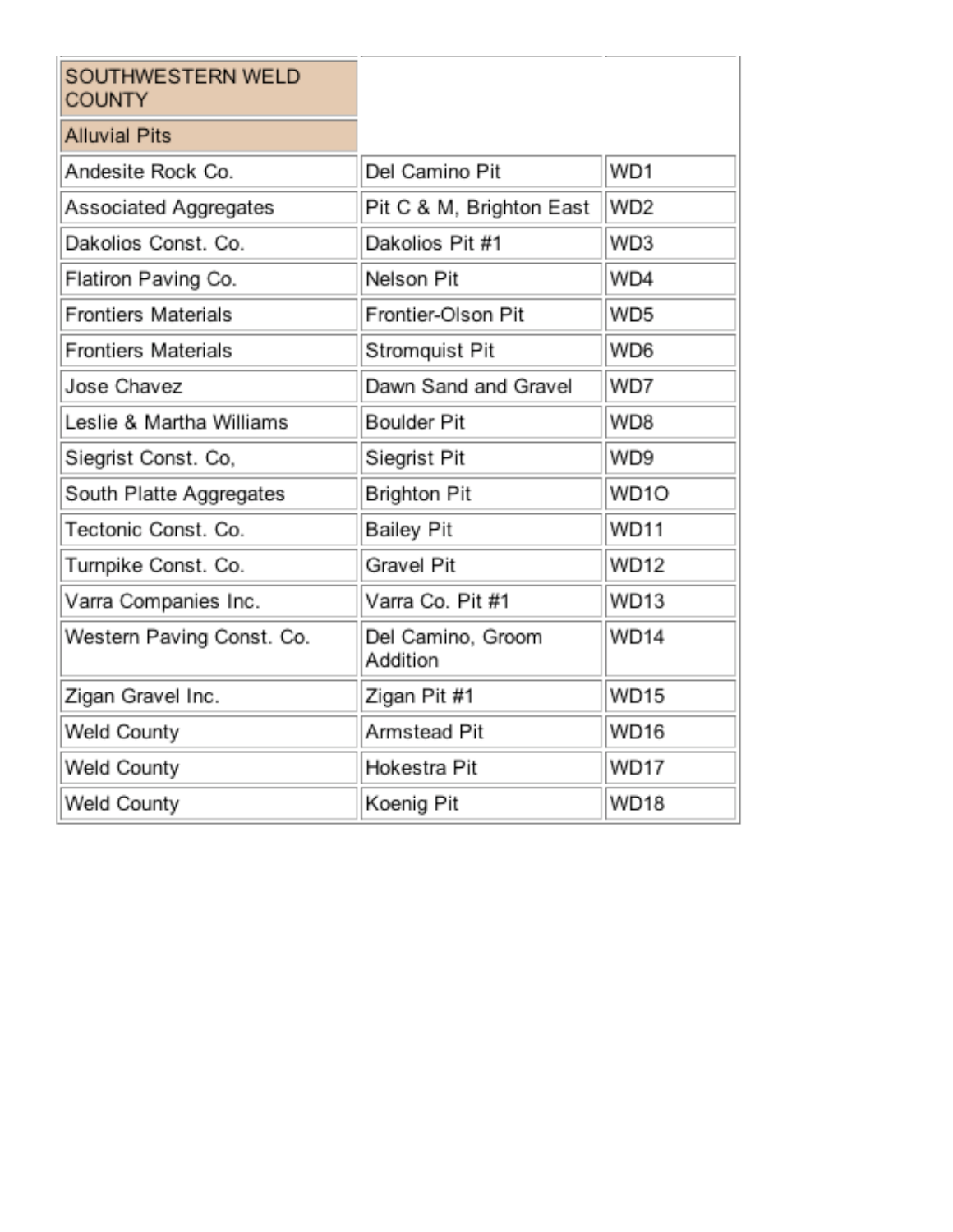# **APPENDIX C: LIST OF THE POTENTIAL RESERVES**

### **Alluvial Pits**

| County         | Operator                     | Operation                 | Reference<br>No. |
|----------------|------------------------------|---------------------------|------------------|
| Adams          | Ready Mixed Concrete<br>Co.  | Pit #1                    | PT <sub>1</sub>  |
| <b>Boulder</b> | <b>Frontier Materials</b>    | Hygiene Pit               | PT <sub>2</sub>  |
|                | Golden Gravel Co.            | Dickens Farms             | PT3              |
| Douglas        | Cooley Gravel Co.            | Cherokee Ranch            | PT4              |
| Jefferson      | Brannan Sand & Gravel<br>Co. | Church/McKay Pit<br>#22   | PT <sub>5</sub>  |
|                | Church Ranch                 | Rocky Flats/Church<br>Pit | PT6              |
|                | Cooley Gravel Co.            | Old Woman Mine            | PT7              |
|                | L.G. Everist                 | Mt. Olivet<br>Development | PT8              |

Note: Maps depicting the location of all sites referenced here are available at the JCPD.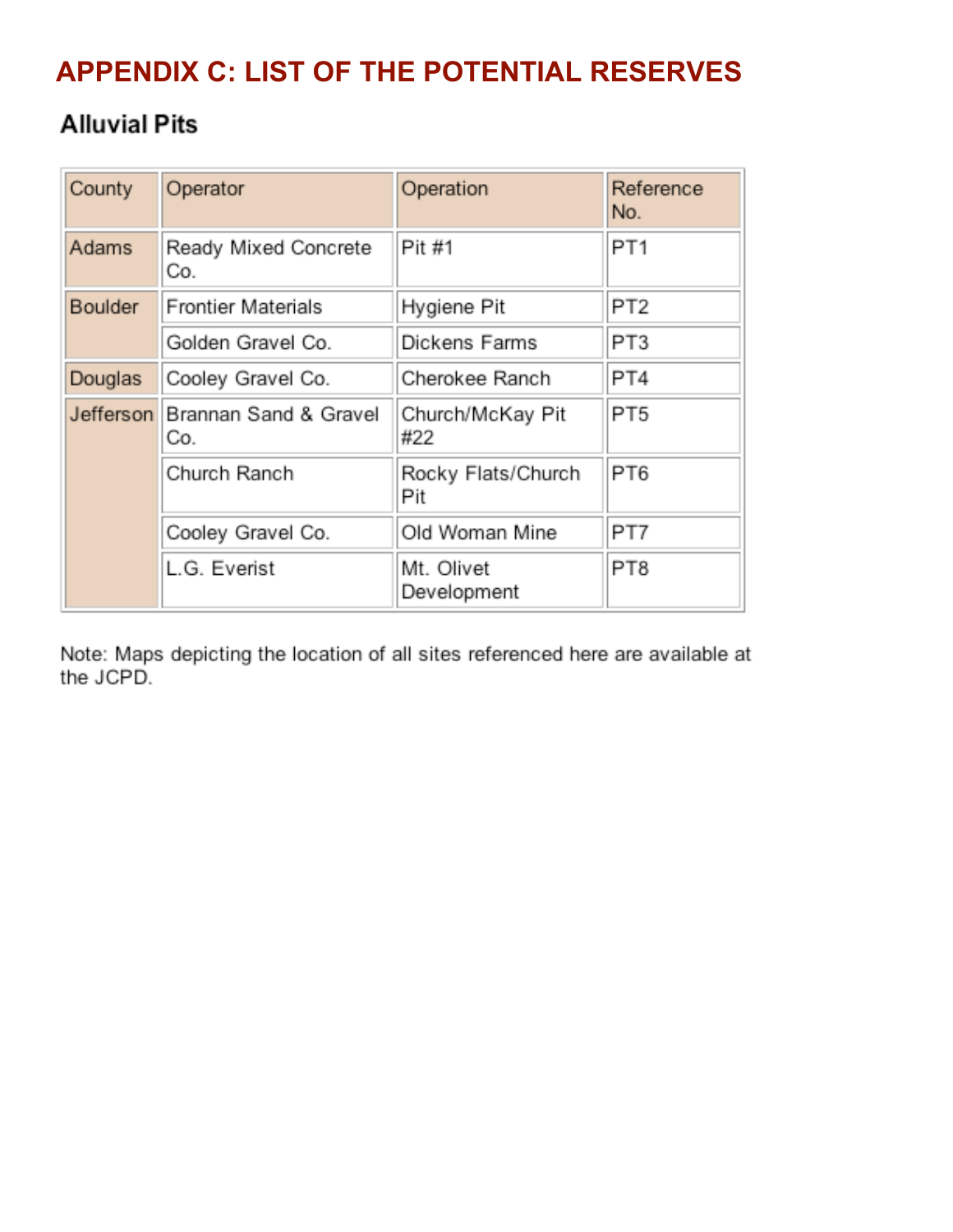## **APPENDIX D: CUMULATIVE CONSUMPTION OF AGGREGATES**

#### **Cumulative Aggregate Consumption in the Denver Metropolitan Area at 8.5, 9.0, 10.0, 11.0 tons per capita - Large Projects Excluded**

| Year | 8.5 Tons/<br>Capita | 9.0 Tons/<br>Capita | 10.0 Tons/<br>Capita | 11.0 Tons/<br>Capita |
|------|---------------------|---------------------|----------------------|----------------------|
| 1986 | 15,788,750          | 16,717,500          | 18,575,000           | 20,432,500           |
| 1987 | 31,938,750          | 33,817,500          | 37,575,000           | 41,332,500           |
| 1988 | 48,467,000          | 51,318,000          | 57,020,000           | 62,722,000           |
| 1989 | 65,339,500          | 69,183,000          | 76,870,000           | 84,557,000           |
| 1990 | 82,577,500          | 87,435,000          | 97,150,000           | 106,865,000          |
| 1991 | 100,087,000         | 105,975,000         | 117,750,000          | 129,525,000          |
| 1992 | 117,852,000         | 124,785,000         | 138,650,000          | 152,515,000          |
| 1993 | 135,872,000         | 143,865,000         | 159,850,000          | 175,835,000          |
| 1994 | 154, 173, 000       | 163,242,000         | 181,380,000          | 199,518,000          |
| 1995 | 172,728,000         | 182,889,000         | 203,210,000          | 223,531,000          |
| 1996 | 191,556,000         | 202,824,000         | 225,360,000          | 247,896,000          |
| 1997 | 210,638,000         | 223,029,000         | 247,810,000          | 272,591,000          |
| 1998 | 229,984,000         | 243,513,000         | 270,570,000          | 297,627,000          |
| 1999 | 249,577,000         | 264,258,000         | 293,620,000          | 322,982,000          |
| 2000 | 269,467,000         | 285,318,000         | 317,020,000          | 348,722,000          |
| 2001 | 289,595,000         | 306,630,000         | 340,700,000          | 374,770,000          |
| 2002 | 309,978,000         | 328,212,000         | 364,680,000          | 401,148,000          |
| 2003 | 330,607,000         | 350,055,000         | 388,950,000          | 427,845,000          |
| 2004 | 351,475,000         | 372,150,000         | 413,500,000          | 454,850,000          |
| 2005 | 372,589,000         | 394,506,000         | 438,340,000          | 482,174,000          |
| 2006 | 393,949,000         | 417, 123, 000       | 463,470,000          | 509,817,000          |
| 2007 | 415,565,000         | 440,010,000         | 488,900,000          | 537,790,000          |
| 2008 | 437,410,000         | 463,140,000         | 514,600,000          | 566,060,000          |
| 2009 | 459,535,000         | 486,567,000         | 540,630,000          | 594,693,000          |
| 2010 | 481,882,000         | 510,228,000         | 566,920,000          | 623,612,000          |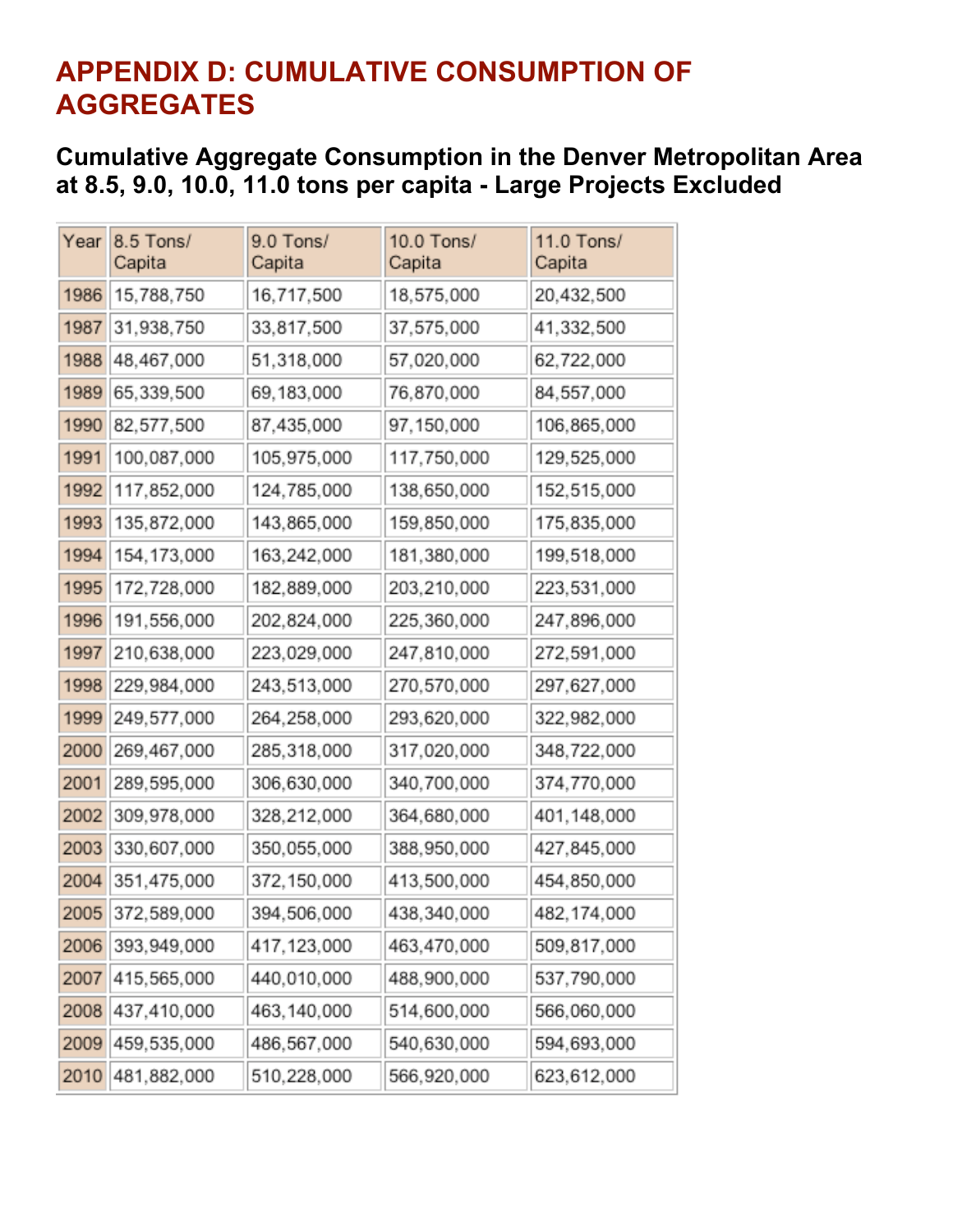#### **Cumulative Aggregate Consumption nin the Denver Metropolitan Area at 8.5, 9.0, 10.0, 11.0 tons per capita - Large Projects Included**

| Year | 8.5 Tons/<br>Capita | 9.0 Tons/<br>Capita | 10.0 Tons/<br>Capita | 11.0 Tons/<br>Capita |
|------|---------------------|---------------------|----------------------|----------------------|
| 1986 | 15,788,750          | 16,717,500          | 18,575,000           | 20,432,500           |
| 1987 | 31,938,750          | 33,817,500          | 37,575,000           | 41,332,500           |
| 1988 | 48,467,000          | 51,318,000          | 57,020,000           | 62,722,000           |
| 1989 | 65,755,500          | 69,599,000          | 77,286,000           | 84,973,000           |
| 1990 | 85,417,500          | 90,275,000          | 99,990,000           | 109,705,000          |
| 1991 | 105,559,000         | 111,447,000         | 123,222,000          | 134,997,000          |
| 1992 | 126, 164, 000       | 133,097,000         | 146,962,000          | 160,827,000          |
| 1993 | 146,798,000         | 154,791,000         | 170,776,000          | 186,761,000          |
| 1994 | 165,515,000         | 174,584,000         | 192,722,000          | 210,860,000          |
| 1995 | 184,070,000         | 194,231,000         | 214,550,000          | 234,873,000          |
| 1996 | 202,898,000         | 214,166,000         | 236,702,000          | 259,238,000          |
| 1997 | 221,980,000         | 234,371,000         | 259, 152, 000        | 283,933,000          |
| 1998 | 241,326,000         | 254,855,000         | 281,912,000          | 308,969,000          |
| 1999 | 260,919,000         | 275,600,000         | 304,962,000          | 334,324,000          |
| 2000 | 280,809,000         | 296,660,000         | 328,362,000          | 360,064,000          |
| 2001 | 300,937,000         | 317,972,000         | 352,042,000          | 386,112,000          |
| 2002 | 321,320,000         | 339,554,000         | 376,022,000          | 412,490,000          |
| 2003 | 341,949,000         | 361,397,000         | 400,292,000          | 439, 187, 000        |
| 2004 | 362,817,000         | 383,492,000         | 424,842,000          | 466, 192, 000        |
| 2005 | 383,931,000         | 405,848,000         | 449,682,000          | 493,516,000          |
| 2006 | 405,291,000         | 428,465,000         | 474,812,000          | 521,159,000          |
| 2007 | 426,907,000         | 451,352,000         | 500,242,000          | 549,132,000          |
| 2008 | 448,752,000         | 474,482,000         | 525,942,000          | 577,402,000          |
| 2009 | 470,877,000         | 497,909,000         | 551,972,000          | 606,035,000          |
| 2010 | 493,224,000         | 521,570,000         | 578,262,000          | 634,954,000          |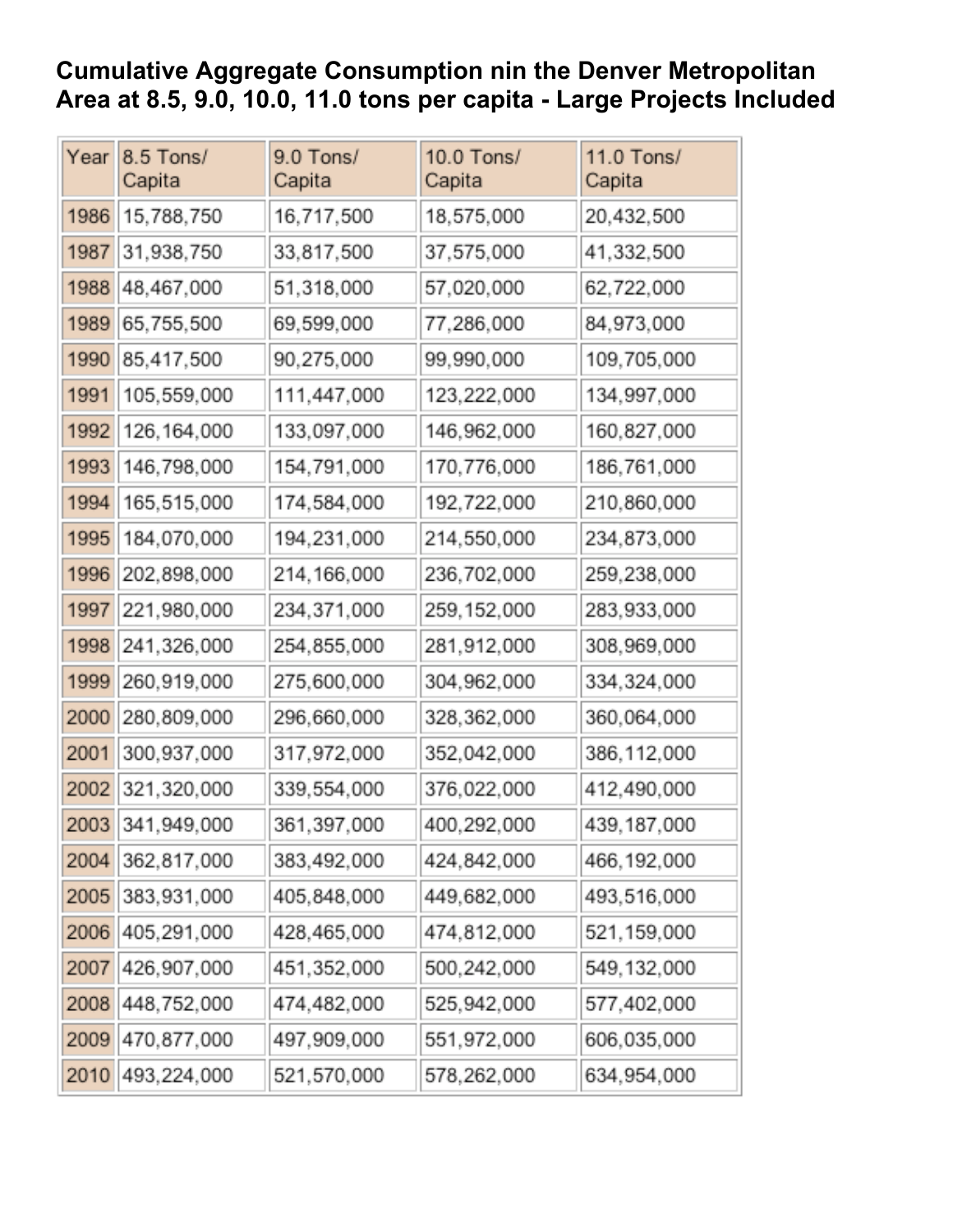## **APPENDIX E: Yearly Consumption of Aggregates**

#### **Yearly Consumption of Aggregate the Denver Metropolitan Area at 8.5, 9.0, 10.0, 11.0 tons per capita - Large Projects Excluded**

| Year | Population | 8.5 Tons/<br>Capita | 9.0 Tons/<br>Capita | 10.0 Tons/<br>capita | 11.0 Tons/<br>capita |
|------|------------|---------------------|---------------------|----------------------|----------------------|
| 1985 | 1,815,000  | 15,427,500          | 16,335,000          | 18,150,000           | 19,965,000           |
| 1986 | 1,857,500  | 15,788,750          | 16,717,500          | 18,575,000           | 20,432,500           |
| 1987 | 1,900,000  | 16,150,000          | 17,100,000          | 19,000,000           | 20,900,000           |
| 1988 | 1,944,500  | 16,528,250          | 17,500,500          | 19,445,000           | 21,389,500           |
| 1989 | 1,985,000  | 16,872,500          | 17,865,000          | 19,850,000           | 21,835,000           |
| 1990 | 2,028,000  | 17,238,000          | 18,252,000          | 20,280,000           | 22,308,000           |
| 1991 | 2,060,000  | 17,510,000          | 18,540,000          | 20,600,000           | 22,660,000           |
| 1992 | 2,090,000  | 17,765,000          | 18,810,000          | 20,900,000           | 22,990,000           |
| 1993 | 2,120,000  | 18,020,000          | 19,080,000          | 21,200,000           | 23,320,000           |
| 1994 | 2,153,000  | 18,300,500          | 19,377,000          | 21,530,000           | 23,683,000           |
| 1995 | 2,183,000  | 18,555,500          | 19,647,000          | 21,830,000           | 24,013,000           |
| 1996 | 2,215,000  | 18,827,500          | 19,935,000          | 22,150,000           | 24,365,000           |
| 1997 | 2,245,000  | 19,082,500          | 20,205,000          | 22,450,000           | 24,695,000           |
| 1998 | 2,276,000  | 19,346,000          | 20,484,000          | 22,760,000           | 25,036,000           |
| 1999 | 2,305,000  | 19,592,500          | 20,745,000          | 23,050,000           | 25,355,000           |
| 2000 | 2,340,000  | 19,890,000          | 21,060,000          | 23,400,000           | 25,740,000           |
| 2001 | 2,368,000  | 20,128,000          | 21,312,000          | 23,680,000           | 26,048,000           |
| 2002 | 2,398,000  | 20,383,000          | 21,582,000          | 23,980,000           | 26,378,000           |
| 2003 | 2,427,000  | 20,629,500          | 21,843,000          | 24,270,000           | 26,697,000           |
| 2004 | 2,455,000  | 20,867,500          | 22,095,000          | 24,550,000           | 27,005,000           |
| 2005 | 2,484,000  | 21,114,000          | 22,356,000          | 24,840,000           | 27,324,000           |
| 2006 | 2,513,000  | 21,360,500          | 22,617,000          | 25,130,000           | 27.643,000           |
| 2007 | 2,543,000  | 21,615,500          | 22,887,000          | 25,430,000           | 27,973,000           |
| 2008 | 2,570,000  | 21,845,000          | 23,130,000          | 25,700,000           | 28,270,000           |
| 2009 | 2,603,000  | 22,125,500          | 23,427,000          | 26,030,000           | 28,633,000           |
| 2010 | 2,629,000  | 22,346,500          | 23,661,000          | 26,290,000           | 28,919,000           |